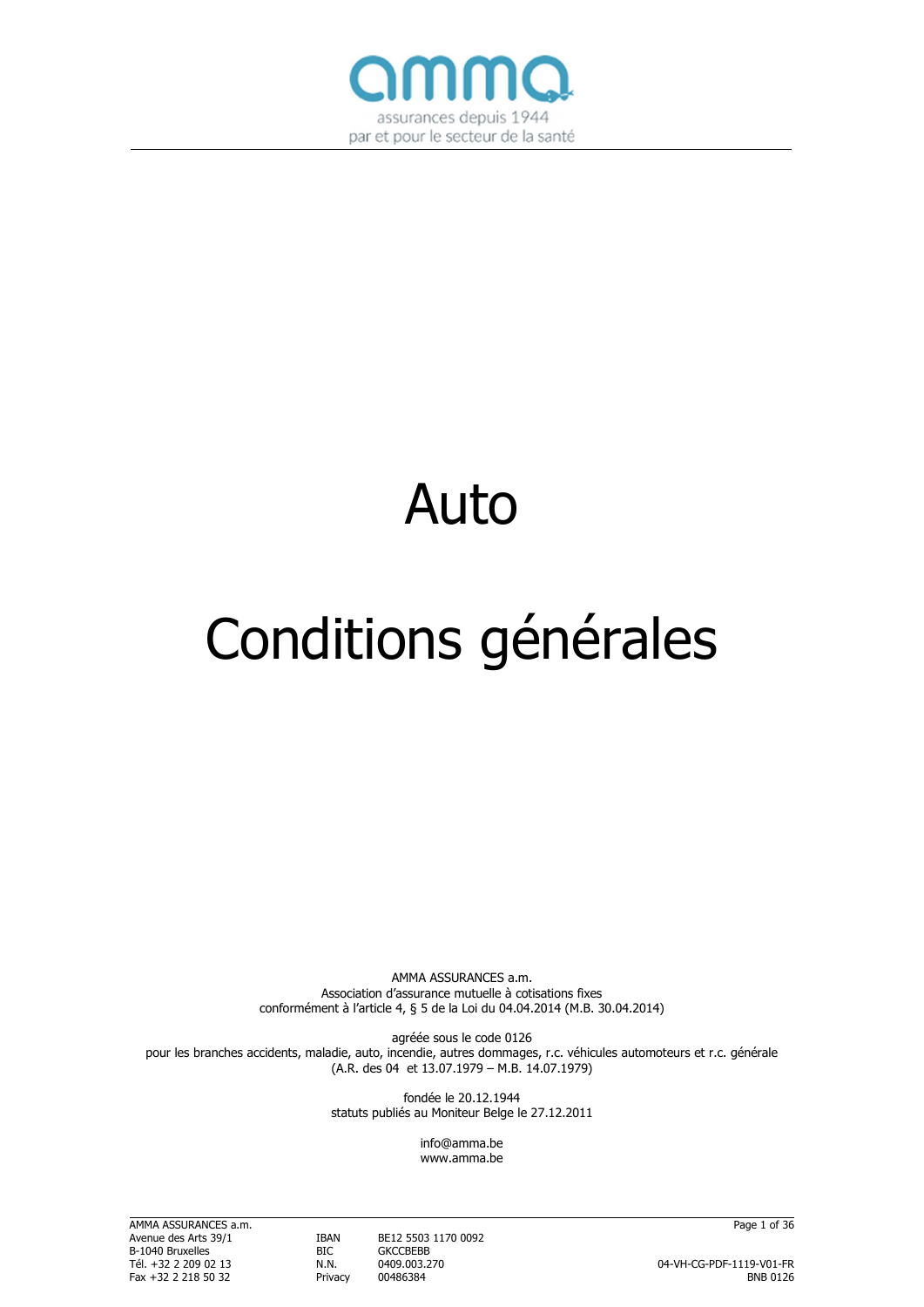

# **TABLES DES MATIERES**

| TITRE I. ASSURANCE DE LA RESPONSABILITE CIVILE OBLIGATOIRE EN MATIERE DE VEHICULES                          |     |
|-------------------------------------------------------------------------------------------------------------|-----|
|                                                                                                             |     |
|                                                                                                             |     |
|                                                                                                             |     |
| SECTION 1. DONNÉES À DÉCLARER OBLIGATOIREMENT PAR LE PRENEUR D'ASSURANCE LORS DE LA CONCLUSION DU CONTRAT 5 |     |
|                                                                                                             |     |
|                                                                                                             |     |
|                                                                                                             |     |
| SECTION 2. - DONNÉES À DÉCLARER OBLIGATOIREMENT PAR LE PRENEUR D'ASSURANCE EN COURS DE CONTRAT 6            |     |
|                                                                                                             |     |
|                                                                                                             |     |
|                                                                                                             |     |
|                                                                                                             |     |
|                                                                                                             |     |
|                                                                                                             |     |
|                                                                                                             |     |
|                                                                                                             |     |
|                                                                                                             |     |
|                                                                                                             |     |
|                                                                                                             |     |
|                                                                                                             |     |
|                                                                                                             |     |
|                                                                                                             |     |
|                                                                                                             |     |
|                                                                                                             |     |
|                                                                                                             |     |
|                                                                                                             |     |
|                                                                                                             |     |
|                                                                                                             |     |
|                                                                                                             |     |
|                                                                                                             |     |
|                                                                                                             |     |
|                                                                                                             |     |
|                                                                                                             |     |
|                                                                                                             |     |
|                                                                                                             |     |
|                                                                                                             |     |
|                                                                                                             |     |
|                                                                                                             |     |
|                                                                                                             |     |
|                                                                                                             | .17 |
|                                                                                                             |     |
|                                                                                                             |     |
|                                                                                                             |     |
|                                                                                                             |     |
|                                                                                                             |     |
|                                                                                                             |     |
| TITRE II. - DISPOSITIONS APPLICABLES A LA GARANTIE LEGALE RESPONSABILITE CIVILE  18                         |     |
|                                                                                                             |     |
|                                                                                                             |     |
|                                                                                                             |     |
|                                                                                                             |     |
|                                                                                                             |     |
|                                                                                                             |     |
|                                                                                                             |     |
|                                                                                                             |     |
|                                                                                                             |     |

**IBAN**  $BIC$  $N.N.$ Privacy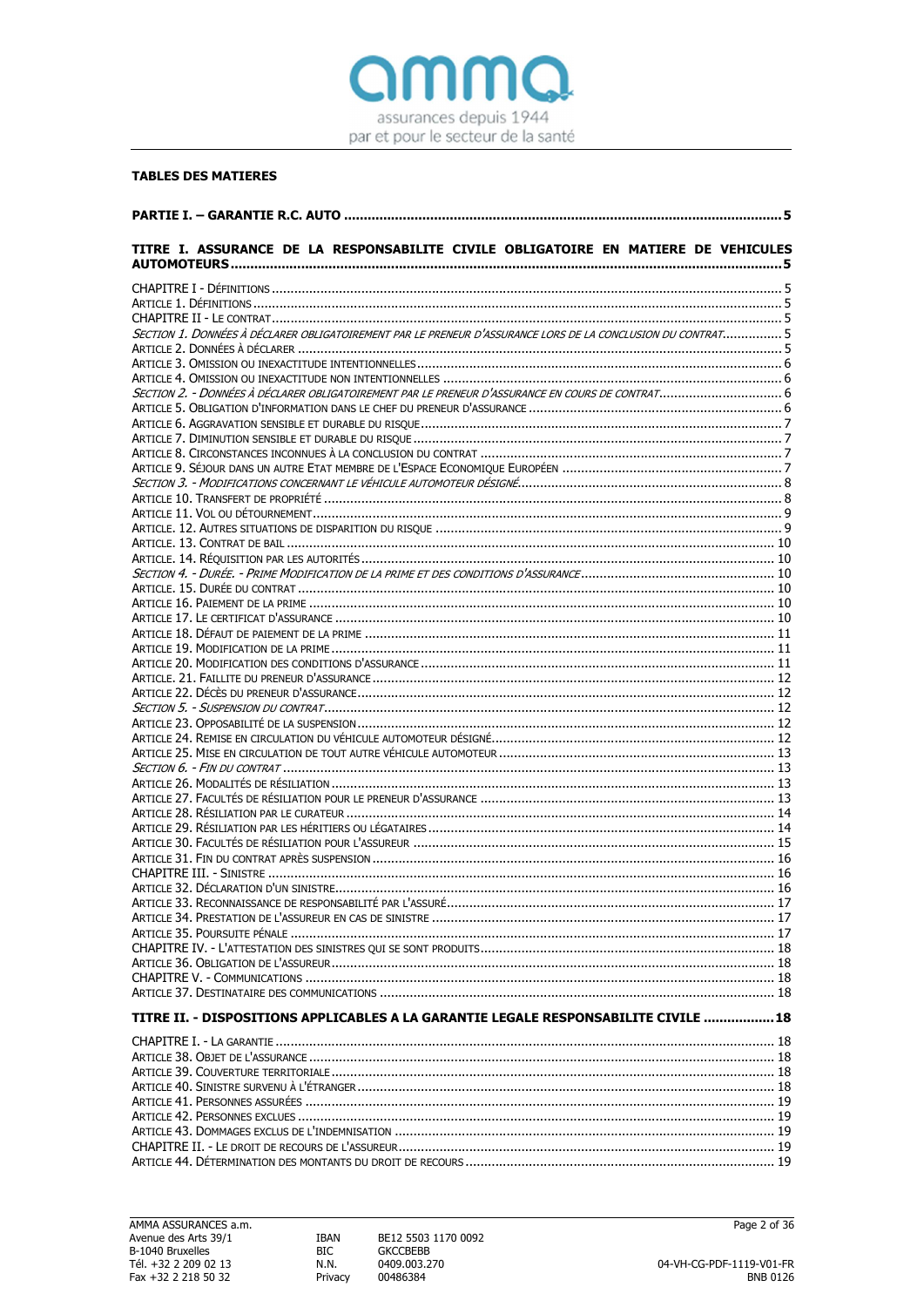

| TITRE III. - DISPOSITIONS APPLICABLES A L'INDEMNISATION DE CERTAINES VICTIMES D'ACCIDENTS            |  |
|------------------------------------------------------------------------------------------------------|--|
|                                                                                                      |  |
|                                                                                                      |  |
|                                                                                                      |  |
|                                                                                                      |  |
|                                                                                                      |  |
|                                                                                                      |  |
|                                                                                                      |  |
|                                                                                                      |  |
|                                                                                                      |  |
| ARTICLE 53. DÉTERMINATION TERRITORIALE DE L'OBLIGATION D'INDEMNISATION DES VICTIMES INNOCENTES  21   |  |
|                                                                                                      |  |
|                                                                                                      |  |
|                                                                                                      |  |
|                                                                                                      |  |
|                                                                                                      |  |
|                                                                                                      |  |
|                                                                                                      |  |
|                                                                                                      |  |
|                                                                                                      |  |
| ARTICLE 58. NETTOYAGE ET REMISE EN ÉTAT DES GARNITURES INTÉRIEURES DU VÉHICULE AUTOMOTEUR ASSURÉ  23 |  |
|                                                                                                      |  |
|                                                                                                      |  |
|                                                                                                      |  |
|                                                                                                      |  |
|                                                                                                      |  |
|                                                                                                      |  |
|                                                                                                      |  |
|                                                                                                      |  |
|                                                                                                      |  |
|                                                                                                      |  |
|                                                                                                      |  |
| TITRE V - DISPOSITIONS SUPPLEMENTAIRES D'APPLICATION SUR LA GARANTIE ASSURANCE DE LA                 |  |
|                                                                                                      |  |
|                                                                                                      |  |
|                                                                                                      |  |
| ARTICLE 65. CHAMP D'APPLICATION, ÉCHELLE DES DEGRÉS, MÉCANISME DES DÉPLACEMENTS, ATTESTATION  24     |  |
|                                                                                                      |  |
|                                                                                                      |  |
|                                                                                                      |  |
|                                                                                                      |  |
|                                                                                                      |  |
|                                                                                                      |  |
|                                                                                                      |  |
|                                                                                                      |  |
|                                                                                                      |  |
|                                                                                                      |  |
|                                                                                                      |  |
|                                                                                                      |  |
|                                                                                                      |  |
|                                                                                                      |  |
|                                                                                                      |  |
|                                                                                                      |  |
|                                                                                                      |  |
|                                                                                                      |  |
|                                                                                                      |  |
|                                                                                                      |  |
|                                                                                                      |  |
|                                                                                                      |  |
|                                                                                                      |  |
|                                                                                                      |  |
|                                                                                                      |  |
|                                                                                                      |  |
|                                                                                                      |  |
|                                                                                                      |  |
|                                                                                                      |  |
|                                                                                                      |  |
|                                                                                                      |  |
|                                                                                                      |  |
|                                                                                                      |  |

**IBAN**  $BIC$  $N.N.$ Privacy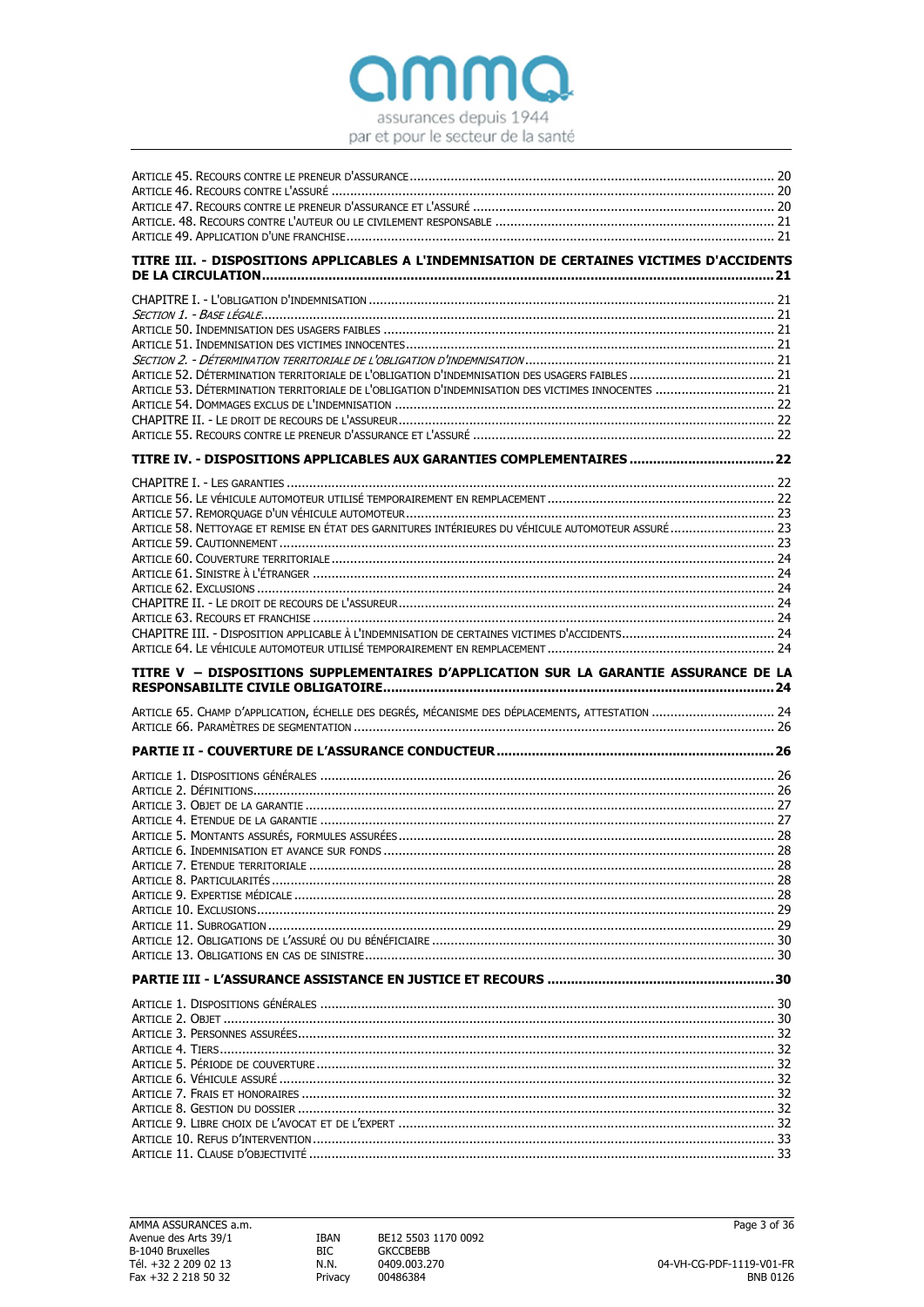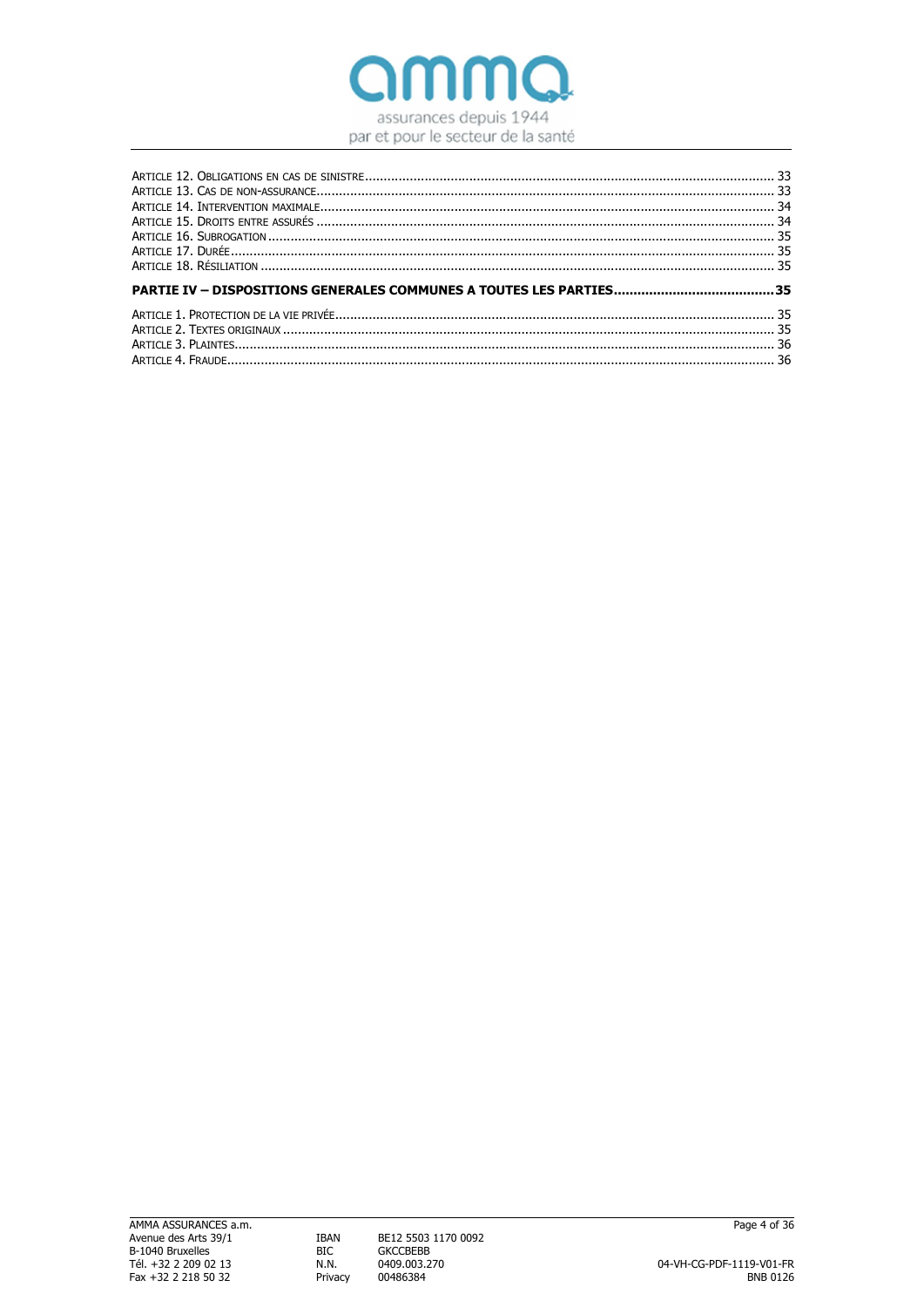

# PARTIE I. – GARANTIE R.C. AUTO

TITRE I. ASSURANCE DE LA RESPONSABILITE CIVILE OBLIGATOIRE EN MATIERE DE VEHICULES AUTOMOTEURS

# CHAPITRE I - Définitions

### Article 1. Définitions

Pour l'application du présent contrat, on entend par :

L'ASSUREUR L'entreprise d'assurances avec laquelle le contrat est conclu ;

#### LE PRENEUR D'ASSURANCE

La personne qui conclut le contrat avec l'assureur ;

L'ASSURE

Toute personne dont la responsabilité est couverte par le contrat ;

#### LA PERSONNE LESEE

La personne qui a subi un dommage donnant lieu à l'application du contrat ainsi que ses ayant-droits ;

#### UN VEHICULE AUTOMOTEUR

Véhicule destiné à circuler sur le sol et qui peut être actionné par une force mécanique sans être lié à une voie ferrée, indépendamment du type de force motrice et de la vitesse maximale ;

# LA REMORQUE

Tout véhicule équipé pour et destiné à être tiré par un autre véhicule ;

### LE VEHICULE AUTOMOTEUR DESIGNE :

- a) le véhicule automoteur décrit dans le contrat; tout ce qui lui est attelé est considéré comme en faisant partie ;
- b) la remorque non attelée décrite au contrat ;
- LE VEHICULE AUTOMOTEUR ASSURE :
- a) le véhicule automoteur désigné ;
- b) conformément aux conditions et limites mentionnées dans le contrat :
- le véhicule automoteur de remplacement temporaire ;
- le véhicule automoteur désigné dont la propriété a été transférée et le véhicule automoteur qui remplace ce véhicule automoteur.

Tout ce qui est attelé aux véhicules automoteurs précités est considéré comme en faisant partie ;

#### LE SINISTRE

Tout fait ayant causé un dommage et pouvant donner lieu à l'application du contrat ;

#### LE CERTIFICAT D'ASSURANCE

Le document que l'assureur délivre au preneur d'assurance comme preuve de l'assurance, conformément à la législation en vigueur.

### CHAPITRE II - Le contrat

#### Section 1. Données à déclarer obligatoirement par le preneur d'assurance lors de la conclusion du contrat

# Article 2. Données à déclarer

Le preneur d'assurance a l'obligation de déclarer précisément, lors de la conclusion du contrat, toutes les circonstances qui lui sont connues et qu'il doit raisonnablement considérer comme constituant pour l'assureur des éléments d'appréciation du risque. Toutefois, il ne doit pas déclarer à l'assureur les circonstances déjà connues de celui-ci ou que celui-ci aurait raisonnablement dû connaître. S'il n'a pas été répondu à certaines questions écrites de l'assureur et si celui-ci a néanmoins conclu le contrat, l'assureur ne peut, hormis le cas de fraude, se prévaloir ultérieurement de cette omission.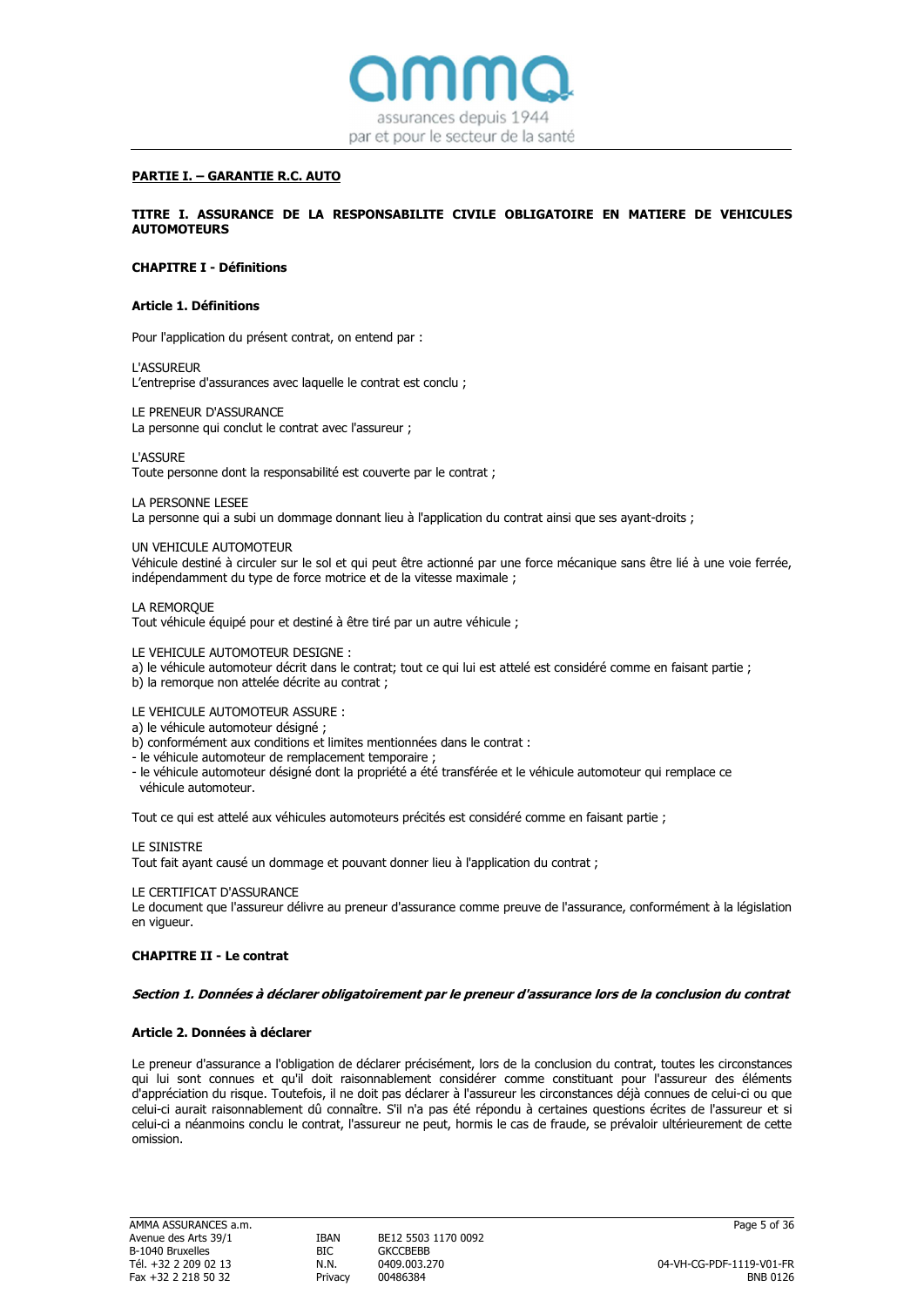

# Article 3. Omission ou inexactitude intentionnelles

#### § 1. Nullité du contrat

Lorsque l'omission ou l'inexactitude intentionnelles dans la déclaration des données relatives au risque induit l'assureur en erreur sur les éléments d'appréciation du risque, l'assureur peut demander la nullité du contrat. Lorsque la nullité est déclarée, les primes échues jusqu'au moment où l'assureur a eu connaissance de l'omission ou de l'inexactitude intentionnelles dans la déclaration des données relatives au risque lui sont dues.

#### § 2. Recours de l'assureur

Lorsque l'omission ou l'inexactitude intentionnelles dans la déclaration des données relatives au risque induit l'assureur en erreur sur les éléments d'appréciation du risque, l'assureur dispose d'un droit de recours contre le preneur d'assurance conformément aux articles 45, 2°, 55 et 63.

#### Article 4. Omission ou inexactitude non intentionnelles

#### § 1. Modification du contrat

Lorsque l'omission ou l'inexactitude dans la déclaration des données n'est pas intentionnelle, le contrat n'est pas nul. L'assureur propose, dans le délai d'un mois à compter du jour où il a eu connaissance de l'omission ou de l'inexactitude dans la déclaration des données, la modification du contrat avec effet au jour où il a eu connaissance de l'omission ou de l'inexactitude dans la déclaration des données.

#### § 2. Résiliation du contrat

Si la proposition de modification du contrat est refusée par le preneur d'assurance ou si, au terme d'un délai d'un mois à compter de la réception de cette proposition, cette dernière n'est pas acceptée, l'assureur peut résilier le contrat dans les quinze jours, conformément aux articles 26 et 30, § 5, alinéa 1er, 1°.

Si l'assureur apporte la preuve qu'il n'aurait en aucun cas assuré le risque, il peut résilier le contrat dans le délai d'un mois à compter du jour où il a eu connaissance de l'omission ou de l'inexactitude dans la déclaration des données, conformément aux articles 26 et 30, § 5, alinéa 1er, 1°.

#### § 3. Absence de réaction de l'assureur

L'assureur qui n'a pas résilié le contrat, ni proposé une modification dans les délais déterminés aux précédents paragraphes ne peut plus se prévaloir ultérieurement des faits qui lui étaient connus.

#### § 4. Recours de l'assureur

Lorsque l'omission ou l'inexactitude non intentionnelles dans la déclaration des données relatives au risque peut être reprochée au preneur d'assurance, l'assureur dispose d'un droit de recours contre le preneur d'assurance conformément aux articles 45, 3° et 63.

#### Section 2. - Données à déclarer obligatoirement par le preneur d'assurance en cours de contrat

# Article 5. Obligation d'information dans le chef du preneur d'assurance

Le preneur d'assurance est obligé de déclarer à l'assureur :

- 1) le transfert de propriété entre vifs du véhicule automoteur désigné ;
- 2) les caractéristiques du véhicule automoteur qui remplace le véhicule automoteur désigné, hormis celles du véhicule automoteur utilisé temporairement en remplacement visé à l'article 56;
- 3) l'immatriculation du véhicule automoteur désigné dans un autre pays ;
- 4) la mise en circulation du véhicule automoteur désigné ou tout autre véhicule automoteur pendant la période de suspension du contrat ;
- 5) chaque changement d'adresse ;
- 6) les données visées aux articles 6, 7 et 8.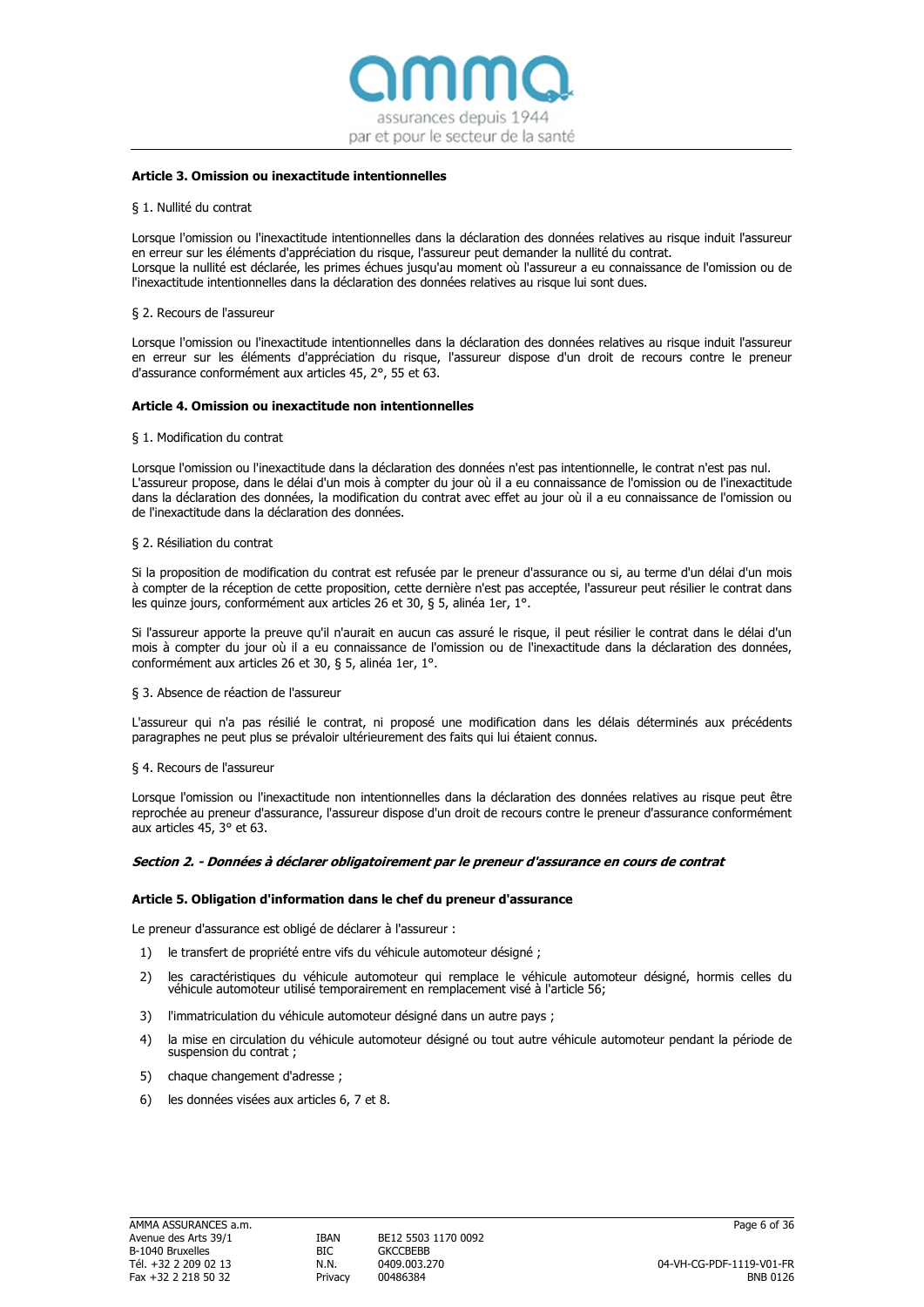

# Article 6. Aggravation sensible et durable du risque

#### § 1. Données à déclarer

En cours de contrat, le preneur d'assurance a l'obligation de déclarer, dans les conditions de l'article 2, les circonstances nouvelles ou les modifications de circonstances qui sont de nature à entraîner une aggravation sensible et durable du risque de survenance de l'événement assuré.

#### § 2. Modification du contrat

Lorsque le risque de survenance de l'événement assuré s'est aggravé de telle sorte que, si l'aggravation avait existé au moment de la conclusion du contrat, l'assureur n'aurait consenti l'assurance qu'à d'autres conditions, celui-ci doit, dans le délai d'un mois à compter du jour où il a eu connaissance de l'aggravation du risque, proposer la modification du contrat avec effet rétroactif au jour de l'aggravation.

#### § 3. Résiliation du contrat

Si la proposition de modification du contrat est refusée par le preneur d'assurance ou si, au terme d'un délai d'un mois à compter de la réception de cette proposition, cette dernière n'est pas acceptée, l'assureur peut résilier le contrat dans les quinze jours conformément aux articles 26 et 30, § 5, alinéa 1, 2°.

Si l'assureur apporte la preuve qu'il n'aurait en aucun cas assuré le risque aggravé, il peut résilier le contrat dans le délai d'un mois à compter du jour où il a eu connaissance de l'aggravation du risque, conformément aux articles 26 et 30, § 5, alinéa 1, 2°.

#### § 4. Absence de réaction de l'assureur

L'assureur qui n'a pas résilié le contrat ni proposé une modification dans les délais déterminés aux précédents paragraphes ne peut plus se prévaloir ultérieurement de l'aggravation du risque.

#### § 5. Recours de l'assureur

Lorsque l'omission ou l'inexactitude intentionnelles dans la déclaration des données relatives au risque induisent l'assureur en erreur sur les éléments d'appréciation du risque, celui-ci dispose d'un droit de recours contre le preneur d'assurance conformément aux articles 45, 2° et 63.

Lorsque l'omission ou l'inexactitude non intentionnelles dans la déclaration des données relatives au risque peut être reprochée au preneur d'assurance, l'assureur dispose d'un droit de recours contre le preneur d'assurance conformément aux articles 45, 3° et 63.

#### Article 7. Diminution sensible et durable du risque

### § 1. Modification du contrat

Lorsqu'au cours de l'exécution du contrat, le risque de survenance de l'événement assuré a diminué d'une façon sensible et durable au point que, si la diminution avait existé au moment de la conclusion du contrat, l'assureur aurait consenti l'assurance à d'autres conditions, celui-ci accorde une diminution de la prime à due concurrence à partir du jour où il a eu connaissance de la diminution du risque.

#### § 2. Résiliation du contrat

Si les deux parties ne parviennent pas à un accord sur la prime nouvelle dans un délai d'un mois à compter de la demande de diminution du preneur d'assurance, celui-ci peut résilier le contrat conformément aux articles 26 et 27, § 7.

#### Article 8. Circonstances inconnues à la conclusion du contrat

Lorsqu'une circonstance vient à être connue en cours de contrat alors même qu'elle était inconnue des deux parties au moment de la conclusion du contrat, les articles 6 et 7 sont applicables pour autant que la circonstance soit de nature à entraîner une diminution ou une aggravation du risque assuré.

#### Article 9. Séjour dans un autre Etat membre de l'Espace Economique Européen

Aucun séjour du véhicule automoteur désigné dans un autre Etat membre de l'Espace Economique Européen pendant la durée du contrat ne peut être considéré comme une aggravation ou une diminution du risque au sens des articles 6 et 7 et ne peut donner lieu à une modification du contrat.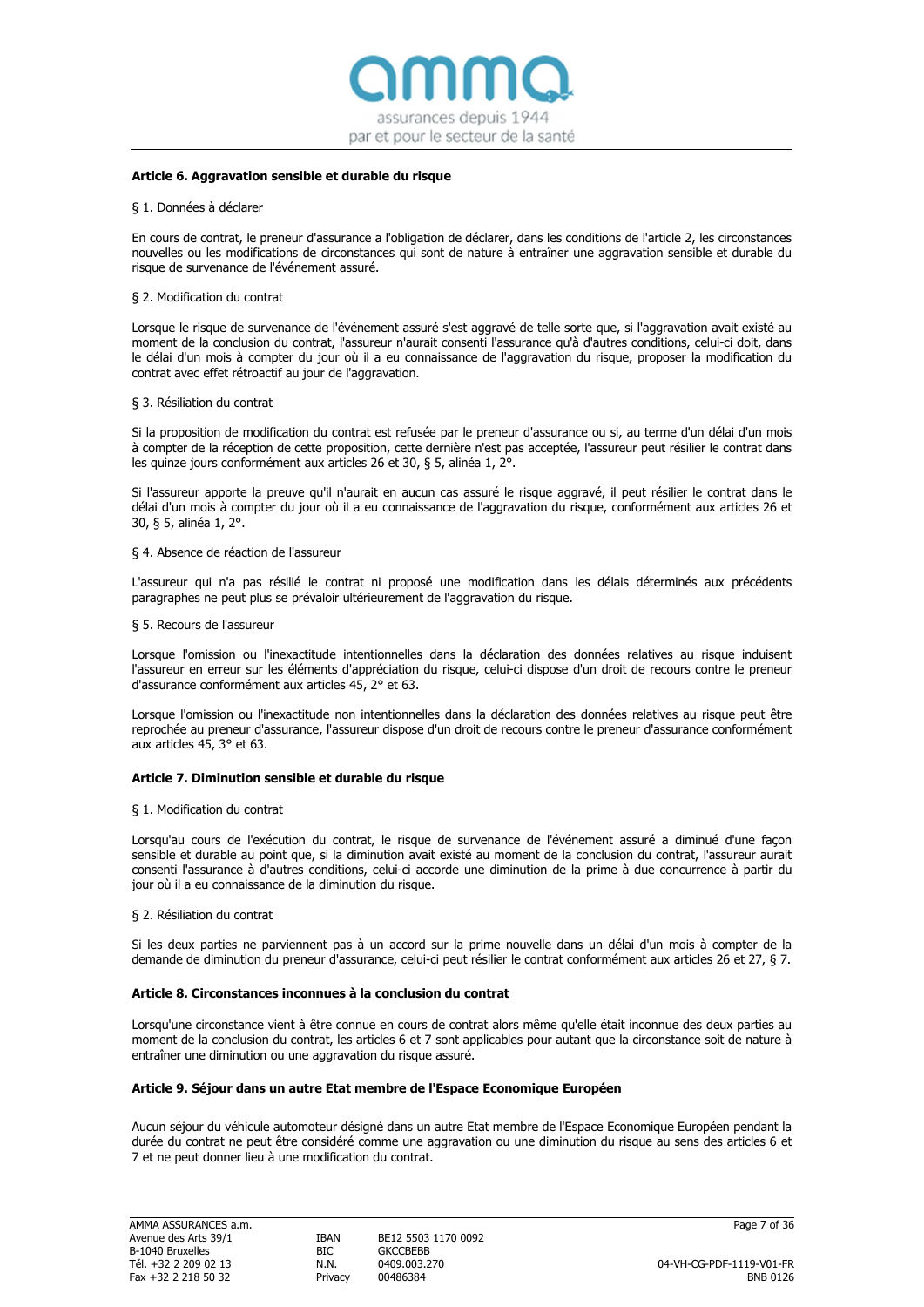

Dès que le véhicule automoteur désigné est immatriculé dans un autre Etat que la Belgique, le contrat prend fin de plein droit.

### Section 3. - Modifications concernant le véhicule automoteur désigné

# Article 10. Transfert de propriété

§ 1. Transfert de propriété entre vifs sans remplacement du véhicule automoteur désigné

Si lors du transfert de propriété entre vifs du véhicule automoteur désigné, ce véhicule automoteur n'est pas remplacé dans un délai de seize jours à compter du lendemain du transfert ou, si dans ce délai, le remplacement n'est pas déclaré, le contrat est suspendu à compter du lendemain de l'expiration du délai précité et les articles 23 à 25 inclus sont appliqués.

La prime reste acquise à l'assureur jusqu'au moment où le transfert de propriété est porté à sa connaissance.

Lorsque le véhicule automoteur transféré prend part à la circulation sous la marque d'immatriculation qu'il portait avant le transfert, même illicitement, la couverture reste acquise pour ce véhicule automoteur pendant le délai précité de seize jours pour autant qu'aucune autre assurance ne couvre le même risque.

L'assureur peut cependant exercer un recours conformément aux articles 44 et 48 si le dommage est occasionné par un assuré autre que :

1) le preneur d'assurance ;

2) toutes les personnes qui habitent sous le même toit que le preneur d'assurance en ce compris ceux qui, pour les besoins de leurs études, séjournent en dehors de la résidence principale du preneur d'assurance.

Lorsqu'il s'agit d'une personne morale, le preneur d'assurance visé à l'alinéa précédent est le conducteur autorisé.

§ 2. Transfert de propriété entre vifs avec remplacement du véhicule automoteur désigné par un véhicule automoteur qui n'est pas la propriété du preneur d'assurance ou du propriétaire du véhicule automoteur transféré

En cas de remplacement du véhicule automoteur transféré par un véhicule automoteur qui n'appartient pas au preneur d'assurance ou au propriétaire du véhicule automoteur transféré, les dispositions du paragraphe 1 s'appliquent pour le véhicule automoteur transféré.

Pour le véhicule automoteur qui vient en remplacement, le contrat n'offre aucune couverture sauf accord entre l'assureur et le preneur d'assurance.

§ 3. Transfert de propriété entre vifs avec remplacement du véhicule automoteur désigné par un véhicule automoteur qui est la propriété du preneur d'assurance ou du propriétaire du véhicule automoteur transféré

Si lors du transfert de propriété entre vifs du véhicule automoteur désigné, ce véhicule automoteur est remplacé avant la suspension du contrat par un véhicule automoteur qui appartient au preneur d'assurance ou au propriétaire du véhicule automoteur transféré, la couverture reste acquise pour le véhicule automoteur transféré conformément au paragraphe 1 pendant un délai de seize jours à compter du lendemain du transfert de propriété du véhicule automoteur désigné.

Cette même couverture de seize jours est également acquise à tous les assurés pour le véhicule automoteur qui vient en remplacement et qui prend part à la circulation sous la marque d'immatriculation du véhicule automoteur transféré, même illicitement.

Ces couvertures sont acquises sans aucune déclaration.

En cas de déclaration du remplacement du véhicule automoteur dans le délai précité de seize jours le contrat subsiste aux conditions d'assurance, en ce compris le tarif, en vigueur auprès de l'assureur au moment du remplacement et en fonction du nouveau risque.

Si le preneur d'assurance n'accepte pas les conditions d'assurance en ce compris la prime, il doit résilier le contrat conformément aux articles 26 et 27, § 9.

Si l'assureur apporte la preuve que le nouveau risque présente des caractéristiques qui n'entrent pas dans ses critères d'acceptation en vigueur au moment du remplacement du véhicule automoteur, il peut résilier le contrat conformément aux articles 26 et 30, § 11.

En cas de résiliation, les conditions d'assurance, en ce compris la prime, qui étaient en vigueur avant le remplacement du véhicule automoteur restent applicables jusqu'à la prise d'effet de la résiliation.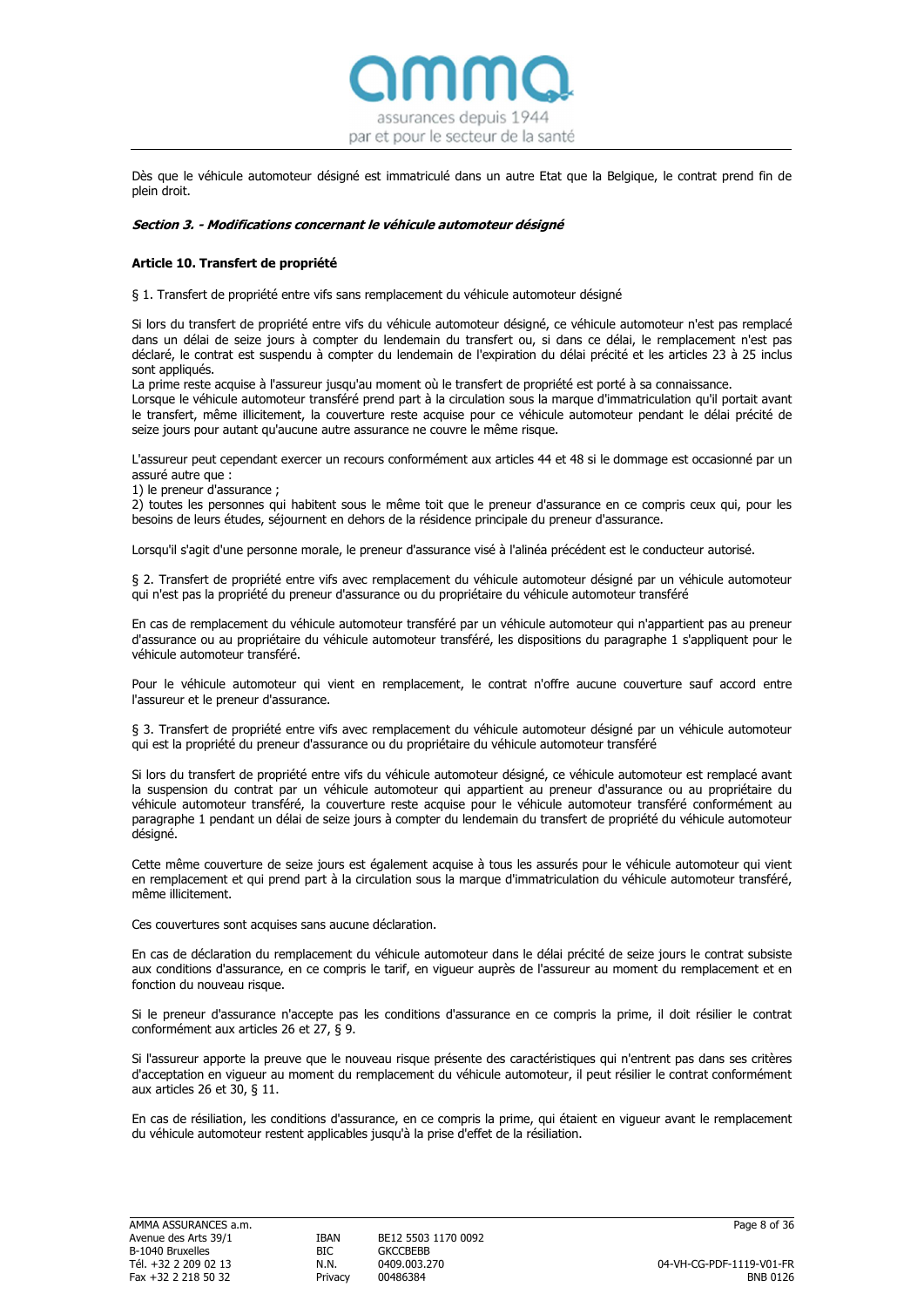

# § 4. Transfert de propriété du véhicule automoteur désigné au décès du preneur d'assurance

En cas de transfert de propriété du véhicule automoteur désigné au décès du preneur d'assurance, le contrat subsiste conformément à l'article 22.

# Article 11. Vol ou détournement

§ 1. Vol ou détournement du véhicule automoteur désigné sans remplacement

Si le véhicule automoteur désigné est volé ou détourné et non remplacé, le preneur d'assurance peut demander de suspendre le contrat. Dans ce cas, la suspension prend effet à la date de la demande mais au plus tôt à l'expiration du délai de seize jours à compter du lendemain du vol ou du détournement et les articles 23 à 25 inclus sont appliqués.

La prime reste acquise à l'assureur jusqu'à la prise d'effet de la suspension.

Si la suspension n'est pas demandée, la couverture reste acquise pour le véhicule automoteur volé ou détourné sauf pour les dommages occasionnés par les personnes qui se sont rendues maîtres du véhicule automoteur assuré par vol, violence ou par suite de recel.

§ 2. Vol ou détournement du véhicule automoteur désigné avec remplacement par un véhicule automoteur qui n'est pas la propriété du preneur d'assurance

En cas de remplacement du véhicule automoteur volé ou détourné par un véhicule automoteur qui n'appartient pas au preneur d'assurance ou au propriétaire du véhicule automoteur volé ou détourné le paragraphe 1er s'applique.

Pour le véhicule automoteur qui vient en remplacement, le présent contrat n'offre aucune couverture sauf accord entre l'assureur et le preneur d'assurance.

§ 3. Vol ou détournement du véhicule automoteur désigné avec remplacement par un véhicule automoteur qui est la propriété du preneur d'assurance

Si le véhicule automoteur désigné est volé ou détourné et si, avant la suspension du contrat, il est remplacé par un véhicule automoteur qui appartient au preneur d'assurance ou au propriétaire du véhicule automoteur volé ou détourné, la couverture reste acquise pour le véhicule automoteur volé ou détourné, sauf pour les dommages occasionnés par les personnes qui se sont rendues maîtres du véhicule automoteur assuré par vol, violence ou par suite de recel. En cas de résiliation du contrat, cette couverture prend fin à la prise d'effet de la résiliation du contrat.

En cas de déclaration du remplacement du véhicule automoteur, le contrat subsiste pour le véhicule automoteur qui remplace le véhicule automoteur volé ou détourné aux conditions d'assurance, en ce compris le tarif, en vigueur auprès de l'assureur au moment du remplacement du véhicule automoteur et en fonction du nouveau risque.

Si le preneur d'assurance n'accepte pas les conditions d'assurance, en ce compris la prime, il doit résilier le contrat conformément aux articles 26 et 27, § 9.

Si l'assureur apporte la preuve que le nouveau risque présente des caractéristiques qui n'entrent pas dans ses critères d'acceptation en vigueur au moment du remplacement du véhicule automoteur, il peut résilier le contrat conformément aux articles 26 et 30, § 11.

En cas de résiliation, les conditions, en ce compris la prime, qui étaient en vigueur avant le remplacement du véhicule automoteur restent applicables jusqu'à la prise d'effet de la résiliation.

# Article. 12. Autres situations de disparition du risque

§ 1. Disparition du risque sans remplacement du véhicule automoteur désigné

Si le risque n'existe plus et si le véhicule automoteur désigné n'est pas remplacé, le preneur d'assurance peut demander de suspendre le contrat. Dans ce cas, la suspension prend effet à la date de la déclaration et les articles 23 à 25 inclus sont appliqués, sauf dans les cas de transfert de propriété, vol ou détournement du véhicule automoteur désigné visés aux articles 10 et 11.

§ 2. Disparition du risque avec remplacement du véhicule automoteur désigné par un véhicule automoteur qui n'est pas la propriété du preneur d'assurance

Après la déclaration du remplacement du véhicule automoteur désigné par un véhicule automoteur qui n'appartient pas au preneur d'assurance ou au propriétaire du véhicule automoteur désigné avant la suspension du contrat, le contrat n'offre aucune couverture sauf accord entre l'assureur et le preneur d'assurance.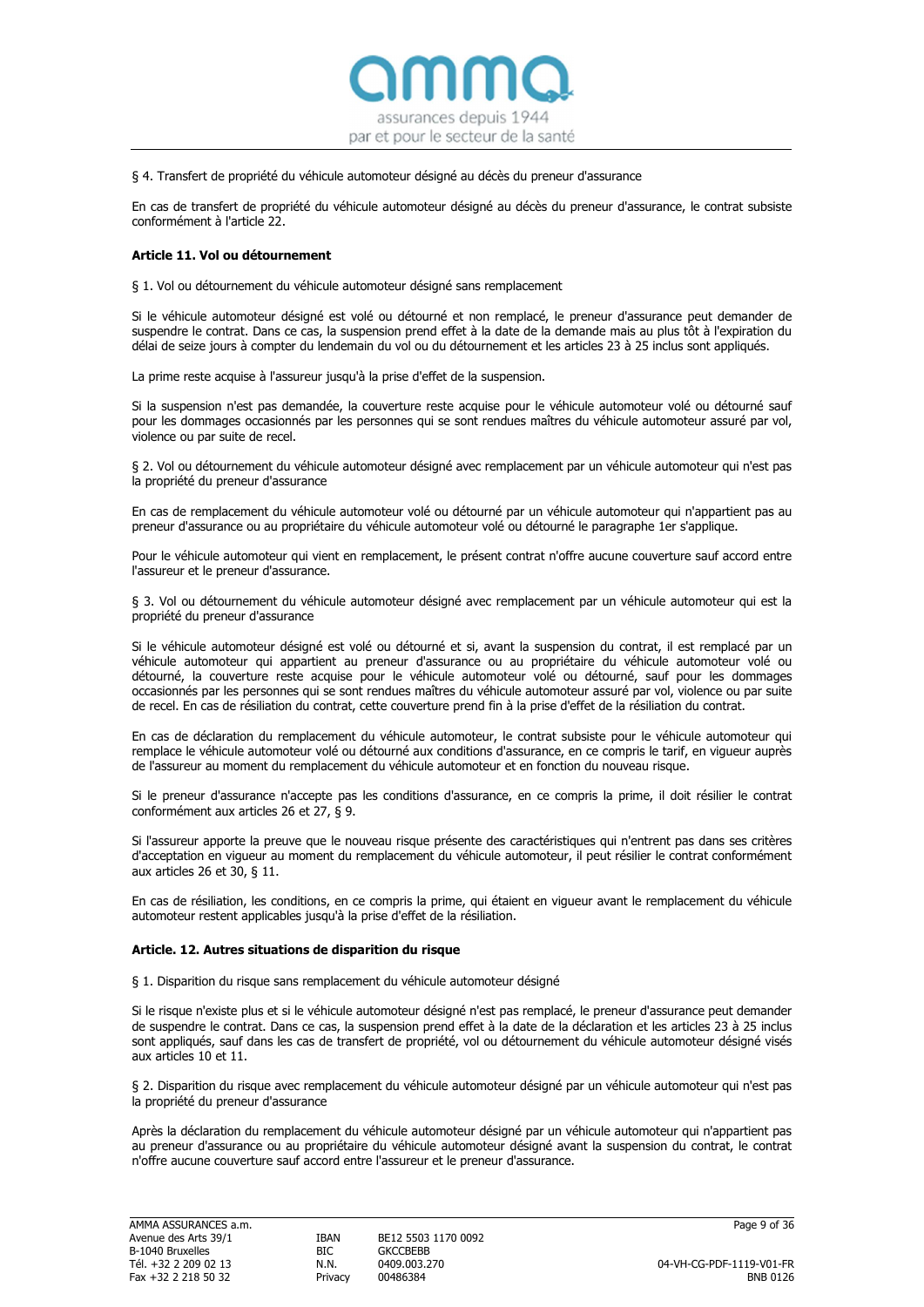

§ 3. Disparition du risque avec remplacement du véhicule automoteur désigné par un véhicule automoteur qui est la propriété du preneur d'assurance

Après la déclaration du remplacement du véhicule automoteur désigné par un véhicule automoteur qui appartient au preneur d'assurance ou au propriétaire du véhicule automoteur désigné avant la suspension du contrat, la couverture n'est transférée au profit du véhicule automoteur qui vient en remplacement qu'au moment souhaité par le preneur d'assurance. Au même moment, la couverture du véhicule automoteur désigné prend fin.

En ce qui concerne le véhicule automoteur qui vient en remplacement, le contrat subsiste aux conditions d'assurance, en ce compris le tarif, en vigueur chez l'assureur au moment du remplacement et en fonction de ce nouveau risque.

Si le preneur d'assurance n'accepte pas les conditions d'assurance, en ce compris la prime, il doit résilier le contrat conformément aux articles 26 et 27, § 9.

Si l'assureur apporte la preuve que le nouveau risque présente des caractéristiques qui n'entrent pas dans ses critères d'acceptation en vigueur au moment du remplacement du véhicule automoteur, il peut résilier le contrat conformément aux articles 26 et 30, § 11.

En cas de résiliation, les conditions d'assurance, en ce compris la prime, qui étaient en vigueur avant le remplacement du véhicule automoteur restent applicables jusqu'à la prise d'effet de la résiliation.

# Article. 13. Contrat de bail

Les dispositions de l'article 10 sont également applicables en cas d'extinction des droits du preneur d'assurance sur le véhicule automoteur désigné qu'il a reçu en exécution d'un contrat de bail ou d'un contrat analogue.

# Article. 14. Réquisition par les autorités

En cas de réquisition en propriété ou en location du véhicule automoteur désigné, le contrat est suspendu par le seul fait de la prise de possession du véhicule automoteur par les autorités requérantes.

Les deux parties peuvent résilier le contrat conformément aux articles 26 et 27, § 8 ou 30, § 8.

# Section 4. - Durée. - Prime Modification de la prime et des conditions d'assurance

### Article. 15. Durée du contrat

§ 1. Durée maximale

La durée du contrat ne peut excéder un an.

#### § 2. Reconduction tacite

Sauf si l'une des parties s'y oppose au moins trois mois avant l'arrivée du terme du contrat conformément aux articles 26, 27, § 2 et 30, § 2, le contrat est reconduit tacitement pour des périodes successives d'un an.

#### § 3. Court terme

Les contrats d'une durée inférieure à un an ne sont pas reconduits tacitement, sauf convention contraire.

#### Article 16. Paiement de la prime

La prime, majorée des taxes et contributions, est payable au plus tard à la date d'échéance de la prime, sur demande de l'assureur.

Si la prime n'est pas directement payée à l'assureur, est libératoire le paiement de la prime fait au tiers qui le requiert et qui apparaît comme le mandataire de l'assureur pour le recevoir.

# Article 17. Le certificat d'assurance

Dès que la couverture d'assurance est accordée au preneur d'assurance, l'assureur lui délivre un certificat d'assurance justifiant l'existence du contrat.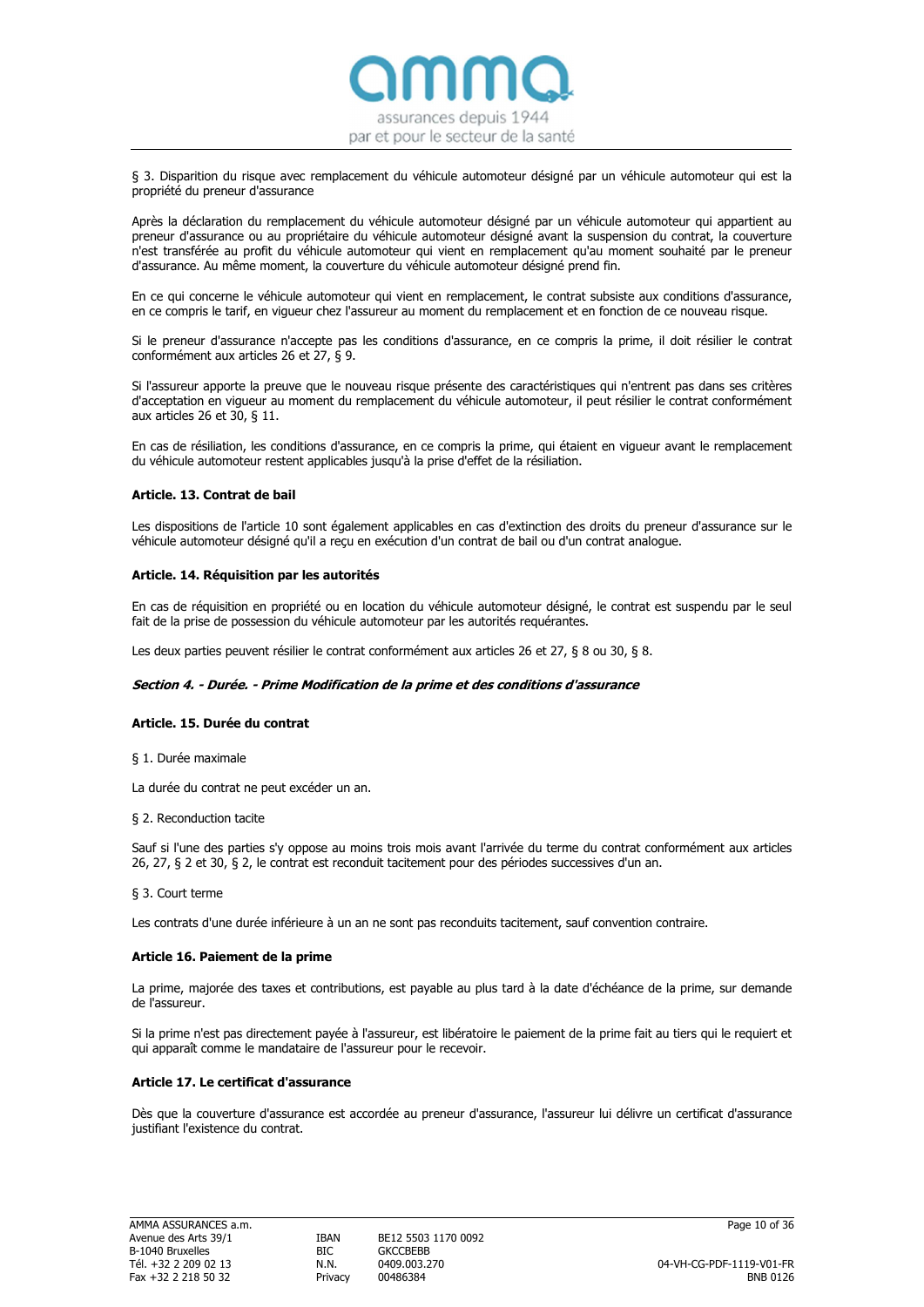

Le certificat d'assurance n'est pas valable en cas d'annulation du contrat et cesse de l'être dès la fin du contrat ou dès la prise d'effet de la résiliation ou de la suspension du contrat.

# Article 18. Défaut de paiement de la prime

#### § 1. Mise en demeure

En cas de défaut de paiement de la prime à la date d'échéance, l'assureur peut suspendre la couverture ou résilier le contrat à condition que le preneur d'assurance ait été mis en demeure, soit par exploit d'huissier, soit par envoi recommandé.

# § 2. Suspension de la garantie

La suspension de la garantie prend effet à l'expiration du délai mentionné dans la mise en demeure mais qui ne peut pas être inférieur à quinze jours à compter du lendemain de la signification ou du lendemain du dépôt de l'envoi recommandé.

Si la garantie a été suspendue, le paiement par le preneur d'assurance des primes échues, comme spécifié dans la dernière mise en demeure ou décision judiciaire, met fin à cette suspension.

La suspension de la garantie ne porte pas préjudice au droit de l'assureur de réclamer les primes qui viennent ultérieurement à échéance à condition que le preneur d'assurance ait été mis en demeure conformément au paragraphe 1 et que la mise en demeure rappelle la suspension de la garantie. Le droit de l'assureur est toutefois limité aux primes afférentes à deux années consécutives.

# § 3. Recours de l'assureur

En cas de suspension de la garantie pour défaut de paiement de la prime, l'assureur dispose d'un droit de recours contre le preneur d'assurance conformément aux articles 44, 45, 1°, 55 et 63.

# § 4. Résiliation du contrat

En cas de défaut de paiement de la prime, l'assureur peut résilier le contrat conformément aux articles 26 et 30, § 3.

# Article 19. Modification de la prime

Si l'assureur augmente la prime, le preneur d'assurance peut résilier le contrat conformément aux articles 26 et 27, § 3.

La communication de l'adaptation de la prime a lieu conformément à la législation en vigueur.

Si le montant de la prime est modifié conformément à une disposition claire et précise du contrat d'assurance, le preneur d'assurance ne dispose pas d'un droit de résiliation. Cette disposition ne porte pas atteinte au droit de résiliation prévu à l'article 27, §§ 7 et 9.

# Article 20. Modification des conditions d'assurance

d'assurance ne dispose pas d'un droit de résiliation.

§ 1 Modification des conditions d'assurance en faveur du preneur d'assurance, de l'assuré ou de tout tiers impliqué dans l'exécution du contrat

L'assureur peut modifier les conditions d'assurance entièrement au profit du preneur d'assurance, de l'assuré ou de tout tiers impliqué dans l'exécution du contrat.

Lorsque la prime augmente, le preneur d'assurance peut résilier le contrat conformément aux articles 26 et 27, § 3.

§ 2. Modification de dispositions susceptible d'avoir une influence sur la prime ou la franchise

Si l'assureur modifie les conditions d'assurance relatives à la modification de la prime en fonction des sinistres qui se sont produits, ou celles relatives à la franchise, et que cette modification n'est pas entièrement en faveur du preneur d'assurance ou de l'assuré, le preneur peut résilier le contrat conformément aux articles 26 et 27, § 3. Si la franchise est modifiée conformément à une disposition claire et précise du contrat d'assurance, le preneur

§ 3. Modification conformément à une décision législative d'une autorité

Si l'assureur modifie les conditions d'assurance conformément à une décision législative d'une autorité, il en informe clairement le preneur d'assurance.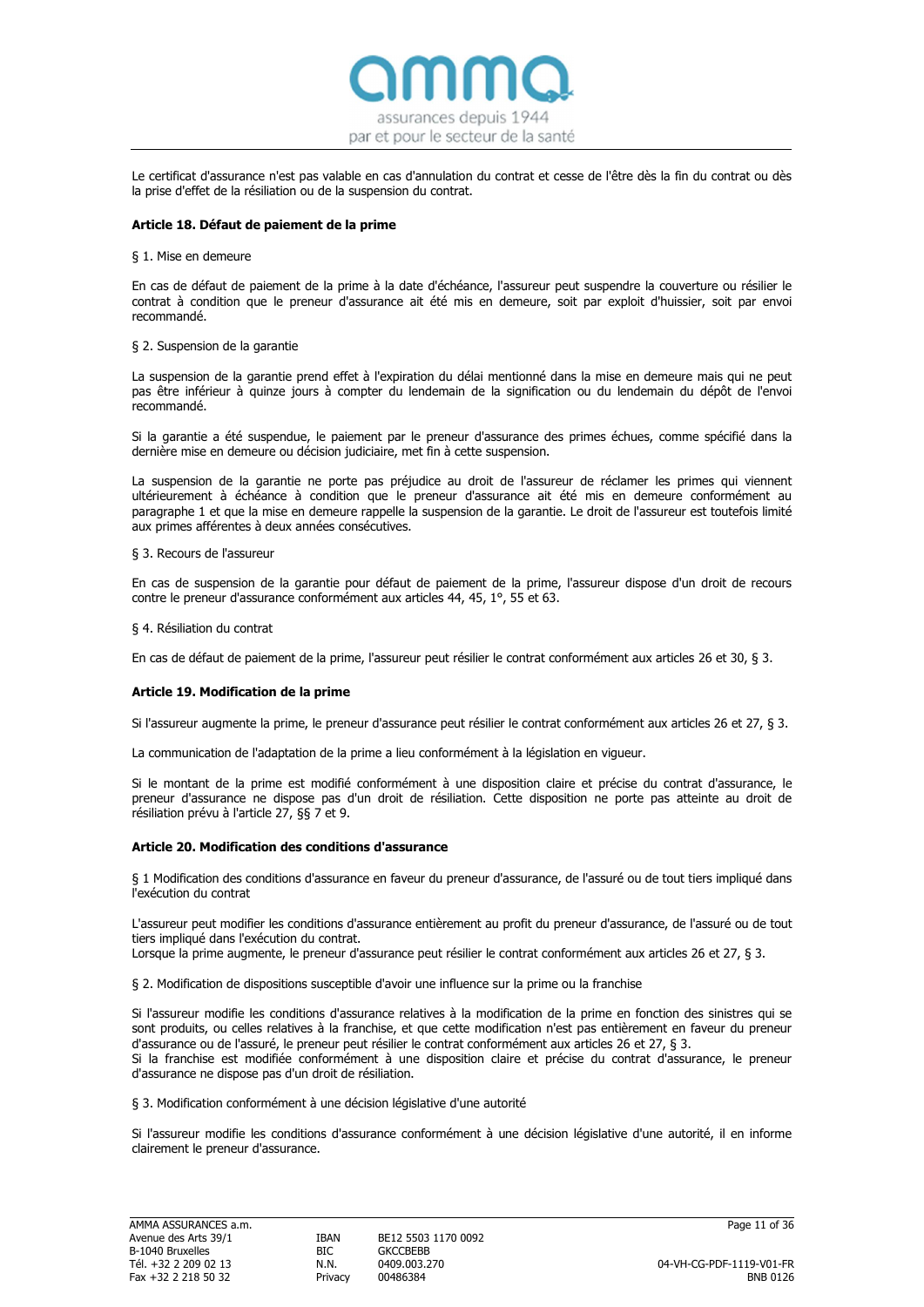

Lorsque la modification entraîne une majoration de la prime, ou si la modification n'est pas uniforme pour tous les assureurs, le preneur d'assurance peut résilier le contrat conformément aux articles 26 et 27, § 3.

A défaut d'une information claire, c'est la garantie la plus étendue, résultant de la législation qui est d'application et le preneur d'assurance peut résilier le contrat conformément aux articles 26 et 27, § 3.

L'assureur peut résilier le contrat conformément aux articles 26 et 30, § 7 s'il apporte la preuve qu'il n'aurait en aucun cas assuré le risque résultant du nouveau cadre légal.

#### § 4. Autres modifications

Si l'assureur propose d'autres modifications que celles visées aux § 1 et 3, il en informe clairement le preneur d'assurance.

Le preneur d'assurance peut résilier le contrat conformément aux articles 26 et 27, § 3.

Le preneur d'assurance dispose également d'un droit de résiliation s'il n'a pas reçu une information claire de l'assureur au sujet de la modification.

# § 5. Mode de communication

La communication de la modification des conditions d'assurance et de la prime a lieu conformément à la législation en vigueur.

# Article. 21. Faillite du preneur d'assurance

# § 1. Maintien du contrat

En cas de faillite du preneur d'assurance, le contrat subsiste au profit de la masse des créanciers qui devient débitrice envers l'assureur du montant des primes à échoir à partir de la déclaration de la faillite.

# § 2. Résiliation du contrat

Le curateur de la faillite et l'assureur ont le droit de résilier le contrat conformément aux articles 26, 28 et 30, § 9.

# Article 22. Décès du preneur d'assurance

§ 1er. Maintien du contrat

En cas de décès du preneur d'assurance, le contrat subsiste au profit des héritiers qui sont tenus au paiement des primes.

Lorsque le véhicule automoteur désigné est attribué en pleine propriété à l'un des héritiers ou à un légataire du preneur d'assurance, le contrat subsiste en sa faveur.

#### § 2. Résiliation du contrat

Les héritiers peuvent résilier le contrat conformément aux articles 26 et 29, alinéa 1er.

L'héritier ou le légataire qui a reçu le véhicule automoteur désigné en pleine propriété peut résilier le contrat conformément aux articles 26 et 29, alinéa 2.

L'assureur peut résilier le contrat conformément aux articles 26 et 30, § 10.

# Section 5. - Suspension du contrat

#### Article 23. Opposabilité de la suspension

La suspension du contrat est opposable à la personne lésée.

# Article 24. Remise en circulation du véhicule automoteur désigné

Lors de la déclaration de la remise en circulation du véhicule automoteur désigné, le contrat est remis en vigueur aux conditions d'assurance, en ce compris le tarif, en vigueur à ce moment.

Lors de la remise en vigueur du contrat, la portion de prime non-absorbée vient en compensation de la nouvelle prime. Si les conditions d'assurance ont été modifiées ou si la prime a été augmentée, le preneur d'assurance peut résilier le contrat conformément aux articles 26 et 27, § 3.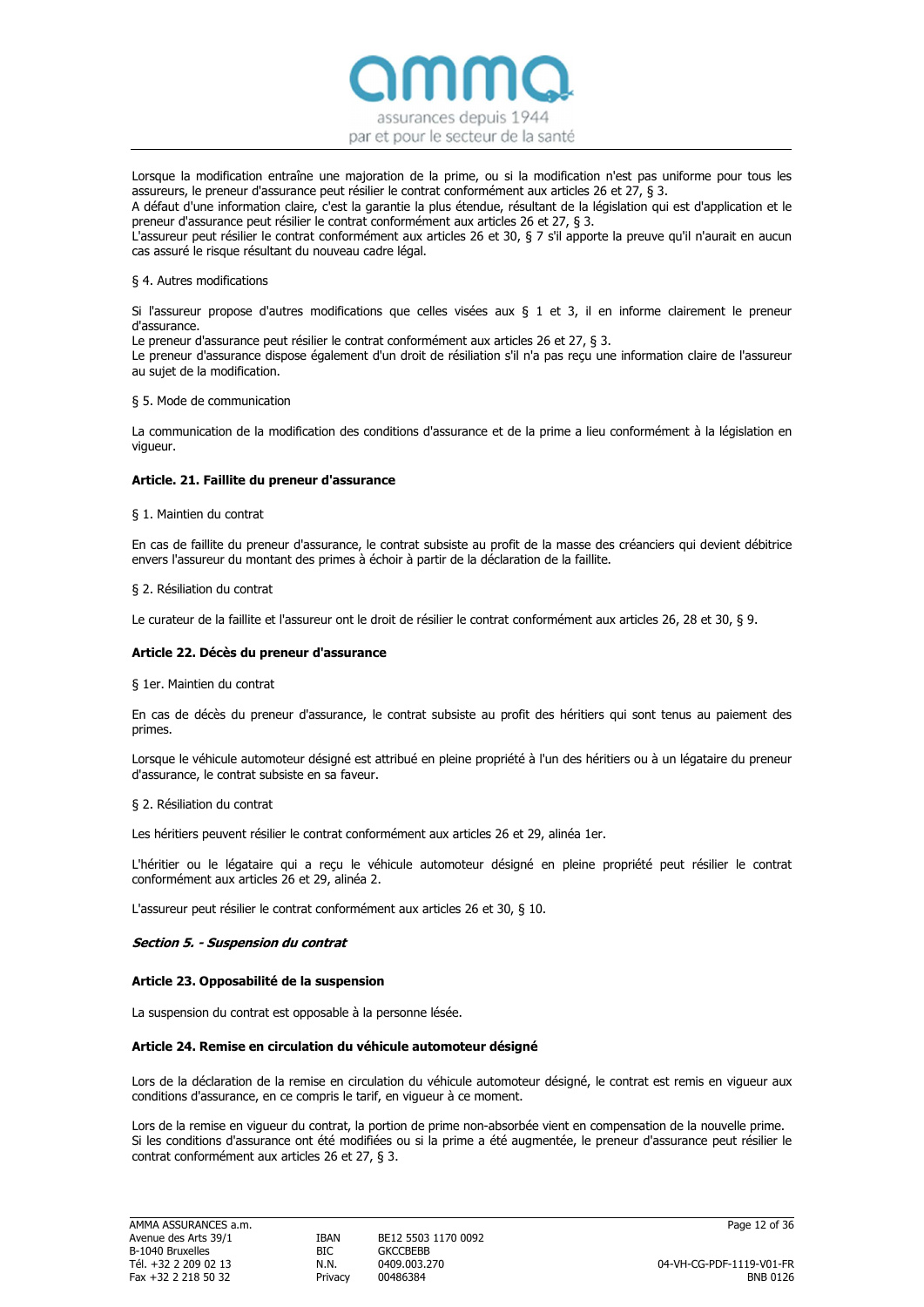

En cas de résiliation, les conditions d'assurance, en ce compris la prime, qui étaient applicables avant la suspension du contrat restent valables jusqu'à la prise d'effet de la résiliation.

#### Article 25. Mise en circulation de tout autre véhicule automoteur

Lors de la déclaration de la mise en circulation de tout autre véhicule automoteur qui appartient au preneur d'assurance ou au propriétaire du véhicule automoteur désigné auparavant, le contrat est remis en vigueur aux conditions d'assurance, en ce compris le tarif, en vigueur à ce moment et en fonction du nouveau risque.

Lors de la remise en vigueur du contrat, la portion de prime non-absorbée vient en compensation de la nouvelle prime.

Si le preneur d'assurance n'accepte pas les conditions d'assurance, en ce compris la prime, il doit résilier le contrat conformément aux articles 26 et 27, § 9.

Si l'assureur apporte la preuve que le nouveau risque présente des caractéristiques qui n'entrent pas dans ses critères d'acceptation en vigueur au moment de la demande de remise en vigueur du contrat, il peut résilier le contrat conformément aux articles 26 et 30, § 11.

En cas de résiliation, les conditions d'assurance, en ce compris la prime, qui étaient en vigueur avant la suspension du contrat restent applicables jusqu'à la prise d'effet de la résiliation.

# Section 6. - Fin du contrat

# Article 26. Modalités de résiliation

§ 1. Forme de la résiliation

La résiliation se fait par exploit d'huissier de justice, par envoi recommandé ou par remise de la lettre de résiliation contre récépissé.

La résiliation pour défaut de paiement de la prime ne peut se faire par remise de la lettre de résiliation contre récépissé.

#### § 2. Prise d'effet de la résiliation

Sauf mention contraire aux articles 27 et 30, la résiliation prend effet à l'expiration d'un délai d'un mois à compter du lendemain de la signification par exploit d'huissier ou, dans le cas d'un envoi recommandé, à compter du lendemain de son dépôt ou à compter du lendemain de la date du récépissé.

#### § 3. Crédit de prime

La portion de prime afférente à la période postérieure à la date de prise d'effet de la résiliation est remboursée par l'assureur dans un délai de trente jours à compter de la prise d'effet de la résiliation.

#### Article 27. Facultés de résiliation pour le preneur d'assurance

§ 1. Avant la prise d'effet du contrat

Le preneur d'assurance peut résilier le contrat lorsque, entre la date de sa conclusion et celle de sa prise d'effet, s'écoule un délai supérieur à un an. Cette résiliation doit être notifiée au plus tard trois mois avant la prise d'effet du contrat.

La résiliation prend effet à la date de prise d'effet du contrat.

#### § 2. A la fin de chaque période d'assurance

Le preneur d'assurance peut résilier le contrat à la fin de chaque période d'assurance mais au plus tard trois mois avant la date de son échéance.

La résiliation prend effet à la date de cette échéance. § 3. Modification des conditions d'assurance et de la prime

Le preneur d'assurance peut résilier le contrat en cas de modification, visée aux articles 19 et 20, de la prime, des conditions d'assurance ou de la franchise.

Le preneur d'assurance peut également résilier le contrat s'il n'a reçu aucune information claire de l'assureur au sujet de la modification visée à l'article 20.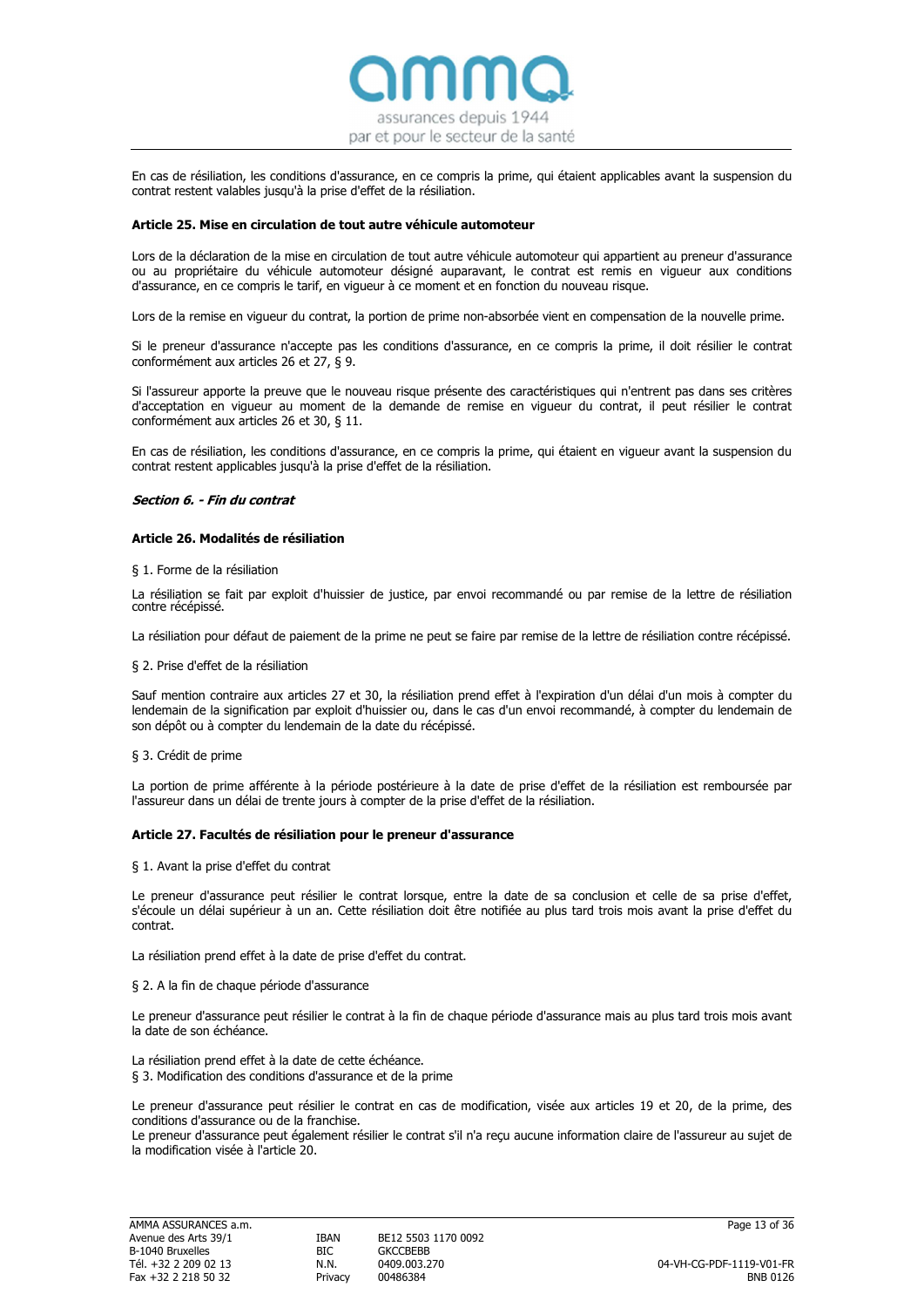

#### § 4. Après sinistre

Le preneur d'assurance peut résilier le contrat après un sinistre pour lequel des indemnités en faveur des personnes lésées ont été payées ou devront être payées, à l'exception des paiements effectués conformément à l'article 50.

La résiliation doit s'effectuer au plus tard un mois après le paiement de l'indemnité. La résiliation prend effet à l'expiration d'un délai de trois mois à compter du lendemain de la signification par exploit d'huissier ou du lendemain de la date du récépissé ou, dans le cas d'un envoi recommandé à compter du lendemain de son dépôt.

#### § 5. Changement d'assureur

Le preneur d'assurance peut résilier le contrat en cas de cession par l'assureur de droits et obligations résultant du contrat.

La résiliation doit s'effectuer dans un délai de trois mois à compter de la publication au Moniteur belge de la décision de la Banque nationale de Belgique d'approbation de la cession.

La résiliation prend effet à l'expiration d'un délai d'un mois à compter du lendemain de la signification par exploit d'huissier ou du lendemain de la date du récépissé ou, dans le cas d'un envoi recommandé, à compter du lendemain de son dépôt, ou à la date d'échéance annuelle de la prime lorsque celle-ci se situe avant l'expiration du délai d'un mois précité.

Cette faculté de résiliation ne s'applique pas aux fusions et scissions d'entreprises d'assurances, ni aux cessions effectuées dans le cadre d'un apport de la généralité des biens ou d'une branche d'activité, ni aux autres cessions entre assureurs qui font partie d'un même ensemble consolidé.

#### § 6. Cessation des activités de l'assureur

Le preneur d'assurance peut résilier le contrat en cas de faillite, réorganisation judicaire ou retrait d'agrément de l'assureur.

#### § 7. Diminution du risque

Le preneur d'assurance peut résilier le contrat si en cas de diminution du risque, aucun accord n'est intervenu sur le montant de la nouvelle prime dans le mois de la demande de diminution de prime.

#### § 8. Réquisition par les autorités

Le preneur d'assurance peut résilier le contrat, lorsque celui-ci est suspendu en raison du fait que le véhicule automoteur désigné est réquisitionné en propriété ou en location par les autorités.

§ 9. Remplacement de véhicule automoteur ou remise en vigueur du contrat suspendu

Lorsqu'en cas de changement de véhicule automoteur ou de remise en vigueur du contrat suspendu, le preneur d'assurance n'accepte pas les conditions d'assurance, en ce compris la prime, il doit résilier le contrat dans un délai d'un mois à compter de la réception de la notification de ces conditions.

#### § 10. Police combinée

Lorsque l'assureur résilie une ou plusieurs garanties autres que celles visées aux articles 38, 50, 56 à 59 inclus, le preneur d'assurance peut résilier le contrat dans son ensemble.

#### Article 28. Résiliation par le curateur

Le curateur peut résilier le contrat dans les trois 3 mois qui suivent la déclaration de la faillite.

#### Article 29. Résiliation par les héritiers ou légataires

Les héritiers du preneur d'assurance peuvent résilier le contrat dans les trois mois et quarante jours qui suivent le décès du preneur d'assurance.

L'héritier ou légataire du preneur d'assurance à qui le véhicule automoteur désigné est attribué en pleine propriété, peut résilier le contrat dans le mois à compter du jour de l'attribution du véhicule automoteur. Ce délai d'un mois ne porte pas préjudice à l'application du délai de trois mois et quarante jours.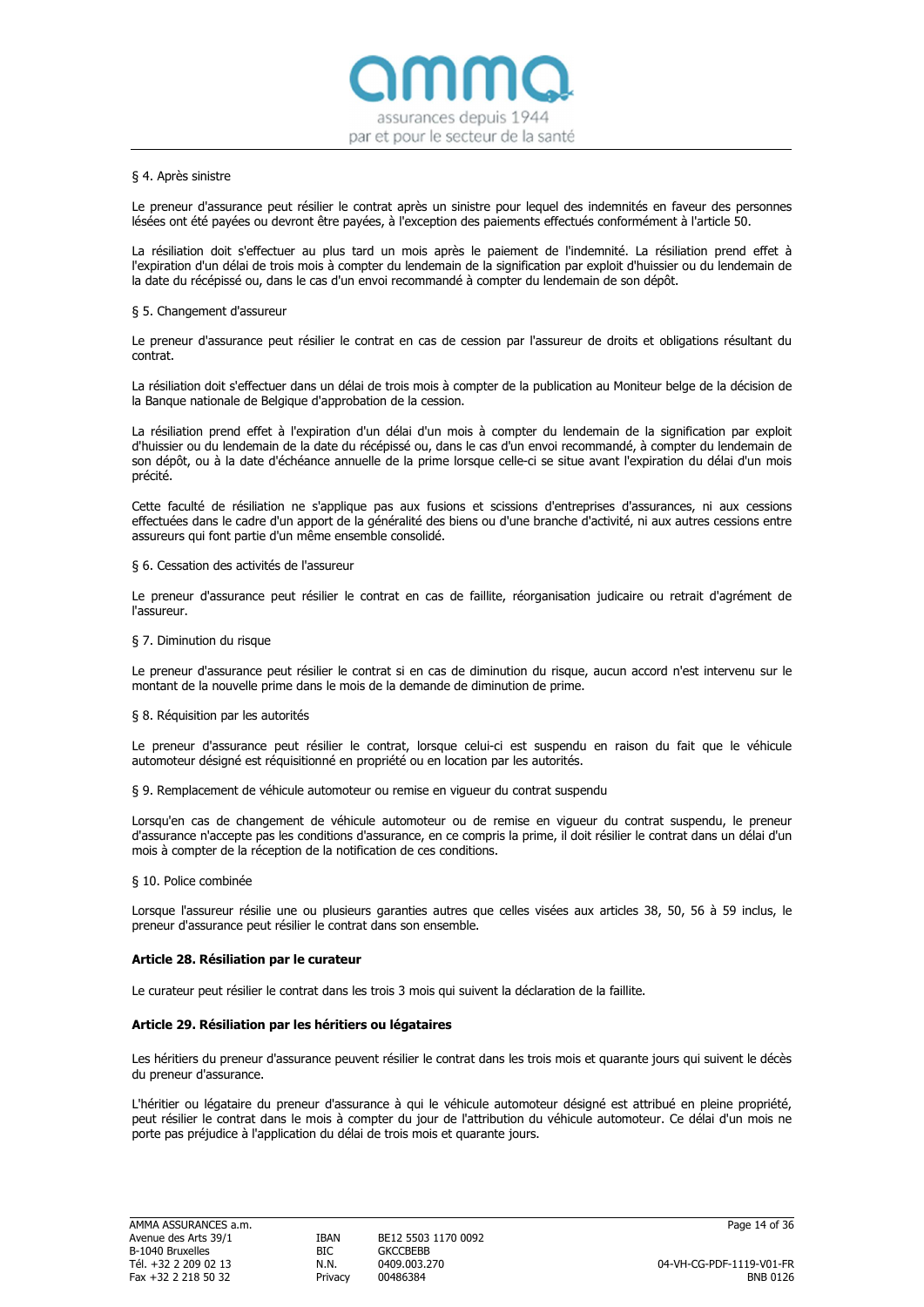

#### Article 30. Facultés de résiliation pour l'assureur

§ 1. Avant la prise d'effet du contrat

L'assureur peut résilier le contrat lorsque, entre la date de sa conclusion et celle de sa prise d'effet s'écoule un délai supérieur à un an. Cette résiliation doit être notifiée au plus tard trois mois avant la prise d'effet du contrat.

La résiliation prend effet à la date de prise d'effet du contrat.

§ 2. A la fin de chaque période d'assurance

L'assureur peut résilier le contrat à la fin de chaque période d'assurance mais au plus tard trois mois avant la date de son échéance.

La résiliation prend effet à la date de cette échéance.

§ 3. En cas de défaut de paiement de la prime

L'assureur peut résilier le contrat pour défaut de paiement de la prime, même sans suspension préalable de la garantie, pour autant que le preneur d'assurance ait été mis en demeure.

La résiliation prend effet à l'expiration du délai mentionné dans la mise en demeure mais au plus tôt quinze jours à compter du lendemain de la signification ou, dans le cas d'un envoi recommandé, à compter du lendemain de son dépôt.

L'assureur peut suspendre son obligation de garantie et résilier le contrat s'il en a disposé ainsi dans la même mise en demeure.

Dans ce cas, la résiliation prend effet à l'expiration du délai déterminé par l'assureur mais au plus tôt quinze jours à compter du premier jour de la suspension de la garantie.

Lorsque l'assureur a suspendu son obligation de garantie et que le contrat n'a pas été résilié dans la même mise en demeure, la résiliation ne peut intervenir que moyennant une nouvelle mise en demeure.

Dans ce cas, la résiliation prend effet à l'expiration du délai mentionné dans la mise en demeure mais au plus tôt quinze jours à compter du lendemain de la signification ou, dans le cas d'un envoi recommandé, à compter du lendemain de son dépôt.

§ 4. Après sinistre

1) L'assureur ne peut résilier le contrat après sinistre que s'il a payé ou devra payer des indemnités en faveur des personnes lésées, à l'exception des paiements effectués en application de l'article 50.

La résiliation doit s'effectuer au plus tard un mois après le paiement de l'indemnité.

La résiliation prend effet à l'expiration d'un délai de trois mois à compter du lendemain de la date de la signification par exploit d'huissier ou du lendemain de la date de l'accusé de réception ou, dans le cas d'un envoi recommandé, à compter du lendemain de son dépôt.

La résiliation après sinistre d'une ou plusieurs garanties autres que celles visées aux articles 38, 50, 56 à 59 inclus, ne donne pas le droit à l'assureur de résilier ces garanties.

2) L'assureur peut, en tous temps, résilier le contrat après sinistre, lorsque le preneur d'assurance ou l'assuré a manqué à l'une des obligations nées de la survenance du sinistre dans l'intention de tromper l'assureur, dès que l'assureur a déposé plainte contre une de ces personnes devant un juge d'instruction avec constitution de partie civile ou l'ait cité devant la juridiction du jugement, sur la base des articles 193, 196, 197, 496 ou 510 à 520 du Code pénal. L'assureur est tenu de réparer le dommage résultant de cette résiliation s'il s'est désisté de son action ou si l'action publique a abouti à un non-lieu ou à un acquittement.

La résiliation prend effet au plus tôt un mois à compter du lendemain de la signification, du lendemain de la date du récépissé ou du lendemain de la date du dépôt d'un envoi recommandé.

§ 5. Omission, inexactitude dans la déclaration et aggravation du risque

L'assureur peut résilier le contrat en cas :

- 1) d'omission ou d'inexactitude non-intentionnelles dans la déclaration des données relatives au risque lors de la conclusion du contrat visée à l'article 4 ;
- 2) d'aggravation sensible et durable du risque en cours du contrat visée à l'article 6.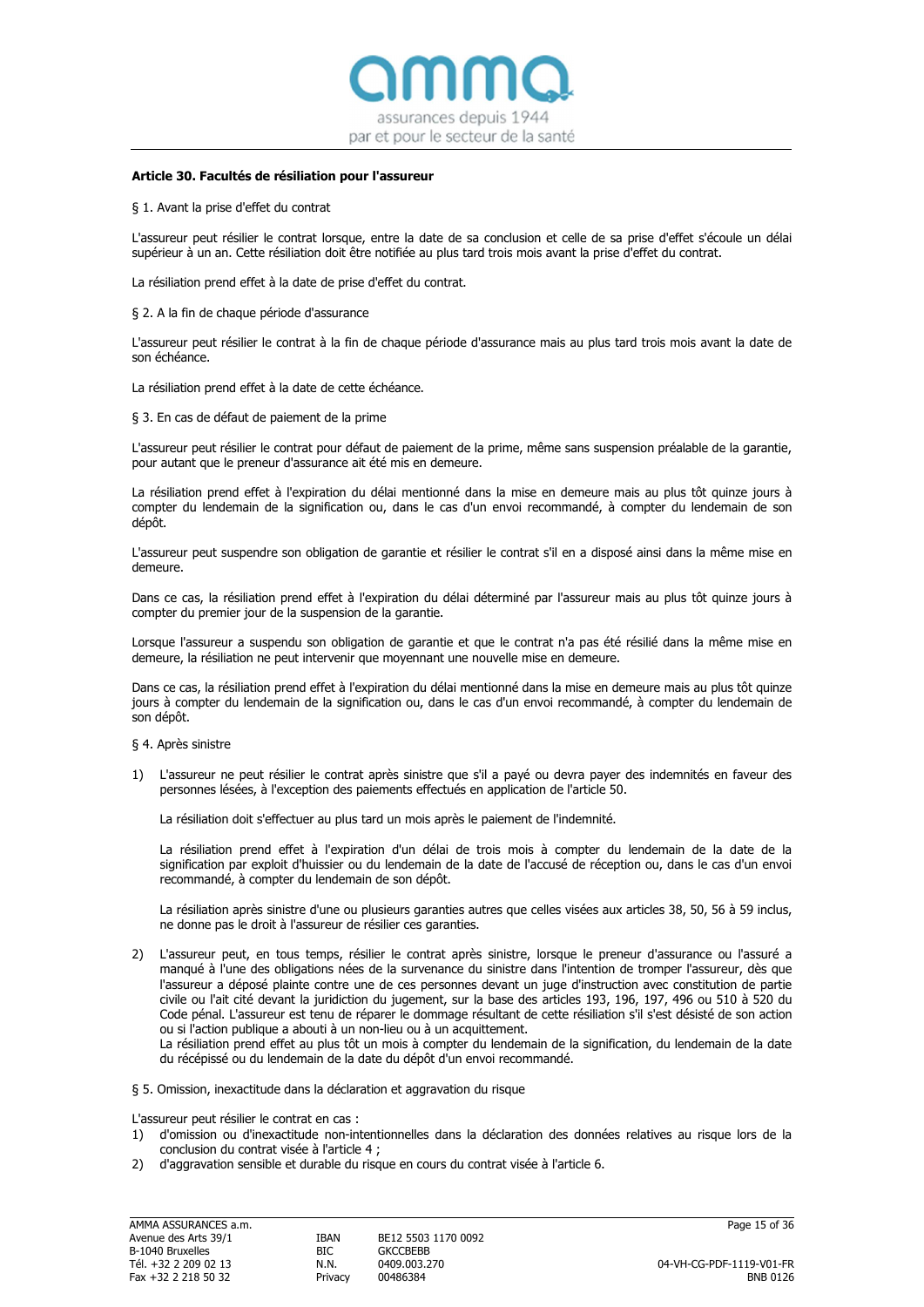

#### § 6. Exigences techniques du véhicule automoteur

L'assureur peut résilier le contrat lorsque :

- 1) le véhicule automoteur n'est pas conforme à la réglementation sur les conditions techniques auxquelles doivent répondre les véhicules automoteurs ;
- 2) le véhicule automoteur, soumis au contrôle technique, n'est pas ou n'est plus muni d'un certificat de visite valable.

#### § 7. Nouvelles dispositions légales

L'assureur peut résilier le contrat s'il apporte la preuve qu'il n'aurait en aucun cas assuré le risque résultant de la modification des conditions d'assurance conformément à une décision de l'autorité visée à l'article 20.

#### § 8. Réquisition par les autorités

L'assureur peut résilier le contrat lorsque celui-ci est suspendu en raison du fait que le véhicule automoteur désigné est réquisitionné en propriété ou en location par les autorités.

#### § 9. Faillite du preneur d'assurance

L'assureur peut résilier le contrat en cas de faillite du preneur d'assurance au plus tôt trois mois après la déclaration de faillite.

# § 10. Décès du preneur d'assurance

L'assureur peut résilier le contrat après le décès du preneur d'assurance dans les trois mois à compter du jour où l'assureur en a eu connaissance.

§ 11. Remplacement de véhicule automoteur ou remise en vigueur du contrat suspendu

Si l'assureur apporte la preuve que le nouveau risque présente des caractéristiques qui n'entrent pas dans ses critères d'acceptation en vigueur au moment du remplacement ou de la remise en vigueur, il peut résilier le contrat dans un délai d'un mois à compter du jour où il a eu connaissance des caractéristiques du nouveau risque.

#### Article 31. Fin du contrat après suspension

Si le contrat suspendu n'est pas remis en vigueur avant sa date d'échéance, il prend fin à cette date d'échéance.

Si la suspension du contrat prend effet dans les trois mois qui précèdent la date d'échéance, le contrat prend fin à la date d'échéance suivante.

La portion de prime non-absorbée est remboursée dans un délai de trente jours à partir de la date d'échéance finale du contrat.

#### CHAPITRE III. - Sinistra

#### Article 32. Déclaration d'un sinistre

§ 1. Délai de déclaration

Tout sinistre doit être déclaré par écrit immédiatement et au plus tard dans les huit jours de sa survenance, à l'assureur ou à toute autre personne désignée à cette fin dans le contrat. L'assureur ne peut cependant invoquer le non-respect de ce délai si cette déclaration a été effectuée aussi rapidement que cela pouvait raisonnablement se faire.

Cette obligation incombe à tous les assurés.

#### § 2. Contenu de la déclaration

La déclaration de sinistre doit indiquer dans la mesure du possible les causes, les circonstances et les conséquences probables du sinistre, de même que le nom, le prénom et le domicile des témoins et des personnes lésées. La déclaration s'effectue autant que possible sur le formulaire mis à la disposition du preneur d'assurance par l'assureur.

#### § 3. Informations complémentaires

Le preneur d'assurance et les autres assurés fournissent sans retard à l'assureur, ou à toute autre personne désignée à cette fin dans le contrat, tous les renseignements et documents utiles demandés par celui-ci. L'assuré transmet à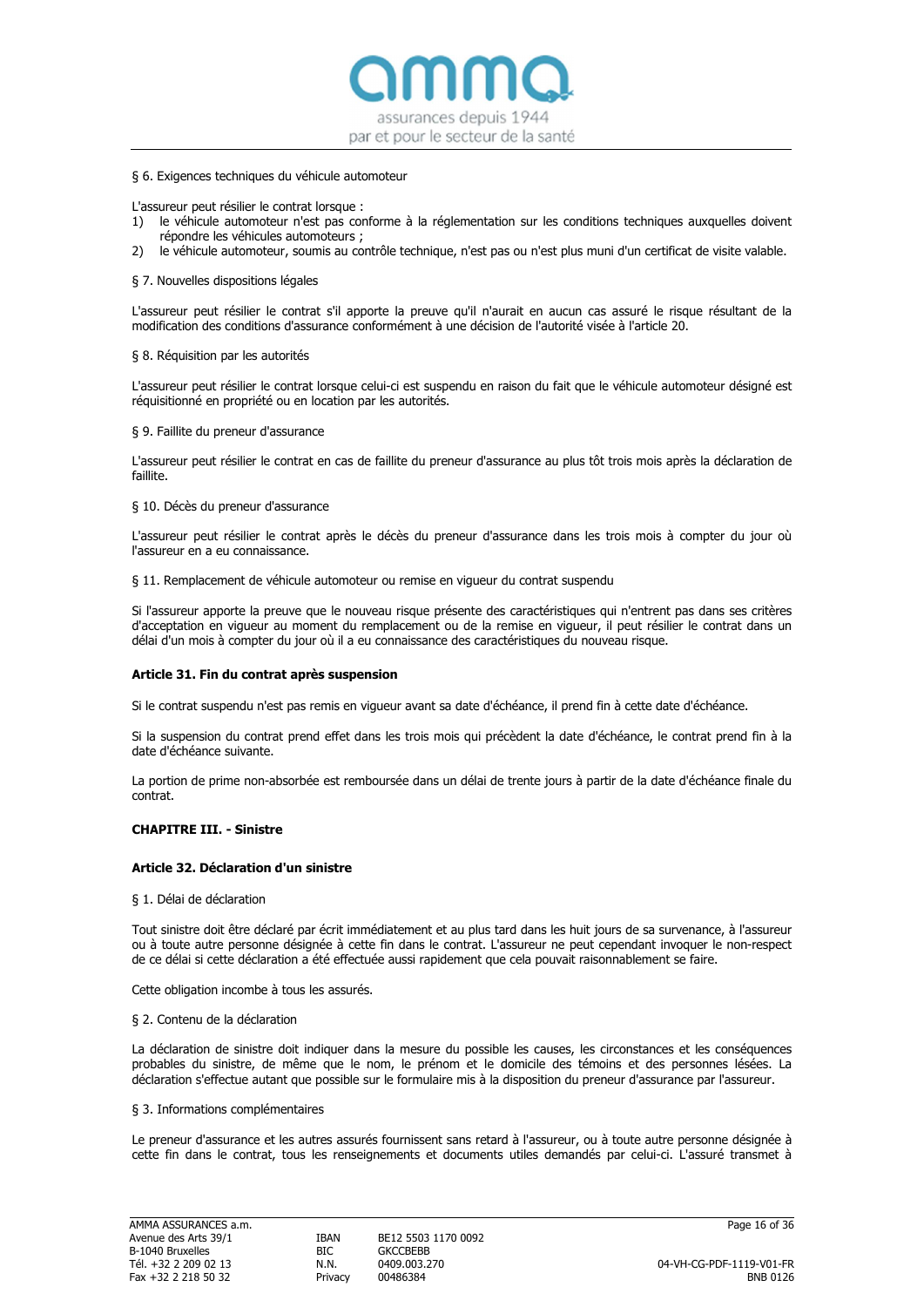

l'assureur ou à toute autre personne désignée à cette fin dans le contrat, toutes citations et généralement tous les actes judiciaires ou extrajudiciaires dans les 48 heures de leur remise ou signification à l'assuré.

### Article 33. Reconnaissance de responsabilité par l'assuré

Toute reconnaissance de responsabilité, toute transaction, toute fixation de dommage, toute promesse d'indemnisation ou tout paiement fait par l'assuré, sans autorisation écrite de l'assureur, lui sont inopposables.

La reconnaissance de faits ou la prise en charge par l'assuré des premiers secours pécuniaires et des soins médicaux immédiats ne peuvent constituer une cause de refus de couverture par l'assureur.

# Article 34. Prestation de l'assureur en cas de sinistre

#### § 1. Indemnité

Selon les dispositions du contrat, l'assureur paie l'indemnité due en principal.

L'assureur paie même au-delà des limites d'indemnisation, les intérêts sur l'indemnité due en principal, les frais afférents aux actions civiles, en ce compris les indemnités de procédure en matière pénale, ainsi que les honoraires et les frais des avocats et des experts, mais seulement dans la mesure où ces frais ont été exposés par lui ou avec son accord ou en cas de conflit d'intérêts qui ne soit pas imputable à l'assuré, pour autant que ces frais n'aient pas été engagés de manière déraisonnable. Les frais récupérés à charge des tiers et l'indemnité de procédure doivent être remboursés à l'assureur.

#### § 2. Limites d'indemnisation

Il n'y a aucune limite d'indemnisation pour les dommages résultant des lésions corporelles.

La limite d'indemnisation pour les dommages matériels s'élève à € 100 millions par sinistre. Ce montant est indexé conformément à l'article 3 de la loi du 21 novembre 1989 relative à l'assurance obligatoire de la responsabilité en matière de véhicules automoteurs.

#### § 3. Direction du litige

A partir du moment où l'assureur est tenu d'intervenir et pour autant qu'il soit fait appel à son intervention, il a l'obligation de prendre fait et cause pour l'assuré selon les stipulations du contrat. En ce qui concerne les intérêts civils, et dans la mesure où les intérêts de l'assureur et de l'assuré coïncident, l'assureur a le droit de contester, à la place de l'assuré, la demande de la personne lésée. L'assureur peut indemniser cette dernière s'il y a lieu.

#### § 4. Sauvegarde des droits de l'assuré

Les interventions de l'assureur n'impliquent aucune reconnaissance de responsabilité dans le chef de l'assuré et ne peuvent lui causer préjudice.

#### § 5. Communication du règlement du sinistre

L'indemnisation définitive ou le refus d'indemniser est communiqué au preneur d'assurance dans les plus brefs délais.

#### § 6. Subrogation

L'assureur qui a payé l'indemnité est subrogé, à concurrence du montant de celle-ci, dans les droits et actions de l'assuré contre les tiers responsables du dommage.

L'assureur qui a payé l'indemnité conformément l'article 50 est subrogé, à concurrence du montant de celle-ci, dans les droits et actions des personnes lésées contre les tiers responsables du dommage.

#### Article 35. Poursuite pénale

# § 1. Moyens de défense

Si un sinistre donne lieu à des poursuites pénales contre l'assuré, même si les intérêts civils ne sont pas réglés, l'assuré peut choisir librement ses moyens de défense à ses propres frais.

L'assureur doit se limiter à déterminer les moyens de défense en relation avec l'étendue de la responsabilité de l'assuré et la hauteur des montants réclamés par la partie lésée, sans préjudice de l'article 34 en ce qui concerne les intérêts civils.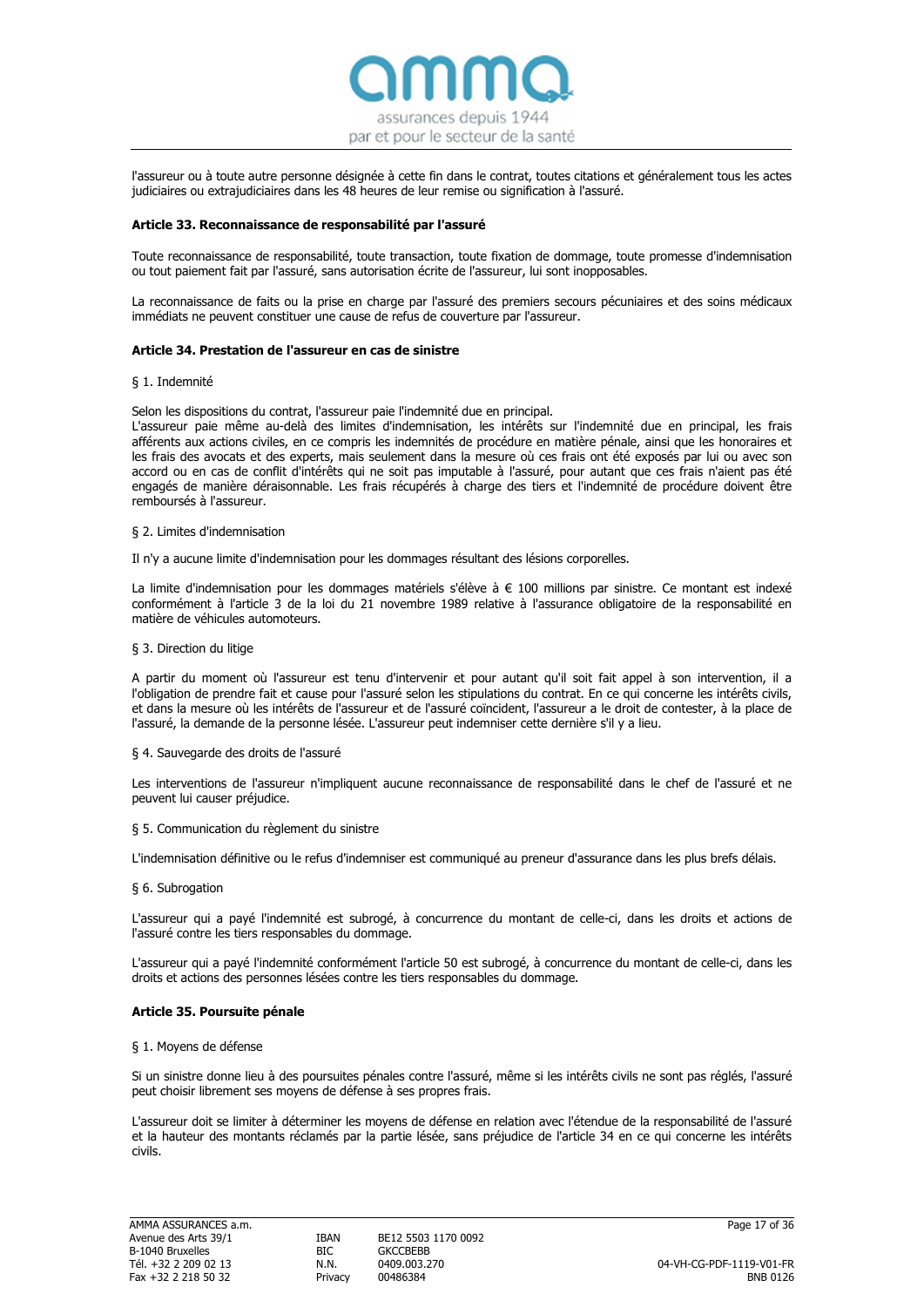

#### L'assuré est tenu de comparaître personnellement lorsque la procédure le requiert.

#### § 2. Voies de recours après condamnation

En cas de condamnation pénale, l'assureur ne peut s'opposer à ce que l'assuré épuise, à ses propres frais, les différents degrés de juridiction, l'assureur n'ayant pas à intervenir dans le choix des voies de recours en matière pénale.

L'assureur a le droit de payer les indemnités s'il y a lieu.

Si l'assureur est intervenu volontairement, il est tenu d'aviser l'assuré, en temps utile, de tout recours qu'il formerait contre la décision judiciaire quant à l'étendue de la responsabilité de l'assuré; celui-ci décide à ses risques et périls de suivre ou non le recours formé par l'assureur.

#### § 3. Amendes, transactions et frais

Sans préjudice de l'article 34, § 1, alinéa 2, les amendes, les transactions en matière pénale et les frais de justice relatifs aux instances pénales ne sont pas à charge de l'assureur.

#### CHAPITRE IV. - L'attestation des sinistres qui se sont produits

#### Article 36. Obligation de l'assureur

L'assureur délivre au preneur d'assurance, dans les quinze jours de chaque demande et à la fin du contrat, une attestation des sinistres qui se sont produits reprenant les mentions prévues par la réglementation.

# CHAPITRE V. - Communications

#### Article 37. Destinataire des communications

#### § 1. L'assureur

Les communications et notifications destinées à l'assureur doivent être faites à son adresse postale, son adresse électronique ou à toute personne désignée à cette fin dans le contrat.

#### § 2. Le preneur d'assurance

Les communications et notifications au preneur d'assurance doivent être faites à la dernière adresse connue par l'assureur. Moyennant le consentement du preneur d'assurance, ces communications et notifications peuvent également se faire par poste électronique à la dernière adresse fournie par lui.

#### TITRE II. - Dispositions applicables à la garantie légale responsabilité civile

#### CHAPITRE I. - La garantie

#### Article 38. Objet de l'assurance

Par le présent contrat, l'assureur couvre, conformément à la loi du 21 novembre 1989 précitée ou le cas échéant à la législation étrangère applicable et conformément aux dispositions contractuelles, la responsabilité civile encourue par les assurés à la suite d'un sinistre causé par le véhicule automoteur assuré.

#### Article 39. Couverture territoriale

La garantie est accordée pour un sinistre survenu dans tout pays pour lequel la garantie est accordée selon le certificat d'assurance.

Cette garantie est accordée pour les sinistres survenus sur la voie publique ou sur les terrains publics ou privés.

#### Article 40. Sinistre survenu à l'étranger

Lorsque le sinistre est survenu hors du territoire belge, la couverture accordée par l'assureur est celle prévue par la législation sur l'assurance automobile obligatoire de l'Etat sur le territoire duquel le sinistre a eu lieu. L'application de cette loi étrangère ne peut toutefois priver l'assuré de la couverture plus étendue que la loi belge lui accorde.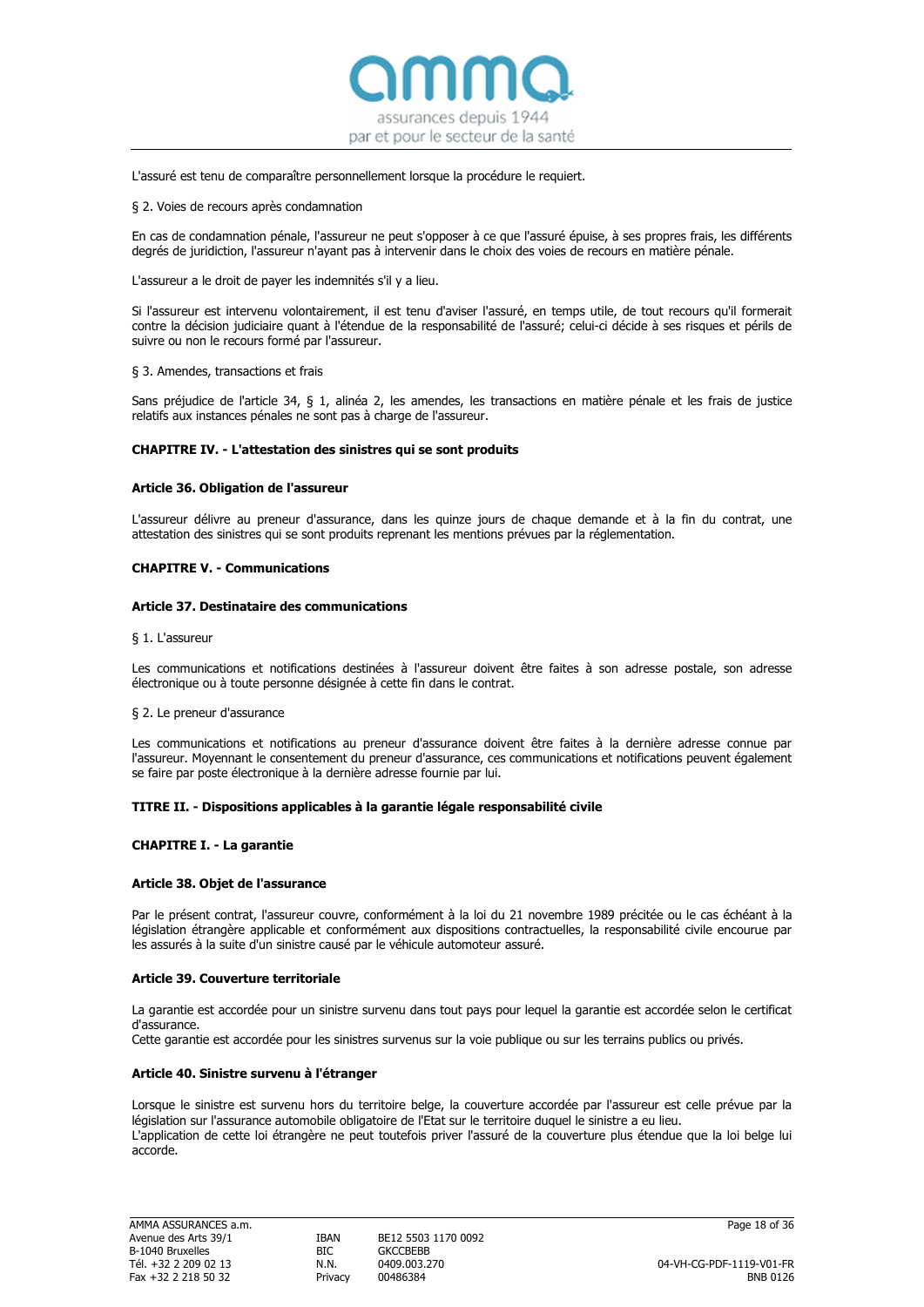

#### Article 41. Personnes assurées

Est couverte la responsabilité civile :

- 1) du preneur d'assurance ;
- 2) du propriétaire, de tout détenteur, de tout conducteur du véhicule automoteur désigné et de toute personne que ce véhicule transporte ;
- 3) du propriétaire, de tout détenteur, de tout conducteur et de toute personne transportée par le véhicule automoteur assuré, visé aux articles 10 et 11 dans les conditions prévues par ces articles ;
- 4) de la personne qui est civilement responsable des personnes précitées.

### Article 42. Personnes exclues

Sont exclues du droit à l'indemnisation :

- 1) la personne responsable du dommage sauf s'il s'agit d'une responsabilité du fait d'autrui ;
- 2) la personne exonérée de la responsabilité en vertu d'une disposition légale ou réglementaire et dans les limites de celle-ci.

Pour l'application du présent article, le droit à l'indemnisation reste acquis à la personne partiellement responsable, pour la partie de son dommage imputable à un assuré.

#### Article 43. Dommages exclus de l'indemnisation

§ 1. Le véhicule automoteur assuré

Sont exclus les dommages au véhicule automoteur assuré.

#### § 2. Les biens transportés

Sont exclus les dommages aux biens transportés à titre professionnel et onéreux par le véhicule automoteur assuré à l'exception des vêtements et bagages appartenant aux personnes transportées.

#### § 3. Dommages occasionnés par les biens transportés

Sont exclus les dommages qui, ne résultant pas de l'usage du véhicule automoteur assuré, sont causés par le seul fait des biens transportés ou par les manipulations nécessitées par ce transport.

#### § 4. Concours autorisés

Sont exclus les dommages qui découlent de la participation du véhicule automoteur assuré à des courses ou concours de vitesse, de régularité ou d'adresse autorisés par les autorités.

#### § 5. Energie nucléaire

Sont exclus les dommages à indemniser conformément à la législation relative à la responsabilité civile dans le domaine de l'énergie nucléaire.

§ 6. Vol du véhicule automoteur assuré

Sont exclus les dommages occasionnés par des personnes qui se sont rendues maîtres du véhicule automoteur assuré par vol, violence ou par suite de recel.

#### CHAPITRE II. - Le droit de recours de l'assureur

#### Article 44. Détermination des montants du droit de recours

Lorsque l'assureur est tenu envers les personnes lésées, il a un droit de recours qui porte sur les dépenses nettes de l'assureur à savoir le montant en principal de l'indemnité, les frais judiciaires et les intérêts, diminués des éventuelles franchises et des montants qu'il a pu récupérer.

Ce droit de recours ne peut s'appliquer que dans les cas et contre les personnes mentionnées aux articles 45 à 48 inclus, à concurrence du montant de la part de responsabilité incombant personnellement à l'assuré.

Sauf mention contraire aux articles 45 à 47 inclus, le recours est déterminé comme suit :

1) lorsque les dépenses nettes ne sont pas supérieures à  $\in$  11.000, le recours peut s'exercer intégralement ;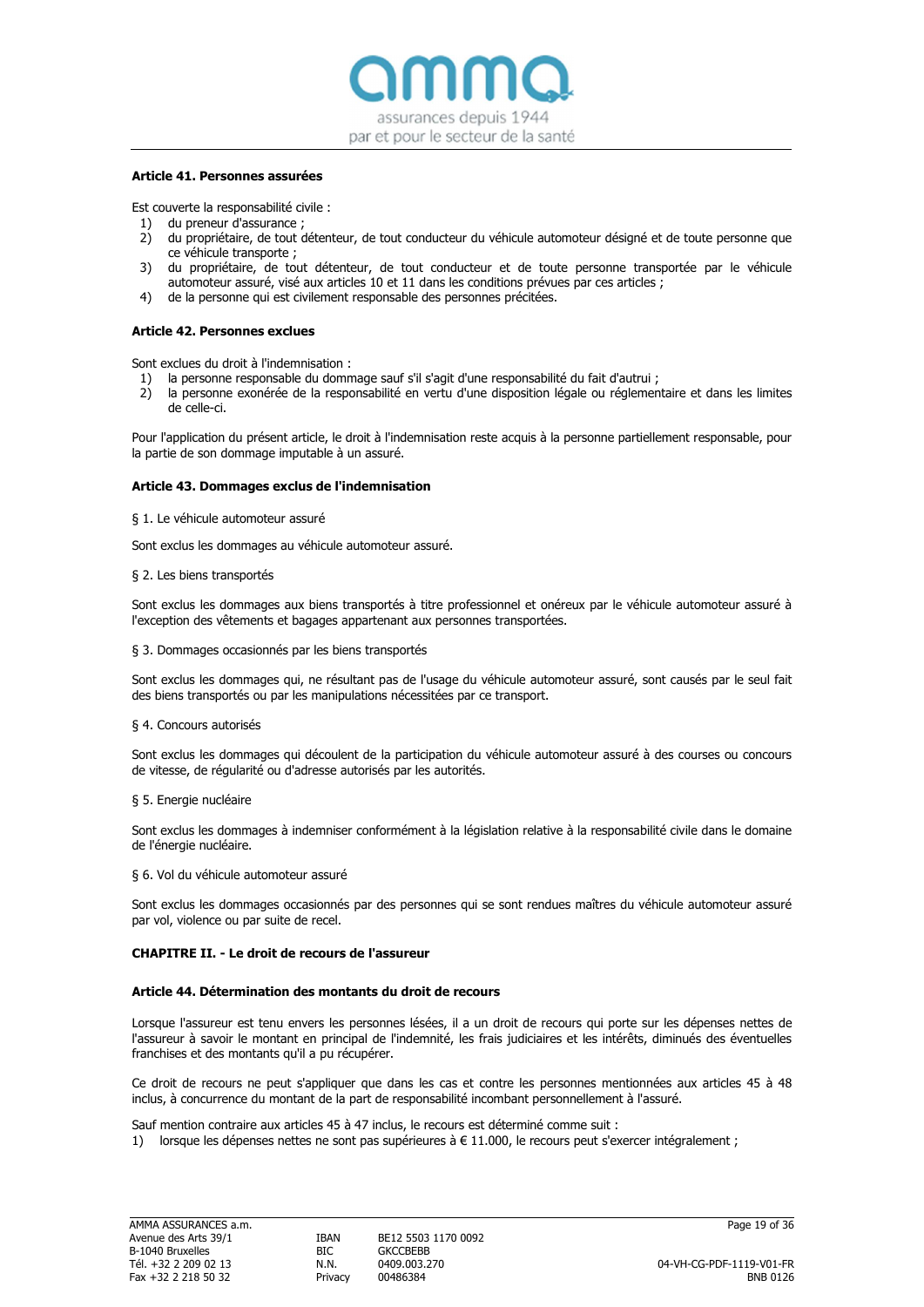

2) lorsque les dépenses nettes sont supérieures à € 11.000, ce dernier montant est augmenté de la moitié des sommes dépassant € 11.000. Le recours ne peut excéder un montant de € 31.000.

### Article 45. Recours contre le preneur d'assurance

L'assureur dispose d'un droit de recours contre le preneur d'assurance :

- 1) en cas de suspension de la garantie du contrat pour défaut de paiement de la prime conformément à l'article 18 ;
- 2) pour le montant total de ses dépenses nettes, visé à l'article 44, alinéa 2, en cas d'omission ou d'inexactitude intentionnelles dans la déclaration des données relatives au risque à la conclusion, conformément à l'article 3, ou en cours de contrat, conformément à l'article 6 ;
- 3) pour le montant des dépenses nettes conformément à l'article 44, alinéa 2, avec un maximum de € 250 en cas d'omission ou d'inexactitude non intentionnelles dans la déclaration des données relatives au risque, tant lors de la conclusion, conformément à l'article 4, qu'en cours du contrat, conformément à l'article 6.

# Article 46. Recours contre l'assuré

L'assureur dispose d'un droit de recours contre l'assuré :

- 1) lorsqu'il prouve que celui-ci a causé intentionnellement le sinistre, pour le montant total de ses dépenses nettes visé à l'article 44, alinéa 2 ;
- 2) lorsqu'il prouve que celui-ci a causé le sinistre en raison de l'une des fautes lourdes suivantes et pour autant que l'assureur démontre le lien causal avec le sinistre :
	- a) conduite en état d'ivresse ;
	- b) conduite sous l'influence de drogues, médicaments ou hallucinogènes qui ont pour effet de priver l'assuré du contrôle de ses actes;
- 3) lorsqu'il prouve que celui-ci est l'auteur du délit ou son complice lorsque l'usage du véhicule automoteur qui a occasionné le sinistre a fait l'objet d'un abus de confiance, d'une escroquerie ou d'un détournement ;
- 4) dans la mesure où l'assureur prouve qu'il a subi un dommage du fait que l'assuré a omis d'accomplir un acte spécifique dans un délai déterminé par le contrat. L'assureur ne peut invoquer ce délai pour refuser sa prestation si l'acte a été réalisé aussi rapidement que cela pouvait raisonnablement se faire.

# Article 47. Recours contre le preneur d'assurance et l'assuré

§ 1. Recours avec lien causal

L'assureur dispose d'un droit de recours contre le preneur d'assurance et, s'il y a lieu, contre l'assuré autre que le preneur d'assurance :

- 1) lorsque au moment du sinistre, le véhicule automoteur désigné soumis à la réglementation belge sur le contrôle technique, ne satisfait pas à cette réglementation et est mis en circulation en dehors des seuls trajets encore autorisés. Ce recours ne peut s'exercer que lorsque l'assureur démontre qu'il existe un lien causal entre l'état du véhicule et le sinistre ;
- 2) lorsque le sinistre survient pendant la participation du véhicule automoteur assuré à une course de vitesse ou à un concours, de régularité ou d'adresse non autorisés par les pouvoirs publics. Ce recours ne peut s'exercer que lorsque l'assureur démontre qu'il existe un lien causal entre la participation à cette course ou à ce concours et le sinistre ;
- 3) lorsque le sinistre survient alors que le nombre de passagers dépasse celui autorisé en vertu des dispositions réglementaires ou contractuelles. Le montant du recours est limité aux dépenses afférentes aux passagers et ce, proportionnellement au nombre de passagers en surnombre, rapporté au nombre total des passagers effectivement transportés, sans préjudice de l'article 44. Ce recours ne peut s'exercer que dans la mesure où l'assureur démontre qu'il existe un lien causal entre le dépassement du nombre autorisé de passagers et le sinistre ;
- 4) lorsque le sinistre survient alors que les personnes transportées prennent place en infraction avec les conditions réglementaires ou contractuelles, à l'exception du dépassement du nombre maximum autorisé de passagers, le recours s'exerce pour le total des indemnités payées à ces personnes transportées, sans préjudice de l'article 44. Ce recours ne peut s'exercer que dans la mesure où l'assureur démontre qu'il existe un lien causal entre la prise de place non-conforme dans le véhicule automoteur et le sinistre.

#### § 2. Recours sans lien causal

L'assureur dispose d'un droit de recours contre le preneur d'assurance et, s'il y a lieu, contre l'assuré autre que le preneur d'assurance, lorsqu'il prouve qu'au moment du sinistre, le véhicule automoteur assuré est conduit :

- 1) par une personne n'ayant pas atteint l'âge minimum légalement requis en Belgique pour conduire ce véhicule automoteur ;
- 2) par une personne n'étant pas titulaire d'un permis de conduire valable pour conduire ce véhicule automoteur ;
- 3) par une personne qui a enfreint les restrictions spécifiques pour conduire le véhicule automoteur mentionnées sur son permis de conduire ;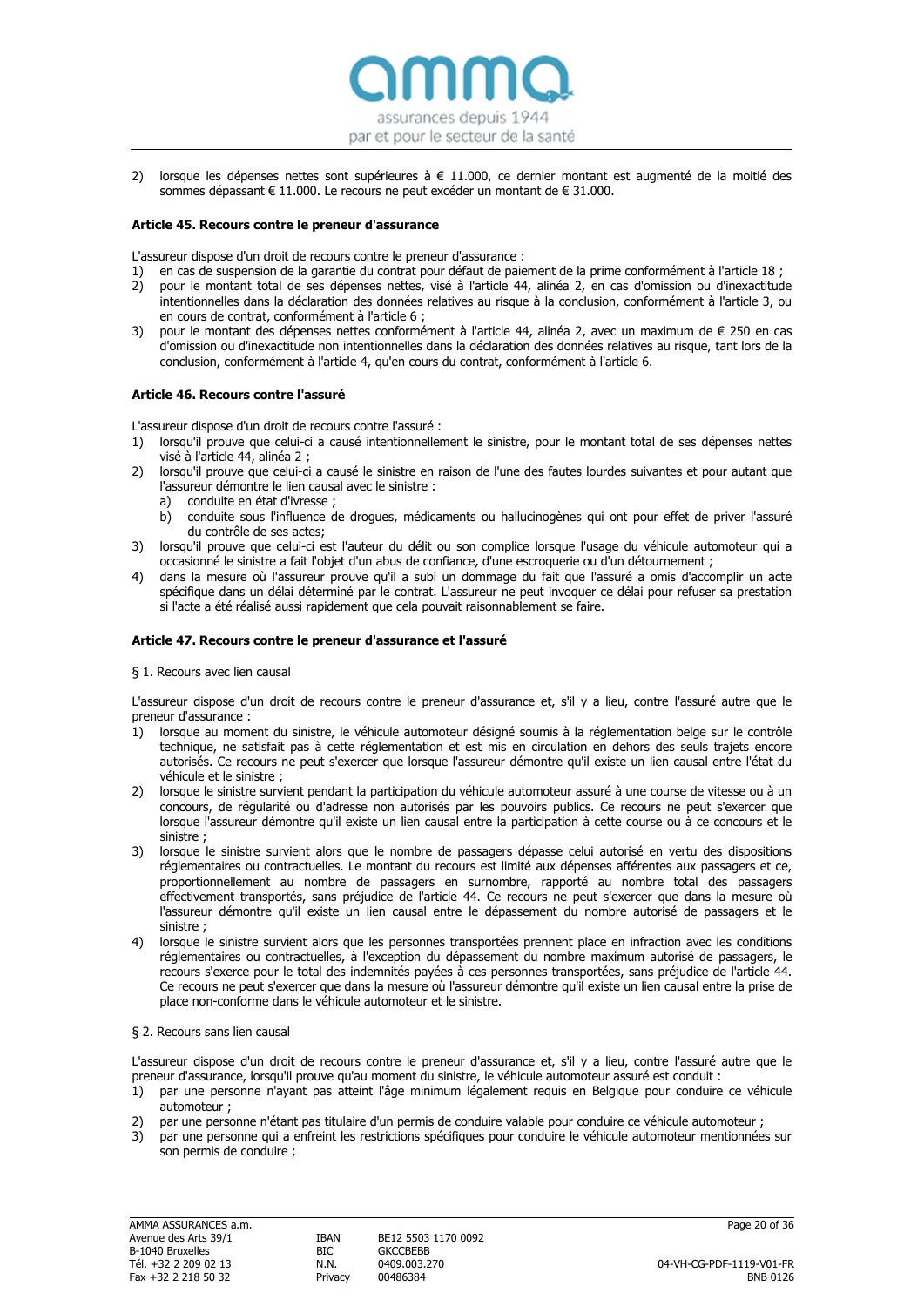

4) par une personne qui est sous le coup d'une déchéance de permis de conduire en cours en Belgique, même si le sinistre se produit à l'étranger.

Il n'y a pas de droit de recours pour les points a), b) et c) si la personne qui conduit le véhicule automoteur à l'étranger a respecté les conditions prescrites par la loi et les règlements locaux pour conduire le véhicule automoteur.

Il n'y a pas de droit de recours pour les points b), c) et d) lorsque l'assuré démontre que cette situation résulte uniquement du non-respect d'une formalité purement administrative.

# § 3. Contestation du recours

Toutefois, l'assureur ne peut exercer le recours pour toute situation mentionnée au présent article contre un assuré qui établit que les manquements ou faits générateurs du recours sont imputables à un autre assuré et se sont produits à l'encontre de ses instructions ou à son insu.

#### Article. 48. Recours contre l'auteur ou le civilement responsable

L'assureur dispose d'un droit de recours contre l'auteur du sinistre ou le civilement responsable en cas de transfert de propriété pour autant qu'il prouve que cet assuré est une autre personne que celle visée à l'article 10, § 1, alinéa 4.

# Article 49. Application d'une franchise

Le preneur d'assurance paye à l'assureur le montant des franchises applicables en vertu du contrat. Ce paiement ne peut jamais excéder les dépenses de l'assureur. L'imputation des franchises doit s'effectuer avant application d'un recours éventuel.

Si un conducteur de moins de 26 ans, qui n'est pas mentionné comme conducteur habituel dans le contrat, provoque un accident avec le véhicule assuré, une franchise de € 500,00 est d'application.

# TITRE III. - Dispositions applicables à l'indemnisation de certaines victimes d'accidents de la circulation

# CHAPITRE I. - L'obligation d'indemnisation

# Section 1. - Base légale

#### Article 50. Indemnisation des usagers faibles

Conformément à l'article 29bis de la loi du 21 novembre 1989 précitée, l'assureur est obligé d'indemniser tous les dommages décrits à cet article.

#### Article 51. Indemnisation des victimes innocentes

Conformément à l'article 29ter de la loi du 21 novembre 1989 précitée, l'assureur est obligé d'indemniser tous les dommages décrits à cet article.

### Section 2. - Détermination territoriale de l'obligation d'indemnisation

#### Article 52. Détermination territoriale de l'obligation d'indemnisation des usagers faibles

L'obligation d'indemnisation, visée à l'article 50, est applicable pour le véhicule automoteur dès que le droit belge est d'application, à l'exclusion des accidents survenus dans un pays qui n'est pas mentionné sur le certificat d'assurance.

L'obligation d'indemnisation est applicable pour les accidents survenus sur la voie publique ou sur les terrains ouverts au public ou à un certain nombre de personnes ayant le droit de les fréquenter.

#### Article 53. Détermination territoriale de l'obligation d'indemnisation des victimes innocentes

L'obligation d'indemnisation, visée à l'article 51, n'est applicable qu'aux accidents survenus sur le territoire belge.

L'obligation d'indemnisation est applicable pour les accidents survenus sur la voie publique ou sur les terrains ouverts au public ou à un certain nombre de personnes ayant le droit de les fréquenter.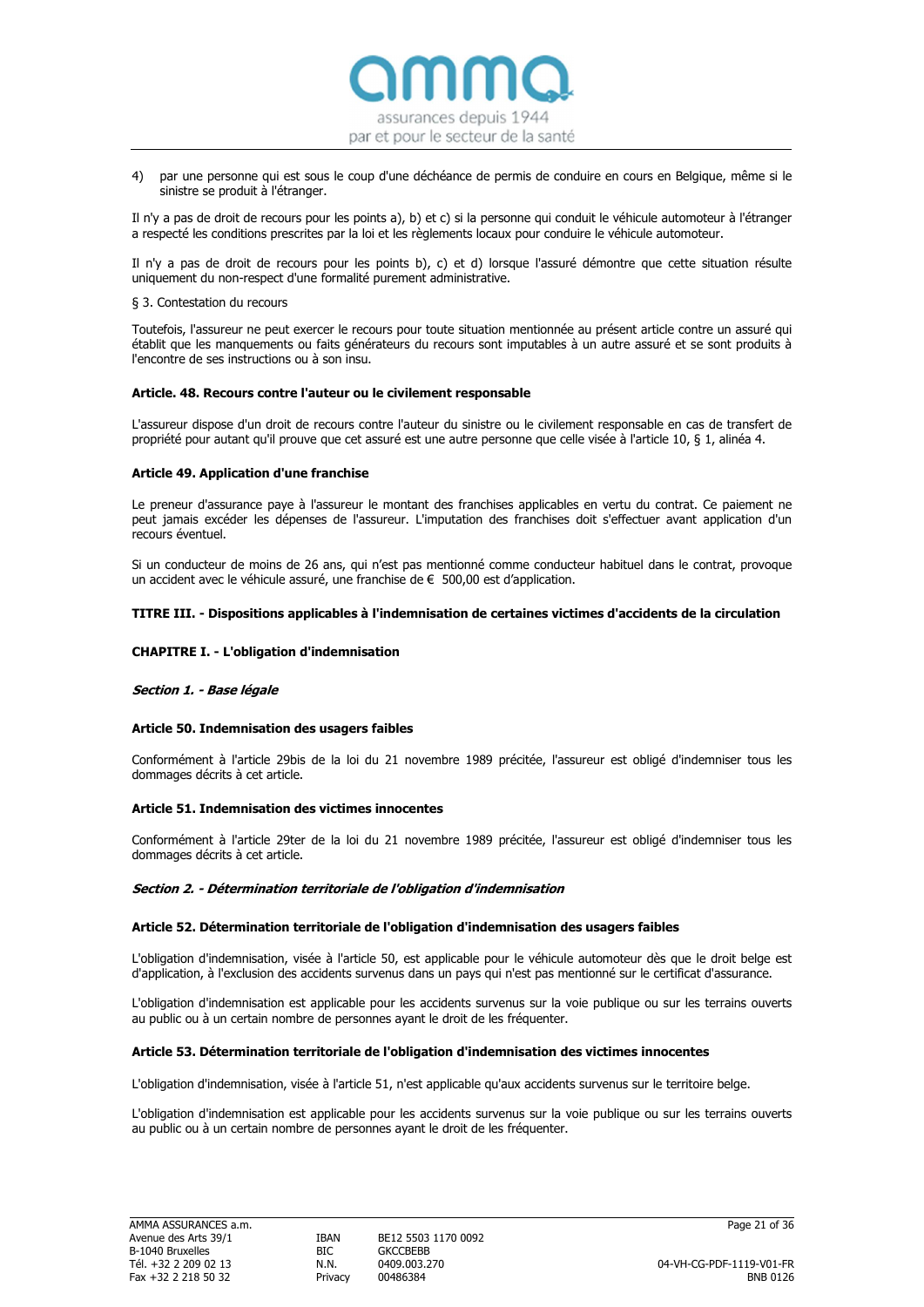

### Article 54. Dommages exclus de l'indemnisation

#### § 1. Concours autorisés

Le dommage qui découle de la participation du véhicule automoteur assuré à des courses ou à des concours de vitesse, de régularité ou d'adresse soumise à une autorisation spéciale des autorités est exclu.

#### § 2. Energie nucléaire

Le dommage à indemniser conformément à la réglementation relative à la responsabilité civile en matière d'énergie nucléaire est exclu.

#### § 3. Vol du véhicule automoteur assuré

Le dommage résultant de l'implication du véhicule automoteur assuré dont des personnes se sont rendues maîtres par vol, violence ou par suite de recel est exclu.

#### CHAPITRE II. - Le droit de recours de l'assureur

#### Article 55. Recours contre le preneur d'assurance et l'assuré

L'assureur n'a pas de droit de recours contre le preneur d'assurance ou l'assuré, sauf si une responsabilité totale ou partielle dans l'accident est encourue par le preneur d'assurance ou l'assuré.

Dans ce cas, l'assureur peut exercer un recours conformément aux articles 44 à 49 inclus.

### TITRE IV. - Dispositions applicables aux garanties complémentaires

#### CHAPITRE I. - Les garanties

#### Article 56. Le véhicule automoteur utilisé temporairement en remplacement

#### § 1. Champ d'application

La couverture s'étend, dans les conditions du présent article, à l'usage d'un véhicule automoteur appartenant à un tiers autre que le véhicule automoteur désigné, sans qu'une déclaration à l'assureur soit exigée.

Ne sont pas considérés comme des tiers au sens de l'alinéa 1 :

- le preneur d'assurance ou, lorsque le preneur d'assurance est une personne morale, chaque conducteur du véhicule automoteur désigné dont le nom a été communiqué à l'assureur ;

- les personnes qui habitent sous le même toit que les personnes précitées en ce compris ceux qui, pour les besoins de leurs études, séjournent en dehors de la résidence principale du preneur d'assurance ;

- le propriétaire ou le détenteur habituel du véhicule automoteur désigné.

La couverture est valable pour le véhicule automoteur qui remplace le véhicule automoteur désigné et qui est destiné au même usage lorsque le véhicule automoteur désigné est définitivement ou temporairement hors usage pour cause d'entretien, aménagements, réparations, contrôle technique ou perte totale technique.

Lorsque le véhicule automoteur désigné a deux ou trois roues, la couverture ne peut en aucun cas porter sur un véhicule automoteur de quatre roues ou plus.

#### § 2. Personnes assurées

En leur qualité de conducteur, de détenteur ou de passager du véhicule automoteur de remplacement, ou de civilement responsable du conducteur, détenteur ou passager, est couverte la responsabilité civile :

- du propriétaire du véhicule automoteur désigné ;

- du preneur d'assurance ou, lorsque le preneur d'assurance est une personne morale, du conducteur autorisé du véhicule automoteur désigné ;

- des personnes qui habitent sous le même toit que les assurés précités en ce compris ceux qui, pour les besoins de leurs études, séjournent en dehors de la résidence principale du preneur d'assurance ou du propriétaire ;

- de chaque personne dont le nom est mentionné dans le contrat.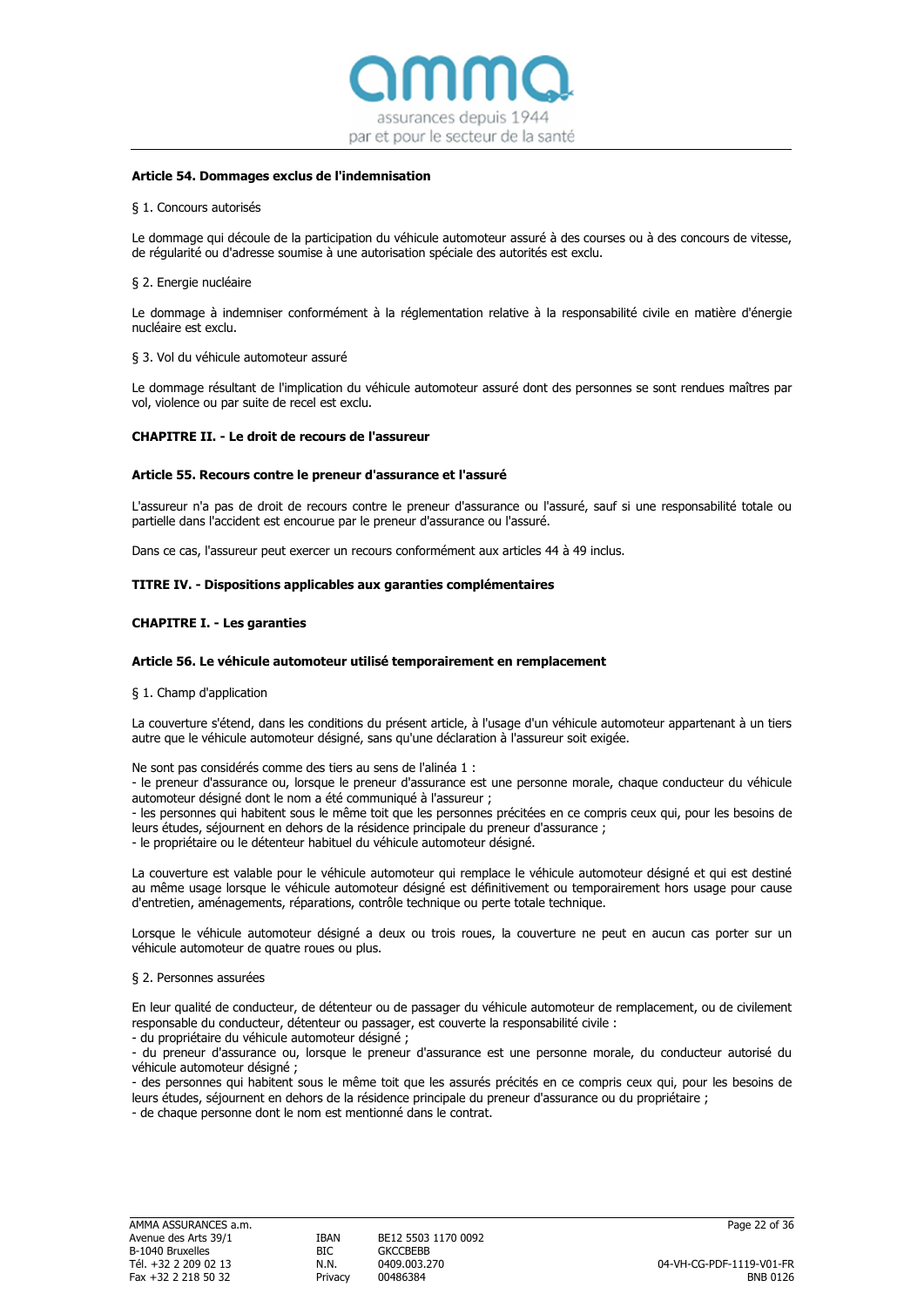assurances depuis 1944 par et pour le secteur de la santé

#### § 3. Prise d'effet et durée de la couverture

Cette couverture prend effet au moment où le véhicule automoteur désigné ne peut plus être utilisé et prend fin lorsque le véhicule automoteur de remplacement est restitué à son propriétaire ou à la personne qu'il a désignée. Le véhicule automoteur doit être restitué dans un délai raisonnable après réception de l'avis stipulant que le véhicule automoteur désigné est mis à disposition.

La couverture ne peut jamais dépasser trente jours.

#### § 4. Extension de couverture en cas de recours

Lors de l'usage d'un véhicule automoteur dans les conditions visées au présent article, la couverture est également acquise lorsque l'assuré est obligé de rembourser les indemnités payées aux personnes lésées en exécution d'un autre contrat d'assurance en application et conformément à l'application du droit de recours visé aux articles 44, 47, § 1, 1° et 48.

#### Article 57. Remorquage d'un véhicule automoteur

Lorsque le véhicule automoteur assuré remorque, à titre occasionnel, un véhicule automoteur quelconque pour le dépanner, la garantie responsabilité civile de celui qui a fourni la chaîne, le filin, la corde, la barre fixe ou tous accessoires utilisés pour le remorquage, est couverte. La responsabilité civile de cette personne est également couverte pour les dommages occasionnés au véhicule automoteur remorqué.

Lorsque le véhicule automoteur assuré dépanne, à titre occasionnel, un autre véhicule automoteur qui n'est pas une remorque, les dommages occasionnés par le véhicule automoteur tractant au véhicule automoteur remorqué sont couverts.

Lorsqu'un autre véhicule automoteur dépanne, à titre occasionnel, le véhicule automoteur assuré, les dommages occasionnés par le véhicule automoteur tracté au véhicule automoteur tractant sont couverts.

Concernant la garantie des alinéas 2 et 3, la responsabilité civile des personnes visées par l'article 41 est couverte.

#### Article 58. Nettoyage et remise en état des garnitures intérieures du véhicule automoteur assuré

L'assureur rembourse les frais réellement exposés par l'assuré pour le nettoyage et la remise en état des garnitures intérieures du véhicule automoteur assuré lorsque ces frais résultent du transport non rémunéré de personnes blessées à la suite d'un accident de la circulation. Dans ces circonstances, AMMA ASSURANCES indemnisera les frais réellement exposés par l'assuré pour le nettoyage et la remise en état de ses vêtements.

# Article 59. Cautionnement

#### § 1. Exigence d'une autorité étrangère

Lorsqu'à la suite d'un sinistre survenu dans un des pays repris sur le certificat d'assurance, autre que la Belgique, une autorité étrangère exige, en vue de la protection des droits des personnes lésées, qu'une somme soit déposée pour lever la saisie du véhicule automoteur désigné ou pour la mise en liberté sous caution de l'assuré, l'assureur avance le cautionnement exigé ou se porte personnellement caution pour un montant maximum de € 62.000 pour le véhicule automoteur désigné et pour l'ensemble des assurés, majoré des frais de constitution et de récupération du cautionnement qui sont à charge de l'assureur.

# § 2. Cautionnement payé par l'assuré

Si le cautionnement a été versé par l'assuré, l'assureur lui substitue sa caution personnelle ou, si celle-ci n'est pas admise, rembourse à l'assuré le montant du cautionnement.

#### § 3. Fin du cautionnement

Dès que l'autorité compétente accepte de libérer le cautionnement versé ou de lever la caution apportée par l'assureur, l'assuré doit remplir sur demande de l'assureur toutes les formalités qui pourraient être exigées de lui pour l'obtention de la libération ou la mainlevée du cautionnement.

#### § 4. Confiscation

Lorsque l'autorité compétente confisque le montant versé par l'assureur ou l'affecte en tout ou en partie au paiement d'une amende, d'une transaction pénale ou des frais de justice relatifs aux instances pénales, l'assuré est tenu de rembourser l'assureur sur simple demande.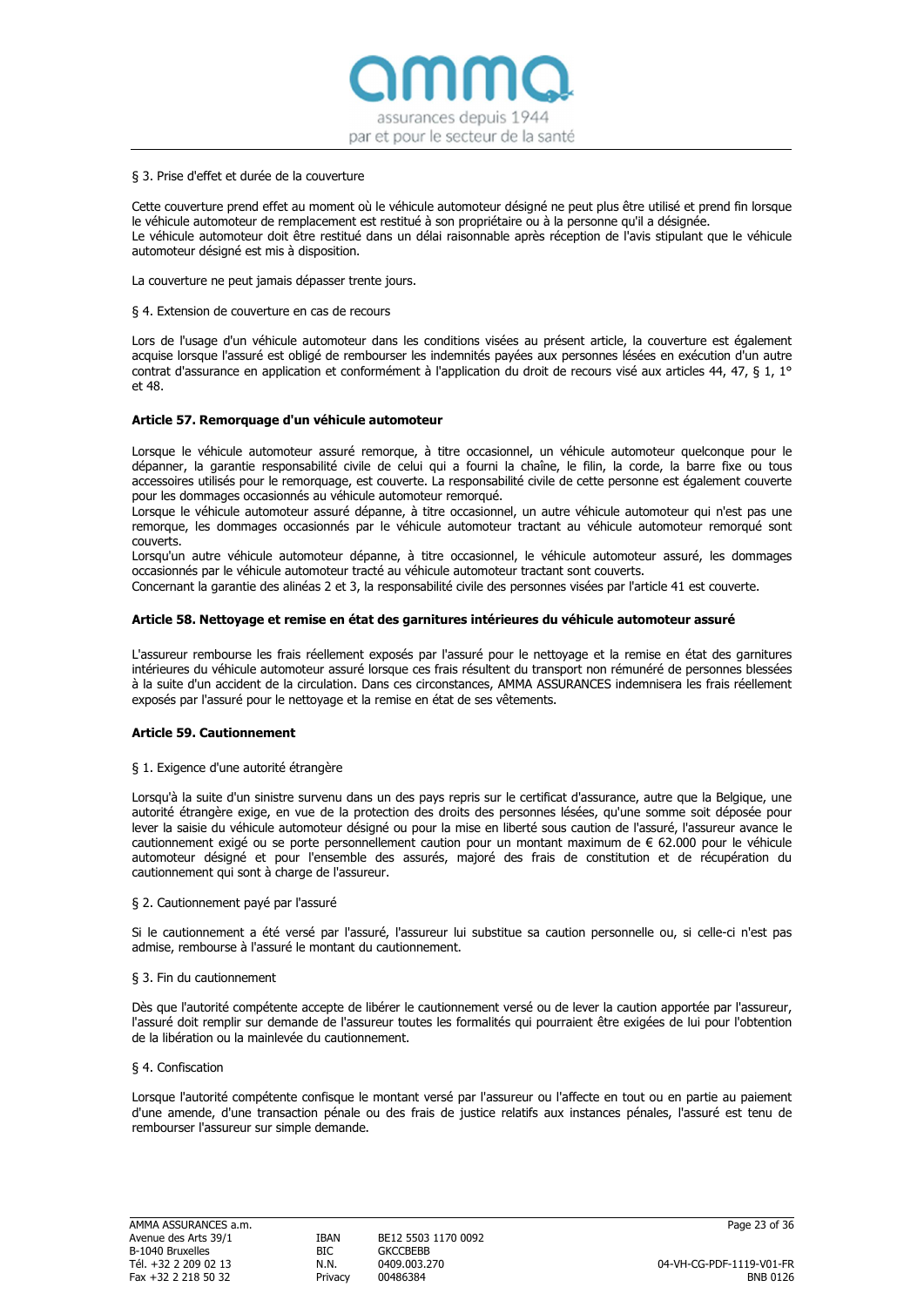

# Article 60. Couverture territoriale

Ces garanties complémentaires sont accordées conformément à l'article 39.

#### Article 61. Sinistre à l'étranger

Ces garanties complémentaires sont accordées conformément à l'article 40.

#### Article 62. Exclusions

Pour ces garanties complémentaires, les exclusions visées dans les articles 42 et 43 sont applicables.

#### CHAPITRE II. - Le droit de recours de l'assureur

#### Article 63. Recours et franchise

Le droit de recours de l'assureur visé par les articles 44 à 48 inclus et l'application de la franchise visée à l'article 49 sont applicables aux articles 56 et 57.

#### CHAPITRE III. - Disposition applicable à l'indemnisation de certaines victimes d'accidents

#### Article 64. Le véhicule automoteur utilisé temporairement en remplacement

Lors de l'usage d'un véhicule automoteur dans les conditions de l'article 54, les articles 50 à 55 inclus sont applicables.

# TITRE V – DISPOSITIONS SUPPLEMENTAIRES D'APPLICATION SUR LA GARANTIE ASSURANCE DE LA RESPONSABILITE CIVILE OBLIGATOIRE

#### Article 65. Champ d'application, échelle des degrés, mécanisme des déplacements, attestation

1. Champ d'application

La cotisation est adaptée annuellement à l'échéance suivant le système décrit ci-après, en tenant compte des sinistres pour lesquels l'assureur, qui a couvert le risque à l'époque du sinistre, a payé ou devra payer des indemnités en faveur des personnes lésées.

Les dispositions qui suivent s'appliquent aux cotisations des voitures automobiles à usage de tourisme, d'affaires ou à usage mixte ainsi qu'aux véhicules affectés au transport de choses dont la M. M. A. n'excède pas 3,5 T , à l'exclusion des véhicules automoteurs qui, en vertu de l'Arrêté Royal du 3 février 1992 fixant des normes tarifaires applicables à l'assurance obligatoire de la responsabilité en matière de véhicules automoteurs, ne sont pas soumis au système de personnalisation a posteriori.

2. Echelle des degrés et des cotisations correspondantes

| Degrés | Niveau de cotisation par rapport<br>au niveau de base 100 |
|--------|-----------------------------------------------------------|
| 22     | 300                                                       |
| 21     | 265                                                       |
| 20     | 230                                                       |
| 19     | 200                                                       |
| 18     | 170                                                       |
| 17     | 150                                                       |
| 16     | 130                                                       |
| 15     | 110                                                       |
| 14     | 100                                                       |
| 13     | 95                                                        |
| 12     | 90                                                        |
| 11     | 85                                                        |
| 10     | 81                                                        |
| 9      | 77                                                        |
| 8      | 73                                                        |
| 7      | 69                                                        |
| 6      | 66                                                        |
| 5      | 63                                                        |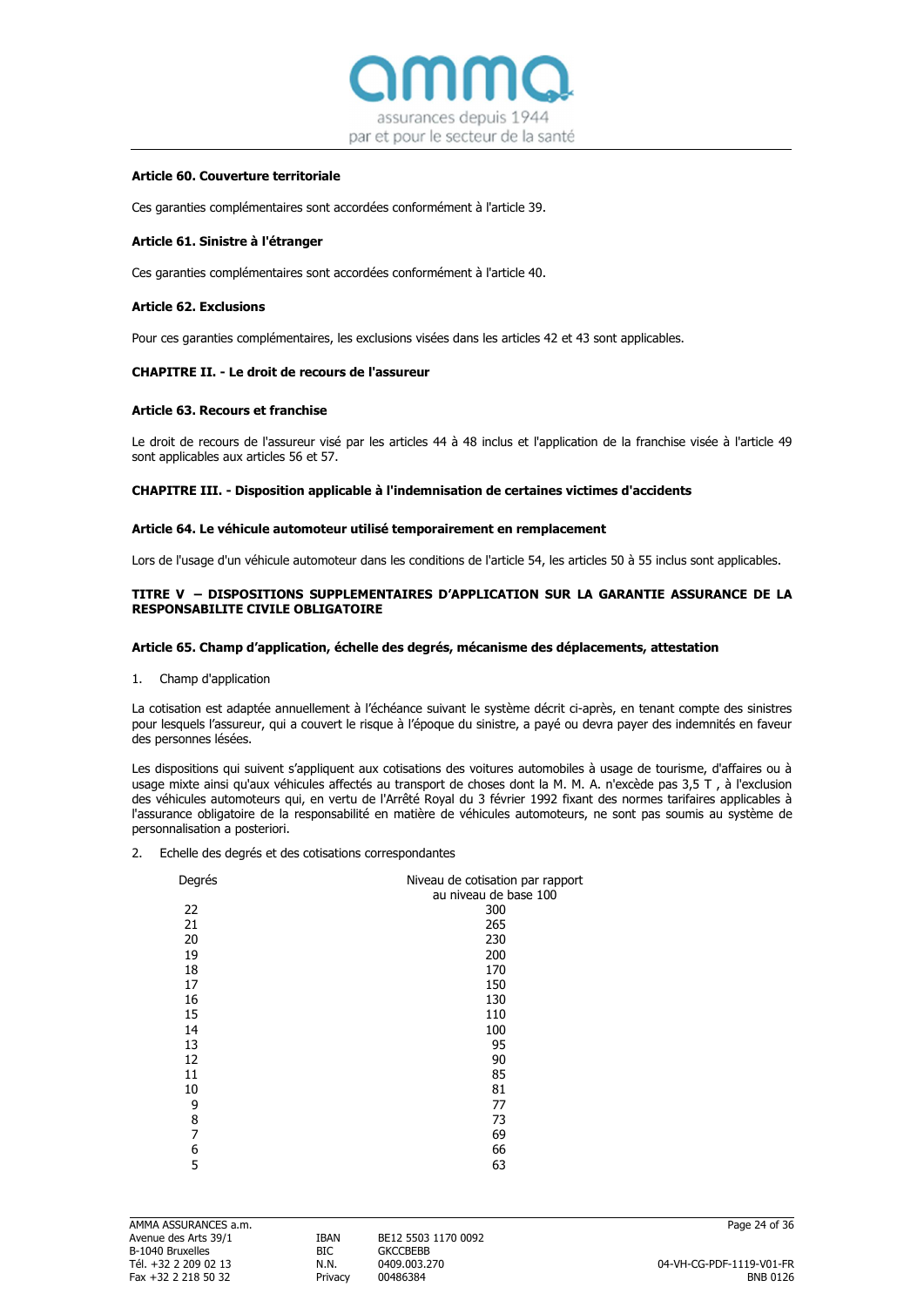

| 4    | 60 |
|------|----|
| 3    | 57 |
| 2    | 54 |
| 1    | 54 |
| 0    | 54 |
| - 1  | 53 |
| $-2$ | 52 |

#### 3. Mécanisme d'entrée dans le système

Lorsque le preneur d'assurance a souscrit au cours des 5 dernières années un contrat auprès d'un ou plusieurs assureurs fixes dans la Communauté Européenne, il s'engage à soumettre à AMMA ASSURANCES une attestation de sinistre délivrée par lesdits assureurs.

Le preneur a également l'obligation de tenir spontanément AMMA ASSURANCES au courant des sinistres qui ont eu lieu après la remise de l'attestation dont question. Suivant les renseignements fournis, AMMA ASSURANCES calculera la cotisation personnalisée au degré BM correspondant.

Le preneur d'assurance est tenu de produire les pièces justificatives requises. Lorsque le preneur d'assurance ne dispose d'aucune attestation de sinistres, l'entrée au système s'effectuera au degré 14 de l'échelle, sauf en cas d'usage limité du véhicule à usage de tourisme et d'affaires, d'affaires ou à usage mixte, où l'entrée s'effectuera au degré 11.

Cette dérogation s'applique uniquement lorsque le véhicule est utilisé :

- a) à des fins privées et sur le chemin du travail (les déplacements entre deux lieux de travail sont considérés comme usage professionnel), à l'exclusion de tout usage à des fins professionnelles autres que celles visées ci-après ;
- b) à des fins professionnelles mais exclusivement :
	- par des personnes exercant à temps plein une profession salariée ou appointée et ne faisant pas partie des services extérieurs de l'entreprise ou de l'organisme qui les occupe (sont considérées comme faisant partie des services extérieurs, les personnes dont l'activité professionnelle implique d'une manière systématique des missions extérieures) ;
	- par des indépendants exerçant à temps plein une profession sédentaire ;
	- par les officiants d'une religion reconnue par la loi ;
	- par des agriculteurs et maraîchers participant régulièrement aux travaux manuels de l'entreprise.
- 4. Mécanisme des déplacements sur l'échelle des degrés

La cotisation varie à chaque échéance annuelle de cotisation suivant l'échelle des degrés reproduite ci-dessus en fonction du nombre de sinistres et conformément aux règles définies ci‐après.

Entrent en ligne de compte pour modifier le degré de personnalisation, les sinistres pour lesquels AMMA ASSURANCES, qui a couvert le risque à l'époque du sinistre, a payé ou devra payer des indemnités en faveur de personnes lésées.

La période d'assurance observée est clôturée chaque année, au plus tard le 15 du mois qui précède celui de l'échéance annuelle de cotisation. Si pour une raison quelconque, elle est inférieure à 9 mois et demi, elle sera rattachée à la période d'observation suivante.

5. Fonctionnement du mécanisme

Sans préjudice à l'article 6. ci-après, les déplacements s'opèrent selon le mécanisme suivant :

- 1. par période d'assurance observée : descente inconditionnelle d'un degré,
- 2. par période d'assurance observée comportant un ou plusieurs sinistres : montée de 5 degrés par sinistre.
- 6. Restrictions au mécanisme

Quel que soit le nombre d'années sans sinistre ou le nombre de sinistres, les degrés ‐ 2 ou 22 ne seront jamais dépassés.

L'assuré n'ayant pas eu de sinistres pendant quatre périodes d'assurance observées consécutives et qui, malgré cela, se trouve encore toujours à un degré supérieur à 14, est ramené automatiquement au degré de base 14.

Si le degré -2 est atteint, l'assuré le conserve à vie et le mécanisme de déplacement décrit au point 4 ne s'applique pas.

Le preneur d'assurance peut perdre ce degré BM ‐2 à vie en cas :

- d'un troisième sinistre en tort pour lequel AMMA ASSURANCES a dû ou devra payer une indemnité ;
- d'un sinistre en tort dont le conducteur se trouvait en état d'ivresse ou dans un état analogue résultant de l'usage de produits autres que les boissons alcooliques ;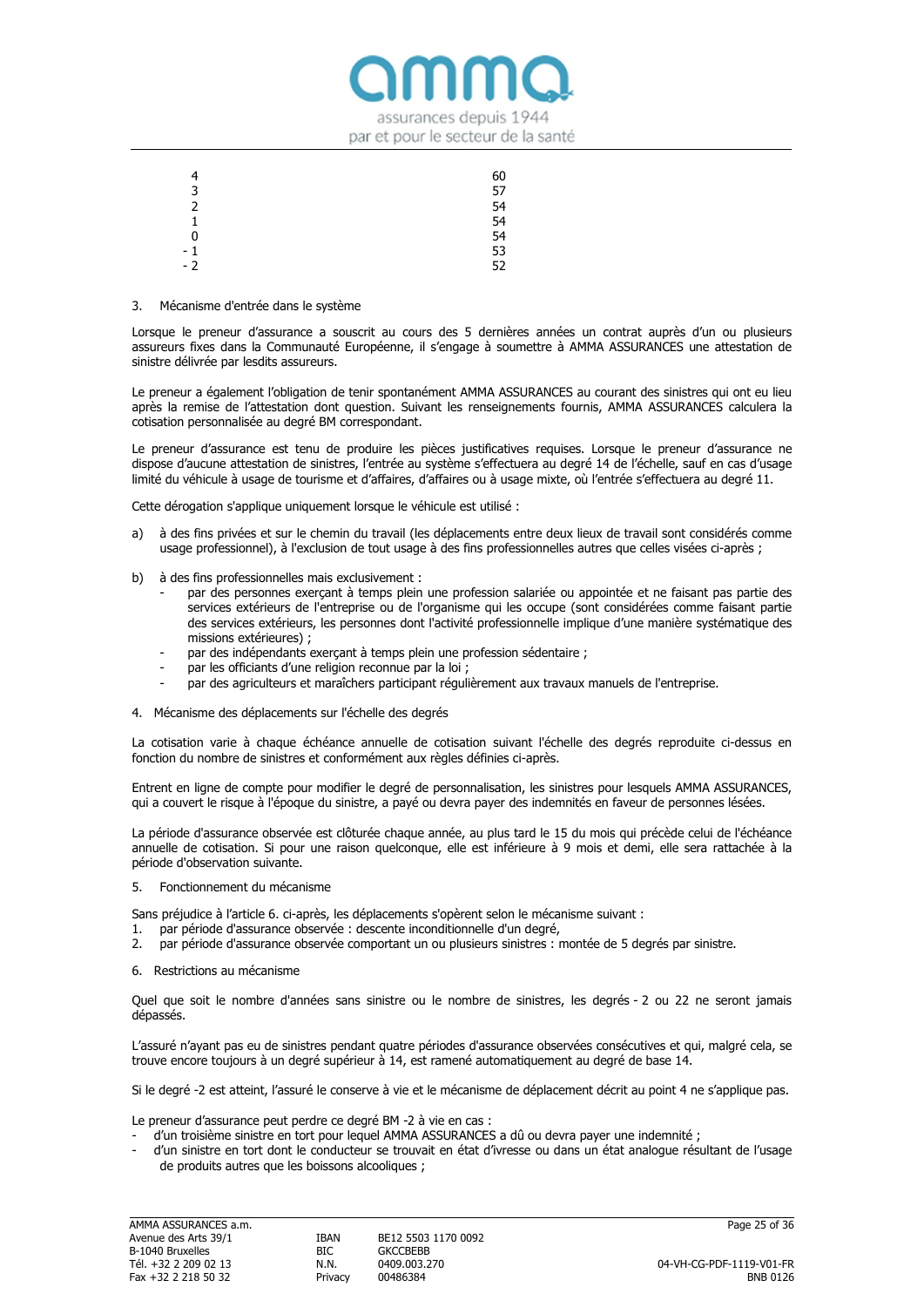

- d'un sinistre en tort dont le conducteur se trouvait en état d'intoxication alcoolique (à.p.d. 1,5 pour mille) ;
- d'un sinistre intentionnel ;
- d'un sinistre avec délit de fuite ;
- d'un sinistre frauduleux ;
- d'un sinistre en tort dont le soupçon de l'incapacité du conducteur de conduire est confirmé par une institution autorisée à cet effet.
- 7. Rectification du degré

Lorsqu'il s'avère que le degré de personnalisation d'un preneur d'assurance a été fixé ou modifié erronément, le degré est corrigé et les différences de cotisations qui en résultent sont, selon le cas, remboursées au preneur d'assurance ou réclamées à celui‐ci par AMMA ASSURANCES.

Le montant remboursé par AMMA ASSURANCES est majoré de l'intérêt légal dans le cas où la rectification s'effectue plus d'un an après l'attribution du degré erroné. Cet intérêt court à partir du moment où le degré erroné a été appliqué.

8. Changement de véhicule

Le changement de véhicule n'a aucune incidence sur le degré de personnalisation.

9. Remise en vigueur

Si un contrat suspendu est remis en vigueur, le degré de personnalisation atteint au moment de la suspension reste d'application.

#### 10. Changement d'assureur

Si le preneur d'assurance a été assuré, avant la souscription du contrat, par un autre assureur avec application du système de personnalisation a posteriori, il est tenu de déclarer à AMMA ASSURANCES les sinistres survenus depuis la date de l'attestation délivrée par l'autre assureur jusqu'à celle de la prise d'effet du contrat.

11. Attestation en cas de résiliation du contrat

Dans les 15 jours de la demande de la part du preneur d'assurance ou de la résiliation du contrat, AMMA ASSURANCES lui communiquera les renseignements nécessaires pour la détermination exacte du degré.

#### Article 66. Paramètres de segmentation

Les paramètres qui entrent en ligne de compte pour calculer la cotisation sont repris dans les Conditions Particulières.

La cotisation est calculée en fonction des déclarations du preneur quant auxdits paramètres.

Lorsque les paramètres changent, les cotisations seront adaptées à la nouvelle situation.

La modification de l'un des paramètres de segmentation, dont le preneur a connaissance, ne peut donner lieu à la résiliation du contrat.

AMMA ASSURANCES adaptera la cotisation personnalisée si :

- le preneur déclare une modification de l'un des paramètres de segmentation ;
- elle constate que l'un des paramètres de segmentation ne correspond pas aux déclarations du preneur.

#### PARTIE II ‐ COUVERTURE DE L'ASSURANCE CONDUCTEUR

#### Article 1. Dispositions générales

Les Conditions Générales du contrat type d'assurance obligatoire de la responsabilité en matière de véhicules automoteurs sont applicables aux garanties ci-après dans la mesure où les présentes conditions n'y dérogent pas.

La présente garantie est uniquement assurée lorsqu'il en est fait expressément mention dans les Conditions Particulières.

# Article 2. Définitions

1. Assuré : tout conducteur autorisé ; la garantie reste acquise à cette personne lorsqu'elle : monte ou descend du véhicule assuré :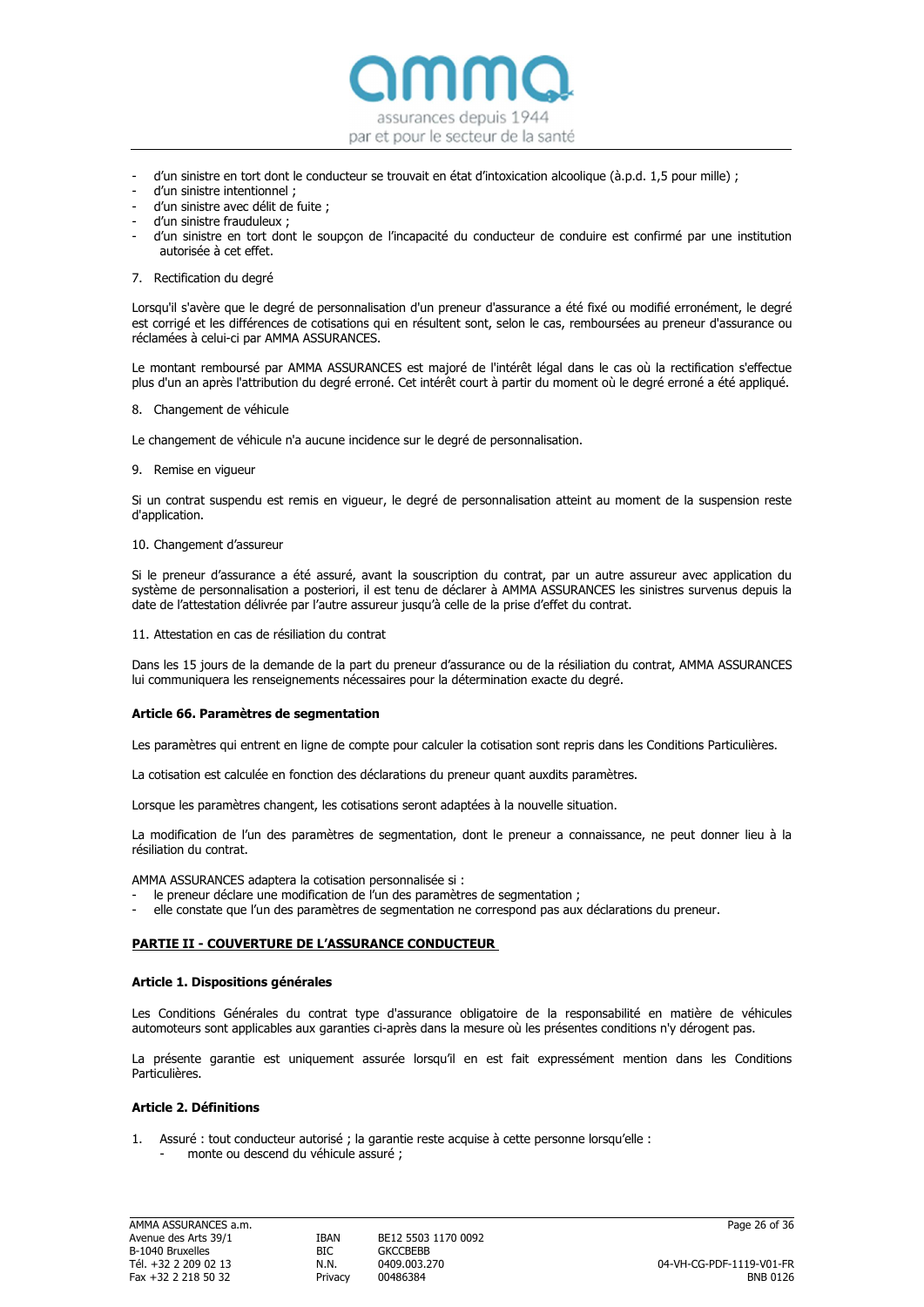

- fait des réparations au véhicule assuré en cours de route ou participe au dépannage du véhicule assuré ou par le véhicule assuré ;
- quitte le véhicule assuré pour participer activement au sauvetage de personnes ou d'objets lors d'un accident de la circulation ;
- charge ou décharge des bagages du véhicule assuré ;
- effectue le plein de carburant du véhicule assuré ;
- est la victime d'un car-jacking ;
- est blessé en cas d'incendie du véhicule assuré ;
- place une signalisation près du véhicule assuré après un accident ou une panne.
- 2. Véhicule désigné : le véhicule désigné aux Conditions Particulières, à l'exclusion de tout autre. Est assimilé au véhicule désigné, le véhicule automoteur du même genre appartenant à un tiers qui n'habite pas au foyer de l'assuré, affecté à un même usage que le véhicule désigné, si ce véhicule remplace pendant une période ne dépassant pas un mois, de date à date, le véhicule désigné qui serait pour quelle que cause que ce soit temporairement inutilisable. Il appartient au Souscripteur d'en avertir AMMA ASSURANCES par écrit endéans les 8 jours à compter du premier jour de la date que le véhicule assuré est inutilisable et d'apporter la preuve que le véhicule désigné est inutilisable.
- 3. Tiers : toute personne physique ou morale autre que l'assuré.
- 4. Bénéficiaire :
	- en cas de lésion corporelle : l'assuré, à l'exclusion de toute partie subrogée;
	- en cas de décès : les ayants droit de l'assuré, ayant subi un préjudice à la suite de son décès, à l'exclusion de toute partie subrogée.
- 5. Accident : tout accident de la circulation dans lequel le véhicule désigné est impliqué et qui entraîne une lésion corporelle ou le décès de l'assuré.

# Article 3. Objet de la garantie

En cas d'accident survenu à l'assuré et du à l'usage du véhicule assuré, AMMA ASSURANCES paie l'indemnité suivant le montant assuré et ceci conformément aux conditions de la présente garantie.

Le montant assuré s'applique par sinistre.

# Article 4. Etendue de la garantie

Les indemnités sont fixées comme suit :

- a. en cas de décès
	- les frais funéraires, sur base des pièces justificatives ;
	- le préjudice économique et moral des bénéficiaires.
- b. en cas de lésions corporelles
	- indemnisation du préjudice économique et moral résultant de l'incapacité temporaire, totale ou partielle ;
	- indemnisation du préjudice économique et moral résultant de l'incapacité permanente, totale ou partielle.
- c. frais pour traitement médicaux et frais accessoires

Sur base des pièces justificatives, AMMA ASSURANCES intervient dans les frais ci-après, supportés avant la date de consolidation et au plus tard 3 ans après l'accident :

- les frais de traitement médicalement nécessaires, prestés ou prescrits par un médecin légalement autorisé à pratiquer;
- les frais d'hospitalisation;
- les frais de prothèse et d'orthopédie;
- les frais pour médicaments, délivrés sur prescription du médecin traitant ;
- les frais de transport justifiés par le traitement ;
- les frais de l'aide d'une tierce personne, rendue nécessaire par l'incapacité permanente ;
- les frais esthétiques.
- d. vêtements et bagages

AMMA ASSURANCES indemnisera les dommages vestimentaires subis par l'assuré, pour autant que ceux‐ci ne soient pas assurés par une autre garantie intervenant dans ce sinistre. AMMA ASSURANCES couvre également la réparation ou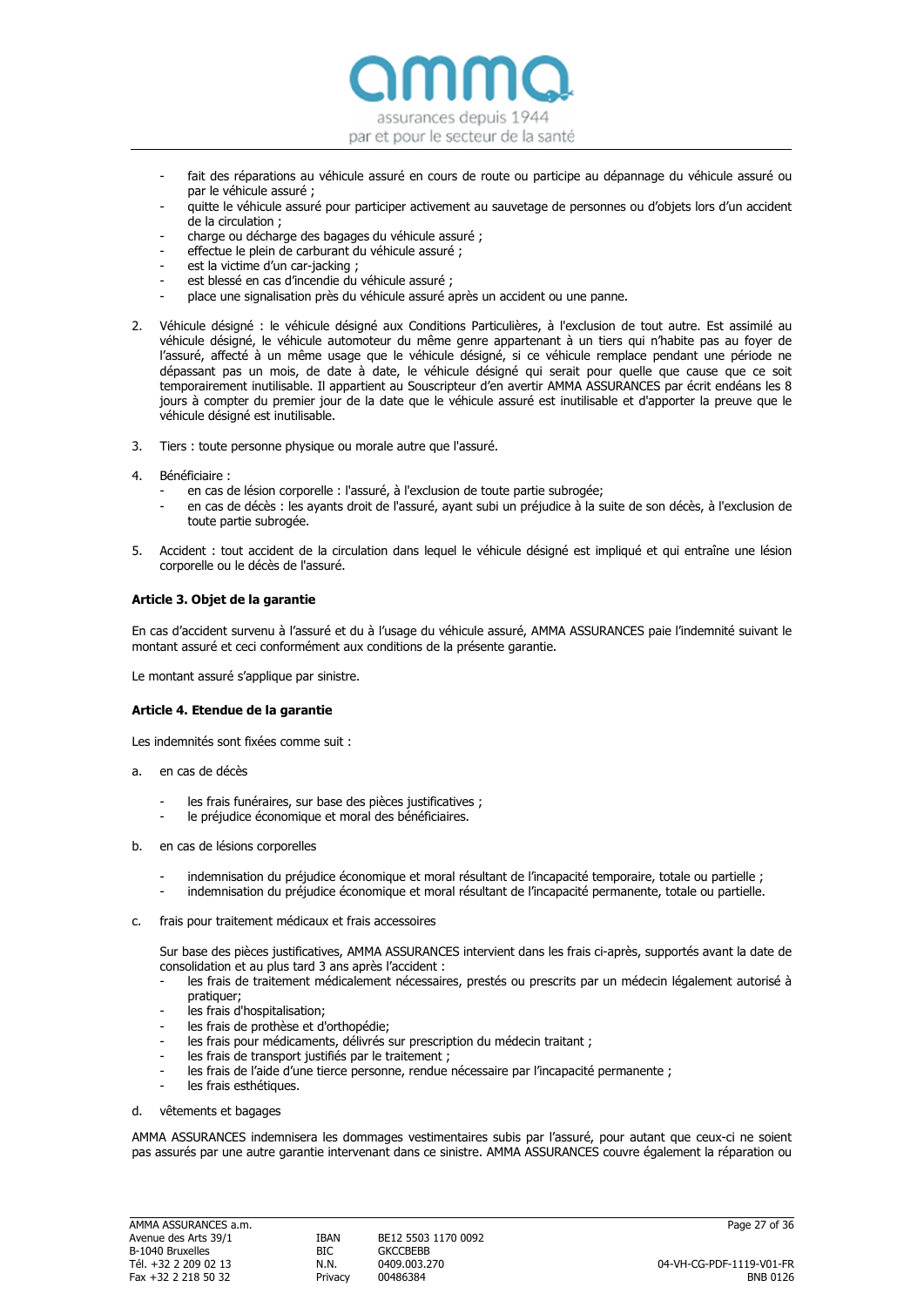

le remplacement des bagages personnels de l'assuré, jusqu'à concurrence de € 1.500, à l'exception des bijoux, espèces ou objets précieux.

### Article 5. Montants assurés, formules assurées

L'ensemble des préjudices est limité d'une façon absolue au montant mentionné dans les Conditions Particulières quelles que soient les composantes de l'indemnité, avances, honoraires et intérêts compris.

Le montant assuré s'applique par sinistre ; il est fixé à € 600.000 (formule de base) ou à € 1.000.000 (formule maxi). La formule assurée est mentionnée dans les Conditions Particulières.

Les indemnités sont fixées selon les règles du droit commun et comme si l'accident était survenu en Belgique. Il est toutefois convenu que lorsque la formule de base est assurée (voir ci‐avant), l'indemnité en cas d'invalidité permanente sera fixée en tenant compte du degré d'invalidité physiologique fixé en Belgique, sur base du Barème Officiel Belge des Invalidités.

Seules les invalidités de 15% ou plus seront intégralement indemnisées.

#### Article 6. Indemnisation et avance sur fonds

AMMA ASSURANCES paie les indemnités assurées jusqu'à concurrence des plafonds garantis, après déduction des prestations indemnitaires versées par les tiers payeurs.

Les tiers payeurs sont, sans que la présente liste soit limitative :

- les prestations des organismes assureurs de l'Assurance Maladie-Invalidité ;
- les prestations dues par un assureur "accidents du travail" ;
- les prestations légales des employeurs et/ou des organismes sociaux ou assimilés ;
- les prestations des centres publics d'aide sociale ;
- les prestations d'autres assureurs ...

L'assureur paie, dans le délai convenu, l'indemnité due au titre de cette garantie, lorsque le montant des dommages peut être fixé.

Dans le cas où le montant des dommages ne peut pas être définitivement fixé 3 mois après la survenance du sinistre, l'assureur paie une provision d'indemnité estimative.

Cette provision est considérée comme un acompte à valoir sur le préjudice définitif. La provision, éventuellement renouvelable, est fixée sur base des pièces justificatives.

Le paiement des provisions et des indemnités ne pourra être postposé que si, en raison d'éléments sérieux, il existe des présomptions précises permettant de mettre raisonnablement en doute la garantie d'assurance.

#### Article 7. Etendue territoriale

La garantie est acquise dans les limites géographiques du contrat type d'assurance obligatoire de la responsabilité en matière de véhicules automoteurs.

#### Article 8. Particularités

Les invalidités éventuelles existant déjà au moment de l'accident viendront en déduction pour la détermination du degré de l'invalidité.

En cours de contrat, le preneur d'assurance a l'obligation de déclarer les maladies ou infirmités frappant le conducteur habituel du véhicule automoteur désigné et de nature à entraîner une aggravation sensible et durable du risque de survenance d'un accident.

#### Article 9. Expertise médicale

En cas de contestation d'ordre médical sur l'importance du dommage, celui‐ci est établi contradictoirement par deux experts nommés et dûment mandatés, l'un par l'assuré, l'autre par AMMA ASSURANCES.

Faute de s'entendre, ces experts s'en adjoignent un troisième et forment un collège statuant à la majorité des voix. Si l'une des parties ne nomme pas son expert, la désignation en est faite à la requête de la partie la plus diligente par le Président du Tribunal de Première Instance de Bruxelles. Il en est de même si les deux experts ne s'entendent pas sur le choix du troisième expert ou si l'un deux ne remplit pas sa mission.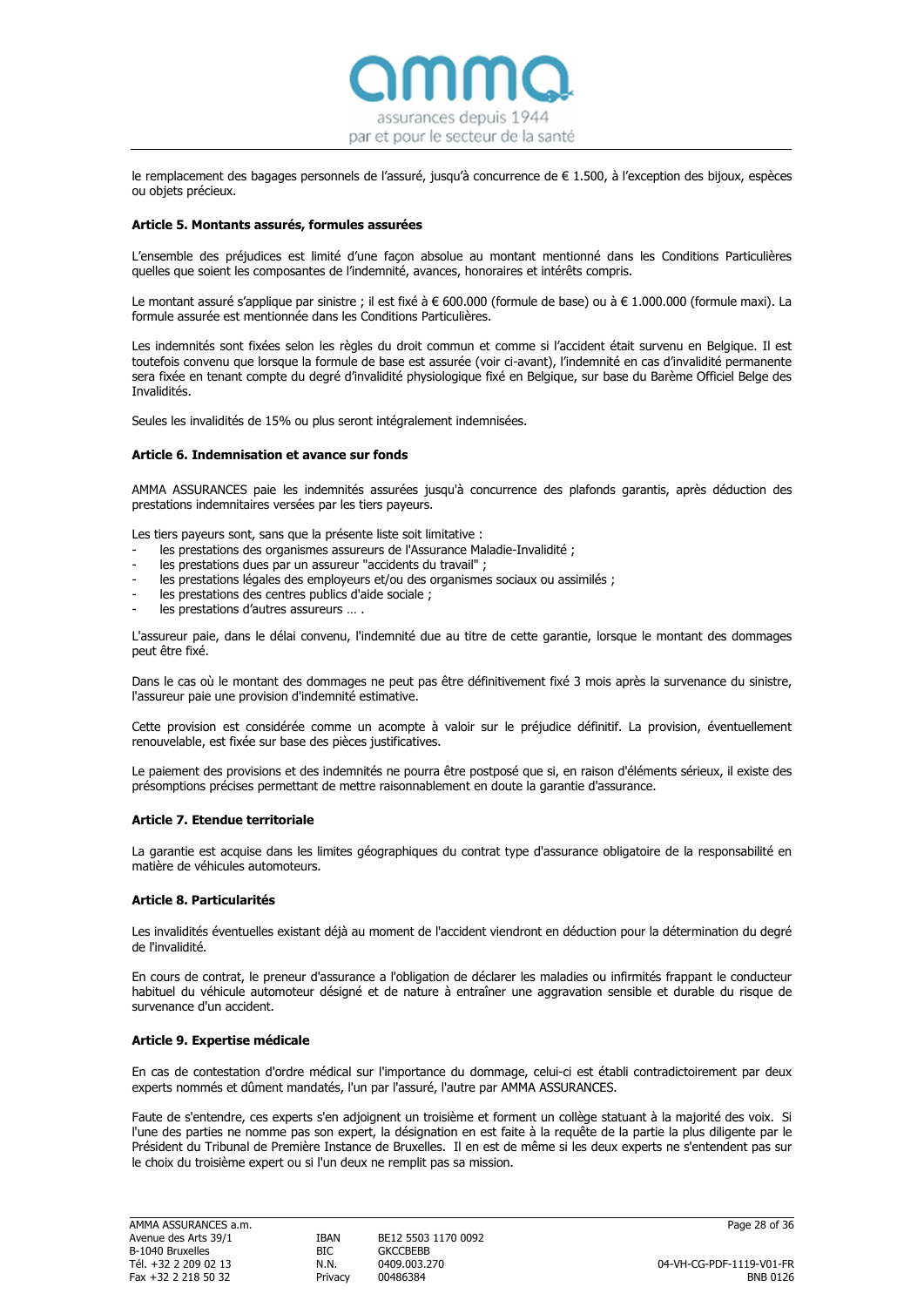

Les experts sont dispensés de toutes formalités judiciaires. Leur décision est souveraine et irrévocable. Chacune des parties supporte les honoraires et frais d'expertise qui lui sont propres. Les honoraires et frais du troisième expert ainsi que les frais de sa désignation sont partagés par moitié.

# Article 10. Exclusions

Sont exclus, les accidents qui surviennent dans les circonstances suivantes :

- les dégâts survenus, lorsque, au moment du sinistre, le véhicule assuré est conduit par une personne ne satisfaisant pas aux conditions prescrites par la loi et les règlements belges pour pouvoir conduire ce véhicule ; par exemple, par une personne n'ayant pas atteint l'âge minimum requis, par une personne n'étant pas titulaire d'un permis de conduire ou par une personne déchue du droit de conduire.
- lorsque le véhicule assuré, soumis à la réglementation belge sur le Contrôle Technique, n'est pas ou n'est plus muni au moment du sinistre d'un certificat de contrôle valable, sauf si le sinistre survient au cours du trajet normal pour se rendre au contrôle ou, après délivrance d'un certificat portant la mention « Interdit à la circulation », pour se rendre à son domicile et/ou chez le réparateur et venir ensuite à l'organisme de contrôle.

sauf si l'assuré démontre l'absence de lien de causalité entre les circonstances et le sinistre.

- Lorsque les dégâts sont survenus quand le conducteur :
	- se trouve en état d'ivresse ou dans un état analogue résultant de l'utilisation de produits autres que des boissons alcoolisées ;
	- se trouve en état d'intoxication alcoolique à partir de 1,5 gramme par litre de sang ;
	- a refusé de se soumettre à l'alcootest ou a refusé, sans motif légal, de subir une prise de sang.

sauf si l'assuré démontre l'absence de relation causale entre son état et le sinistre

- les sinistres survenus alors que le véhicule assuré est donné en location ou est réquisitionné ;
- les sinistres survenus lors d'actes de terrorisme (comme défini par la loi du 01.04.2007 MB 15.05.2007), de grèves ou d'actes de violence d'inspiration collective (politique, sociale ou idéologique) accompagnés ou non de rébellion contre l'autorité à moins que l'assuré démontre qu'il n'existe aucun lien de cause à effet entre ces événements et les dommages ;
- les sinistres survenus lorsque le conducteur participe ou s'entraîne à des épreuves de vitesse, de régularité ou d'adresse ou à des concours autres que des concours purement touristiques ou d'orientation ;
- les dommages qui résultent d'une faute intentionnelle d'un assuré ou d'un bénéficiaire ;
- les sinistres suite aux réactions nucléaires, à la radioactivité et à des rayonnements ionisants ;
- les dommages survenus à l'occasion de guerre, de faits de même nature ou de guerre civile ;
- les sinistres survenus à l'occasion de paris ou de défis ;
- les sinistres suite au tremblement de terre, d'éruptions volcaniques, de raz de marée ou d'autres catastrophes naturelles ;
- les dégâts résultant d'une surcharge du véhicule assuré ainsi que les dommages causés par les objets ou les animaux transportés, leur chargement ou leur déchargement ;
- les sinistres survenus aux personnes suivantes et leurs préposés, lors de l'exercice de leur profession : garagistes, exploitants de station‐service, réparateurs et vendeurs de véhicules automoteurs, les personnes effectuant le contrôle technique du véhicule assuré, conducteurs de véhicules destinés au transport rémunéré de personnes y compris leurs préposés.

# Article 11. Subrogation

Lorsqu'AMMA ASSURANCES a payé l'indemnité, elle est subrogée, à concurrence du montant de celle‐ci, dans les droits et actions de l'assuré ou du bénéficiaire contre les tiers responsables du dommage.

Si, par le fait de l'assuré ou du bénéficiaire, la subrogation ne peut plus produire ses effets en faveur de AMMA ASSURANCES, celle‐ci peut lui réclamer la restitution de l'indemnité versée dans la mesure du préjudice subi. La subrogation ne peut nuire à l'assuré ou au bénéficiaire qui n'aurait été indemnisé qu'en partie. Dans ce cas, il peut exercer ses droits, pour ce qui lui reste dû, de préférence à AMMA ASSURANCES.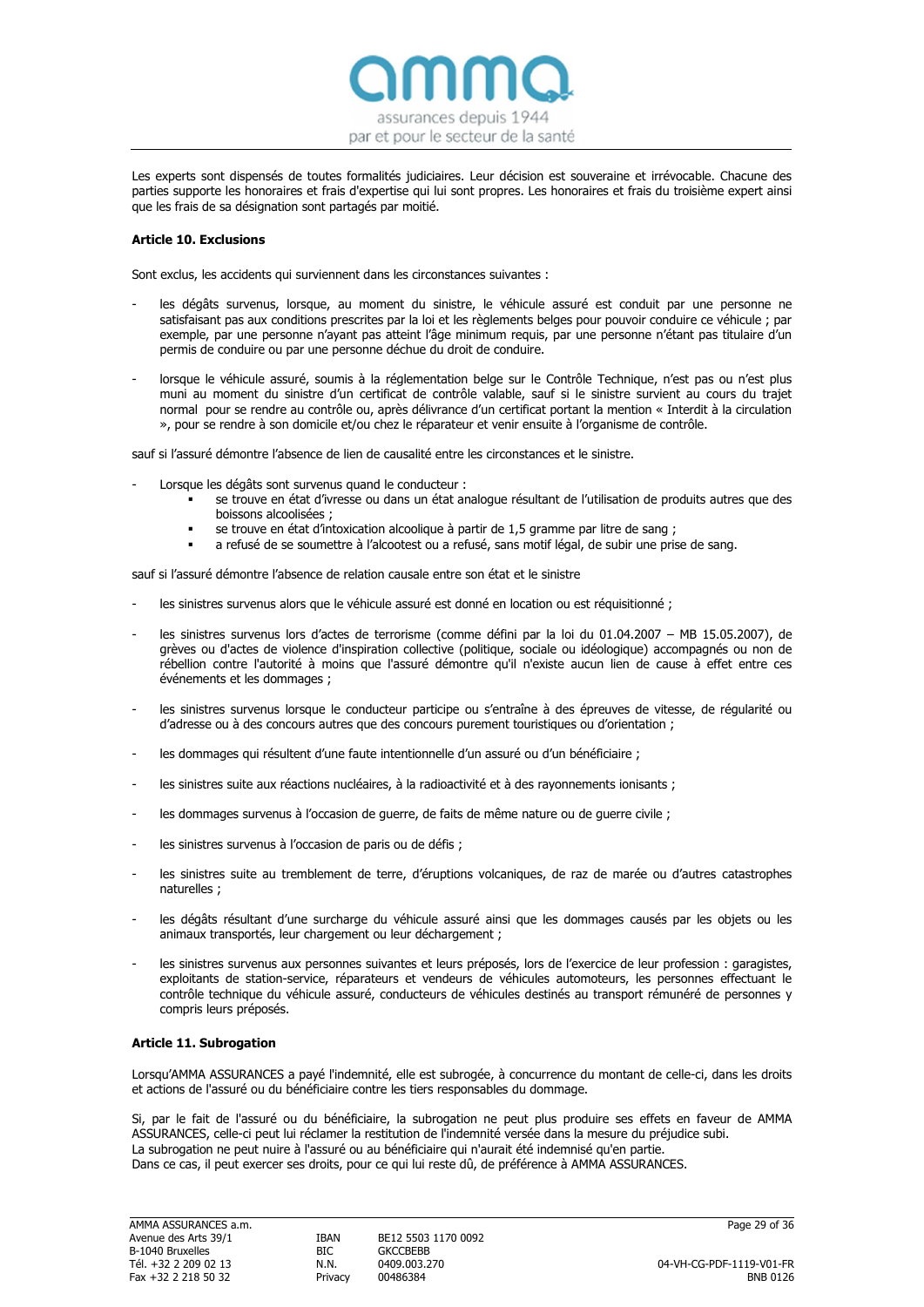assurances depuis 1944 par et pour le secteur de la santé

Toutefois AMMA ASSURANCES n'exercera pas de recours vis‐à‐vis :

- du conducteur autorisé:
- des descendants, ascendants, le conjoint, ou les alliés en ligne directe du preneur d'assurance ainsi que les personnes vivant à son foyer, ses hôtes et les membres de son personnel domestique, sauf en cas de malveillance.

Toutefois AMMA ASSURANCES peut exercer un recours contre ces personnes dans la mesure où leur responsabilité est effectivement garantie par un contrat d'assurance.

### Article 12. Obligations de l'assuré ou du bénéficiaire

Sous peine de récupération des sommes déjà payées par AMMA ASSURANCES au titre de la présente garantie, les bénéficiaires s'engagent :

- à ne pas réclamer à AMMA ASSURANCES les montants à concurrence desquels ils auraient déjà été indemnisés par des tiers payeurs;
- à aviser immédiatement AMMA ASSURANCES de toute proposition de pourparlers, négociation, transaction, expertise, amiable ou judiciaire émanant du tiers responsable, de son assureur ou de tout autre organisme, afin de permettre à celle‐ci d'y participer.

Il appartiendra cependant à AMMA ASSURANCES de prouver qu'elle a subi un préjudice du chef du non‐respect desdites obligations.

L'indemnité due au bénéficiaire sera réduite à concurrence du préjudice subi par AMMA ASSURANCES.

Les bénéficiaires s'engagent à rembourser à AMMA ASSURANCES toutes les sommes payées s'il devait apparaître qu'AMMA ASSURANCES n'aurait pas dû accorder sa garantie ou que la totalité des indemnités serait inférieure aux indemnités déjà versées.

#### Article 13. Obligations en cas de sinistre

Le sinistre doit être déclaré dans les formes et délais prévus par l'article 32 des conditions de l'assurance obligatoire de la responsabilité civile en matière de véhicules automoteurs.

La déclaration doit être accompagnée d'une attestation médicale détaillée, délivrée par le médecin ayant traité la victime.

L'accident mortel doit être notifié dans les 24 heures; le bénéficiaire s'engage à faire parvenir à AMMA ASSURANCES, dans les plus brefs délais, un certificat médical établissant la cause du décès.

De plus, le bénéficiaire s'engage à fournir à AMMA ASSURANCES tous les renseignements utiles et à répondre aux demandes qui lui sont faites pour déterminer les circonstances et fixer l'étendue du sinistre, notamment en recevant les délégués de AMMA ASSURANCES afin de faciliter leurs constatations et de leur permettre de procéder à tout examen jugé utile.

Le bénéficiaire s'engage à entreprendre toutes les démarches demandées par AMMA ASSURANCES.

#### PARTIE III - L'ASSURANCE ASSISTANCE EN JUSTICE ET RECOURS

#### Article 1. Dispositions générales

Les Conditions Générales du contrat type d'assurance obligatoire de la responsabilité en matière de véhicules automoteurs sont applicables aux garanties ci-après dans la mesure où les présentes conditions n'y dérogent pas.

La présente garantie est uniquement acquise pour autant qu'il en soit fait expressément mention aux Conditions Particulières.

#### Article 2. Objet

AMMA ASSURANCES assure les garanties décrites ci‐après :

- Défense pénale : AMMA ASSURANCES garantit la défense pénale d'un assuré lorsqu'il est poursuivi en justice pour des infractions aux lois et règlements sur la police de la circulation routière et pour les homicides ou coups et blessures involontaires dans le cadre de l'utilisation du véhicule assuré.
	- En outre, AMMA ASSURANCES prend en charge les frais de défense de l'assuré :
	- en cas d'ivresse et d'intoxication alcoolique ;
	- en cas de délit de fuite.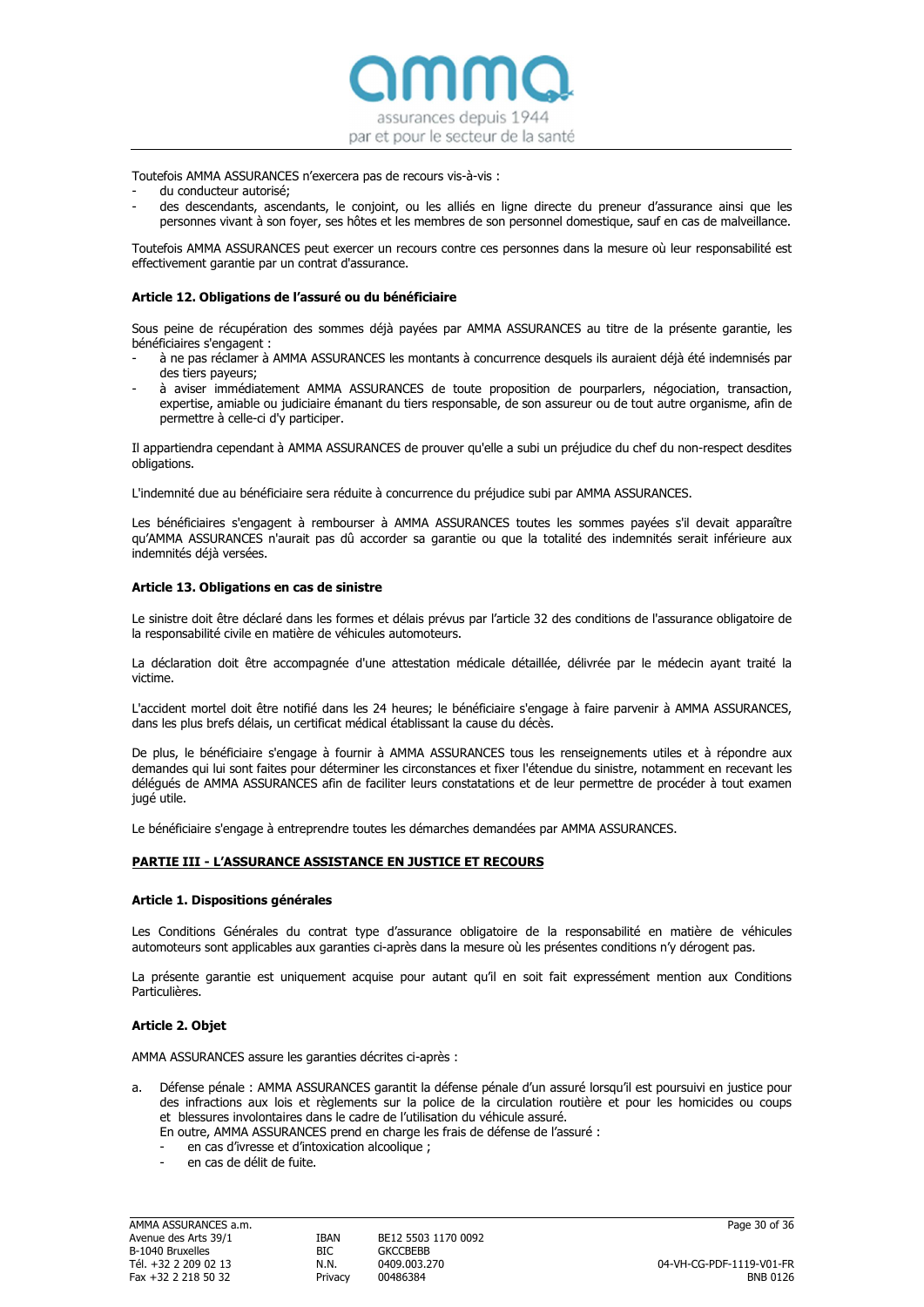

- b. Défense Civile : AMMA ASSURANCES garantit la défense civile au cas où l'assuré serait cité par un tiers comme responsable du sinistre lorsque des conflits d'intérêts surgissent avec l'assureur de responsabilité civile.
- c. Recours Civil : AMMA ASSURANCES garantit l'exercice d'un recours contre les responsables d'un sinistre dans lequel le véhicule assuré est impliqué, afin d'obtenir l'indemnisation des dommages corporels et des dégâts matériels subis par l'assuré.

AMMA ASSURANCES exercera également son recours lors d'actions en réparation :

- auprès du Fonds Commun de Garantie ;
- basées sur la législation sur les accidents de travail :
- auprès de l'assureur ou de l'organisme qui doit intervenir sur la base de l'obligation d'indemniser les faibles usagers de la route (sur base de l'article 29 bis de la loi du 21/11/1989 relative à l'assurance obligatoire de responsabilité en matière de véhicules automoteurs).
- d. Insolvabilité des tiers : lorsque le véhicule assuré est impliqué dans un accident de la circulation causé en Belgique par un tiers identifié et dont l'insolvabilité a été établie, après enquête ou par voie judiciaire, AMMA ASSURANCES paiera jusqu'à un montant de € 10.000 par sinistre, l'indemnité venant à charge du tiers. Pour l'application du présent article sont considérées comme tiers toutes personnes autres que les personnes assurées comme mentionnées dans l'article 3.
- e. Les litiges contractuels : AMMA ASSURANCES prend en charge la sauvegarde des intérêts de l'assuré et des personnes habitant habituellement à son foyer en cas de litige traités par les tribunaux belges dans des conflits relatifs à la réparation défectueuse, à l'achat, à la livraison, à la cession, à l'entretien et aux vices cachés du véhicule et de la remorque désignés ainsi que dans des conflits relatifs à la location et des obligations de garantie.

En cas de cession du véhicule désigné à un tiers, la garantie reste acquise à l'assuré pour les conflits relatifs entre lui et l'acquéreur, pour autant que le contrat soit en vigueur au moment de la cession et que les litiges se produisent endéans les trente jours après la cession.

En ce qui concerne les conflits découlant de l'acquisition du véhicule destiné à remplacer définitivement le véhicule assuré et pour autant que le contrat continue à courir, la garantie n'intervient que lorsque le véhicule a été acheté dans un état neuf ou lorsqu'il a été acheté pour un montant égal ou supérieur à € 10.000 (hors TVA).

f. Réquisition : AMMA ASSURANCES règle les litiges en rapport avec la réquisition du véhicule désigné par les autorités civiles ou militaires belges sur le territoire de la Belgique.

La garantie porte exclusivement sur les litiges pouvant surgir en cas de désaccord sur le montant des indemnités dues au preneur d'assurance ou sur l'évaluation des dommages en cas d'avaries causées audit véhicule.

- g. Litiges administratifs : AMMA ASSURANCES assure les litiges administratifs relatifs :
	- à l'immatriculation du véhicule assurée :
	- à la taxe de mise en circulation du véhicule désigné ;
	- au contrôle technique du véhicule assuré ;
	- au permis de conduire.
- h. Avance sur fonds : dans le cas où il est établi que la responsabilité incombe totalement à un tiers identifié dans un sinistre survenu dans un pays membre de la communauté Européenne et pour autant que AMMA ASSURANCES ait reçu la confirmation de la prise en charge par son assureur d'un montant déterminé, AMMA ASSURANCES avance le montant assuré qui a été fixé par expertise, à la demande expresse de l'assuré et sur production des pièces justificatives des dommages subis.

Par ce paiement AMMA ASSURANCES est subrogée dans les droits et actions de la personne assurée jusqu'à concurrence du montant de la somme avancée.

Si Amma Assurances ne parvient pas à récupérer le montant avancé ou lorsque cette assurance a été payée indûment, l'assuré s'engage à rembourser cette avance à AMMA ASSURANCES sur simple demande d'AMMA ASSURANCES.

L'intervention est limitée à € 10.000 par sinistre et se rapporte uniquement aux dégâts matériels subis par le véhicule assuré.

i. Frais de déplacement et de séjour : si l'assuré est obligé à comparaître en personne devant un tribunal étranger, soit en tant qu'inculpé, soit pour réclamer l'indemnité, AMMA ASSURANCES paie les frais de déplacement et de séjour nécessaire et non-récupérable jusqu'à concurrence d'un montant maximal de € 1.000 par sinistre.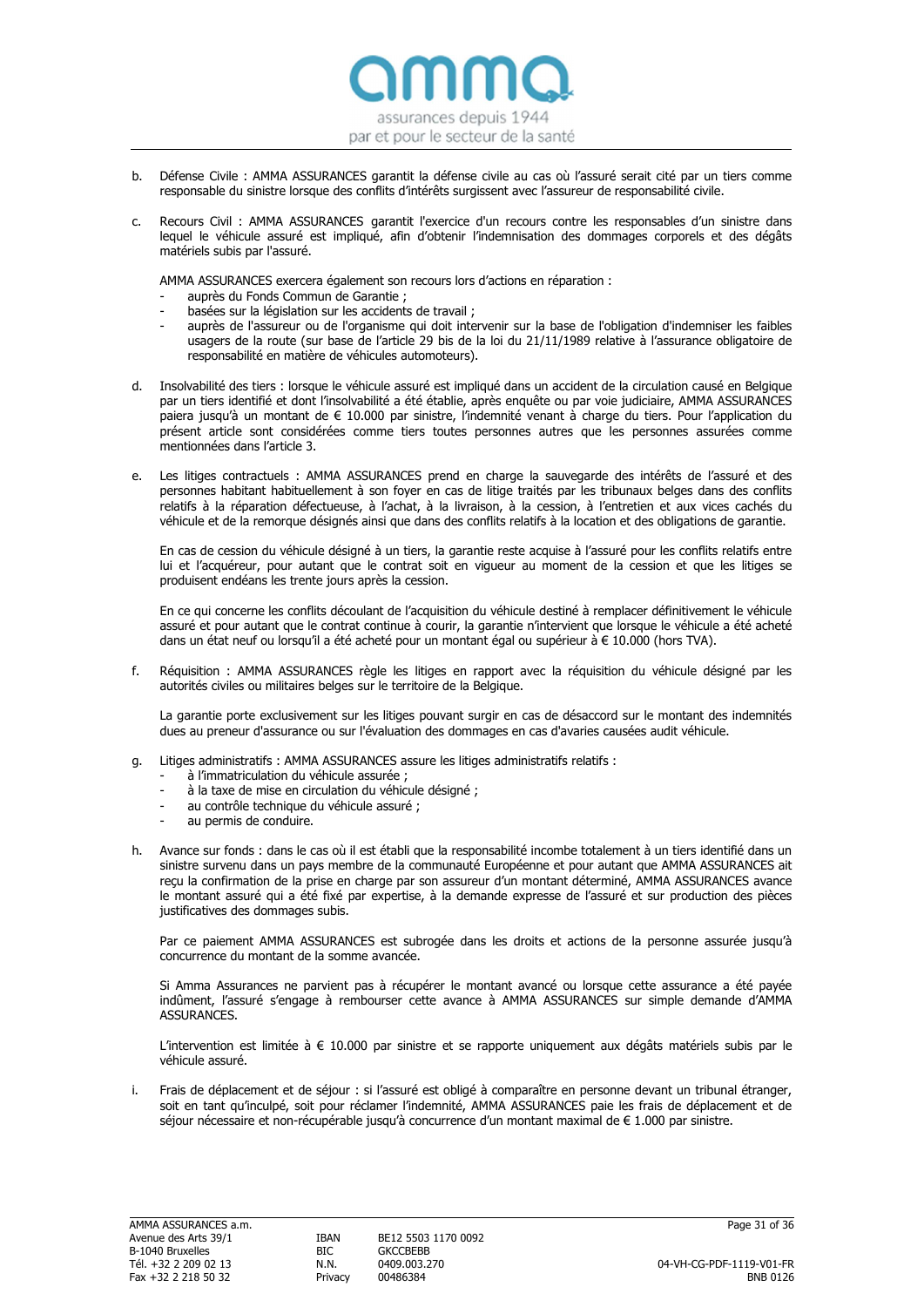

- j. Assistance Conducteur : la garantie reste acquise au souscripteur et aux personnes habitant habituellement à son foyer ou au conducteur principal lorsque le souscripteur est une personne morale en tant que conducteur d'un véhicule de la même catégorie que le véhicule désigné, ne leur appartenant pas et conduit de façon occasionnelle.
- k. Risque circulation : AMMA ASSURANCES assume la défense pénale et exerce le recours en faveur du souscripteur et des personnes habitant habituellement à son foyer, lorsqu'ils sont impliqués dans un accident de la circulation en tant que piéton, passager d'un transport en commun ou d'un véhicule appartenant à un tiers.

# Article 3. Personnes assurées

Personnes assurées :

- le preneur d'assurance et toutes les personnes habitant habituellement au foyer du souscripteur ; ainsi que
- le propriétaire du véhicule désigné ;
- le conducteur autorisé et les personnes transportées à titre gratuitement.

# Article 4. Tiers

Sauf stipulations contraires, par tiers, il faut entendre toute personne autre que les assurés.

# Article 5. Période de couverture

Le sinistre doit survenir et être déclaré à AMMA ASSURANCES lorsque la garantie « Assistance en justice et Recours » est en vigueur.

Cependant :

- la garantie ne s'applique pas aux sinistres qui trouvent leur origine dans un fait ou une circonstance antérieure à la conclusion de la présente garantie. La couverture est toutefois accordée si l'assuré apporte la preuve qu'il lui était raisonnablement impossible d'avoir connaissance du caractère litigieux de ce fait ou de cette circonstance avant la conclusion de la présente garantie ;
- la garantie s'applique aux sinistres qui surviennent au plus tard 6 mois après la fin de la garantie « Assistance en Justice et Recours » pour autant que l'évènement ou la circonstance qui est à l'origine du sinistre se soit produit alors que la garantie était en vigueur, sauf stipulations contraires.

# Article 6. Véhicule assuré

Le véhicule désigné aux Conditions Particulières.

Est assimilé au véhicule désigné, le véhicule automoteur du même genre appartenant à un tiers qui n'habite pas au foyer de l'assuré, affecté à un même usage que le véhicule désigné, si ce véhicule remplace pendant une période ne dépassant pas un mois, de date à date, le véhicule désigné qui serait pour quelle que cause que ce soit temporairement inutilisable. Il appartient au preneur d'assurance d'en avertir AMMA ASSURANCES par écrit endéans les 8 jours à compter du premier jour de la date que le véhicule assuré est inutilisable et d'apporter la preuve que le véhicule désigné est inutilisable.

# Article 7. Frais et honoraires

AMMA ASSURANCES prend en charge le paiement :

- des frais et honoraires des avocats et huissiers,
- des frais d'expertise.
- des frais de procédures judiciaires et extra judiciaires à charge de l'assuré, y compris les frais de justice relatifs aux instances pénales, nécessaires à la défense des intérêts de l'assuré.

# Article 8. Gestion du dossier

AMMA ASSURANCES examine avec l'assuré les mesures à prendre pour parvenir à une solution.

Sauf les cas de mesures conservatoires urgentes, les frais et honoraires des devoirs quelconques, accomplis sans l'accord préalable d'AMMA ASSURANCES, restent à charge de l'assuré.

# Article 9. Libre choix de l'avocat et de l'expert

L'assuré a la liberté de choisir pour défendre, représenter ou servir ses intérêts, un avocat ou toute autre personne ayant les qualifications requises par la loi applicable à la procédure :

lorsqu'il faut recourir à une procédure judiciaire ou administrative;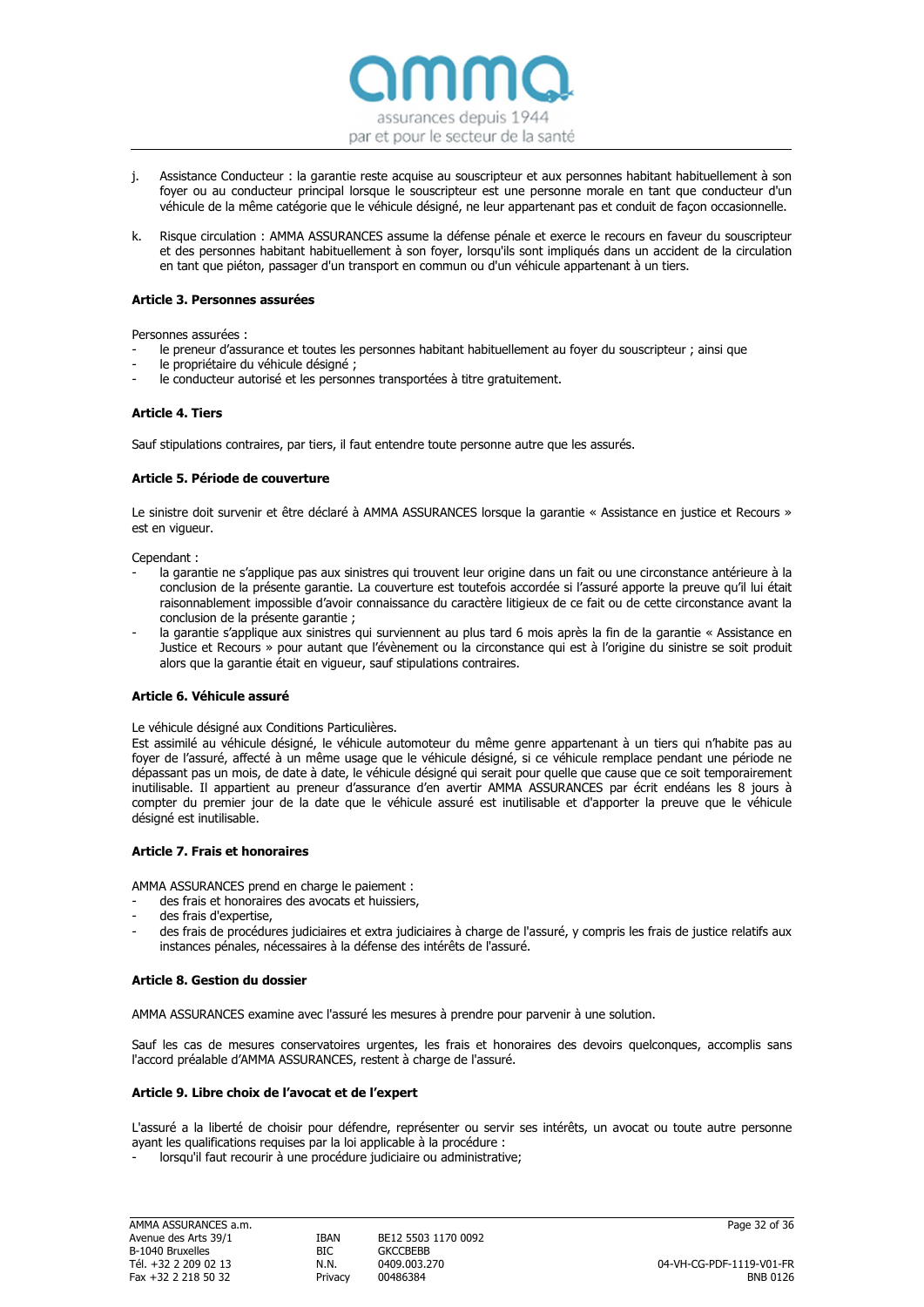

#### chaque fois que surgit un conflit d'intérêts avec AMMA ASSURANCES.

Si l'assuré porte son choix sur un avocat qui n'est pas inscrit à un barreau du ressort de la Cour d'Appel dans lequel l'affaire doit être plaidée (ou d'une autorité judiciaire correspondante, si l'affaire doit être plaidée à l'étranger), il supportera lui‐même les frais et honoraires supplémentaires qui résulteraient de ce choix.

Lorsque la désignation d'un expert se justifie, l'assuré peut choisir librement cet expert. Si l'assuré porte son choix sur un expert, domicilié en dehors de la province dans laquelle la mission doit être effectuée (ou dans une circonscription administrative correspondante, si la mission doit être effectuée à l'étranger), il supportera lui‐ même les frais et honoraires supplémentaires qui résulteraient de ce choix.

Si l'assuré décide de changer d'avocat ou d'expert, il supportera lui‐même les frais et honoraires supplémentaires qui résulteraient de ce choix, sauf lorsque l'assuré se voit obligé, pour des raisons indépendantes de sa volonté, de changer d'avocat ou d'expert.

Au cas où l'assuré ne souhaiterait pas personnellement choisir un avocat ou un expert, Amma Assurances pourra faire le choix à son nom.

Si AMMA ASSURANCES estime anormalement élevés les frais et honoraires des avocats et des experts choisis par l'assuré, celui‐ci s'engage à ne prendre aucune initiative sans l'accord préalable de Amma Assurances et à solliciter, à la demande d'AMMA ASSURANCES, que le litige soit soumis à l'autorité disciplinaire dont ils dépendent ou au tribunal compétent afin qu'il en fixe le montant.

#### Article 10. Refus d'intervention

AMMA ASSURANCES peut refuser ou interrompre son intervention lorsqu'elle estime que :

- l'introduction d'une action ou l'exercice d'une voie de recours ne présente pas de chances sérieuses de succès ; la proposition transactionnelle qui a été faite est suffisante. Toutefois, en cas de désaccord, l'assuré bénéficie de la
- clause d'objectivité, ci‐après.

# Article 11. Clause d'objectivité

En cas de divergence d'opinion avec AMMA ASSURANCES quant à l'attitude à adopter pour régler le sinistre et après notification par AMMA ASSURANCES de son point de vue ou de son refus de suivre la thèse de l'assuré, l'assuré peut consulter un avocat de son choix, sans préjudice de la possibilité d'engager une procédure judiciaire.

Si l'avocat confirme la position de AMMA ASSURANCES, l'assuré est remboursé de la moitié des frais et honoraires de cette consultation.

Si l'avocat consulté confirme la thèse de l'assuré par avis écrit et motivé, AMMA ASSURANCES est tenue, quelle que soit l'issue de la procédure, de fournir sa garantie, y compris les frais et honoraires de la consultation.

Si, contre l'avis de cet avocat, l'assuré engage à ses frais une procédure et obtient un meilleur résultat que celui qu'il aurait obtenu s'il avait accepté le point de vue de AMMA ASSURANCES, AMMA ASSURANCES qui n'a pas voulu suivre la thèse de l'assuré est tenue de fournir sa garantie et de rembourser les frais et honoraires de la consultation qui seraient restés à charge de l'assuré.

#### Article 12. Obligations en cas de sinistre

L'assuré s'engage à :

- transmettre à AMMA ASSURANCES, aussi rapidement que possible, toutes les communications qui lui sont adressées à propos du sinistre et en particulier tous actes judiciaires ou extrajudiciaires et toutes correspondances, ainsi que toutes pièces justificatives concernant le préjudice subi ;
- informer AMMA ASSURANCES quant à l'évolution du dossier et à entreprendre, en cas de besoin, entreprendre toutes démarches susceptibles de faciliter la gestion du sinistre.

#### Article 13. Cas de non‐assurance

Les exclusions sont d'application sauf dispositions contraires dans la présente garantie :

- 1. Prestations non‐assurées
	- Les frais et les honoraires de l'action judiciaire lorsque le montant du dommage, en principal, à récupérer est inférieur à € 500.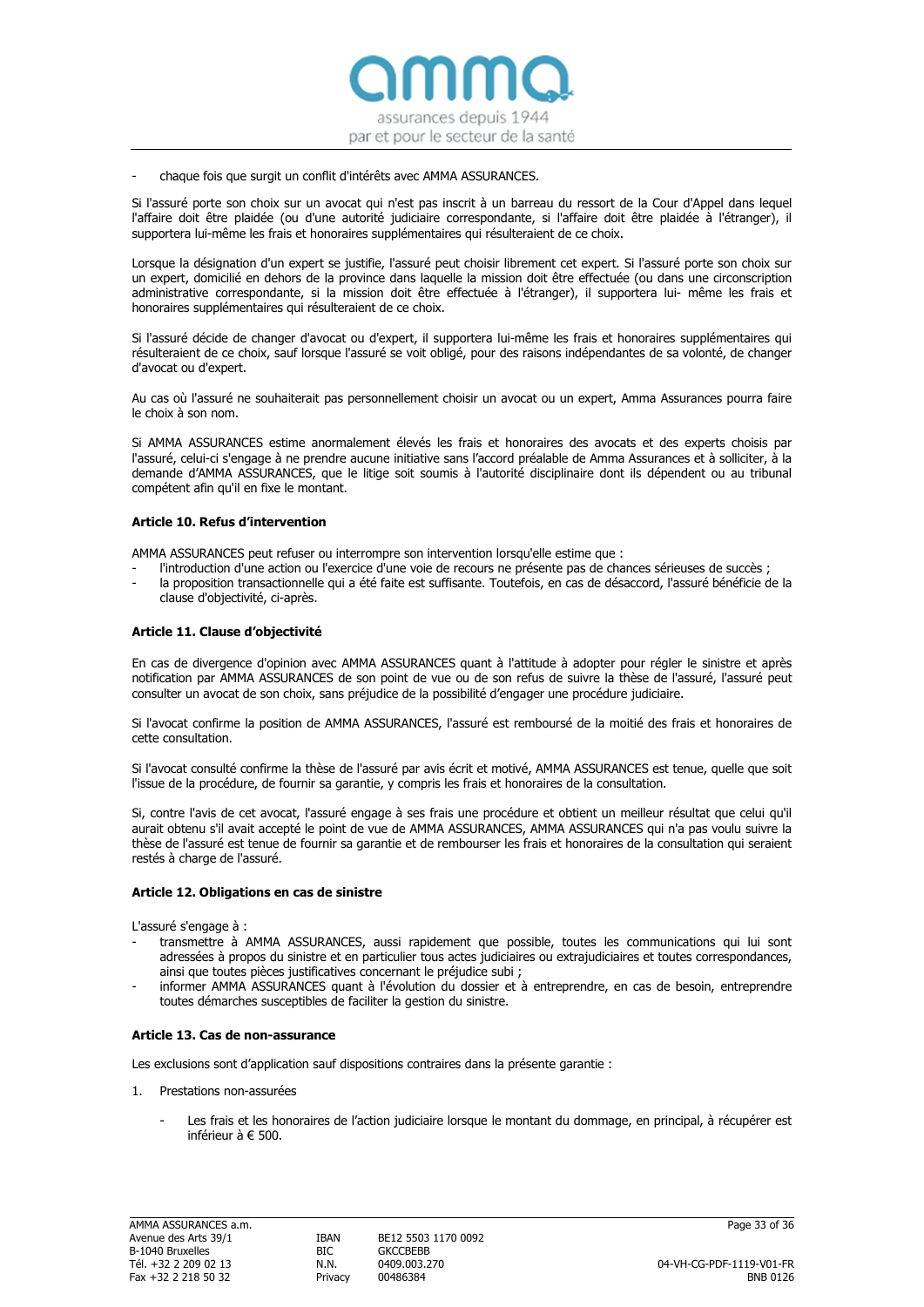

- La garantie n'est pas d'application lorsque le montant à récupérer, en principal, est inférieur à € 7.500 en cas de poursuite en cassation ou devant un tribunal international ou supranational.
- AMMA ASSURANCES ne prend pas en charge le paiement :
	- des pénalités, amendes, décimes additionnels et transactions avec le Ministère Public ;
	- des frais relatifs aux épreuves respiratoires et aux analyses de sang.
- 2. Les sinistres suivants restent également exclus :
	- les dégâts survenus lorsque, au moment du sinistre, le véhicule assuré est conduit par une personne ne satisfaisant pas aux conditions prescrites par la loi et les règlements belges pour pouvoir conduire ce véhicule; par exemple, par une personne n'ayant pas atteint l'âge minimum requis, par une personne n'étant pas titulaire d'un permis de conduire ou par une personne déchue du droit de conduire.
	- lorsque le véhicule assuré, étant soumis à la réglementation belge sur le Contrôle Technique, n'est pas ou n'est plus muni au moment du sinistre d'un certificat de contrôle valable, sauf si le sinistre survient au cours du trajet normal pour se rendre au contrôle ou, après la délivrance d'un certificat portant la mention « Interdit à la circulation », pour se rendre à son domicile et/ou chez le réparateur et venir ensuite après réparation se présenter à l'organisme de contrôle.

sauf si (il est précisé que les dispositions ci-après s'appliquent aux 2 paragraphes précédents) :

- l'assuré démontre l'absence de lien de causalité entre les circonstances et le sinistre ;
- le preneur et le bénéficiaire du véhicule assuré démontrent que les faits sont survenus à leur insu ou à l'encontre de leurs volontés.
- Les sinistres survenus :
	- en état d'ivresse ou dans un état analogue résultant de produits autres que les boissons alcoolisées ;
	- en état d'intoxication alcoolique à partir de 1,5 gramme par litre de sang ;
	- lorsque l'assuré a refusé de se soumettre à l'alcooltest ou a refusé, sans motif légal, de subir une prise de sang.

sauf si l'assuré démontre l'absence de lien de causalité entre son état et le sinistre.

- les dommages causés intentionnellement par l'assuré ou le bénéficiaire :
- les sinistres survenus lors d'actes de grèves ou d'actes de violence d'inspiration collective (politique, sociale ou idéologique) accompagnés ou non de rébellion contre l'autorité à moins que l'assuré démontre qu'il n'existe aucun lien de causalité entre ces événements et les dommages ;
- les dommages qui surviennent alors que le conducteur participe ou s'entraîne à des épreuves de vitesse, de régularité ou d'adresse ou à des concours autres que des concours purement touristiques ou d'orientation ;
- les dommages causés par des réactions nucléaires, la radioactivité ou des rayonnements ionisants ;
- les dommages survenus à l'occasion de guerre, de faits de même nature ou de guerre civile ;
- les sinistres survenus alors que le véhicule assuré est donné en location ou est réquisitionné ;
- les sinistres survenus lors de paris ou de défis ;
- 3. La garantie « insolvabilité des tiers » ne sort pas ses effets en cas d'actes intentionnels sur les personnes ou les biens ainsi qu'en cas de vol, de tentative de vol et de vandalisme ;

# Article 14. Intervention maximale

Sauf stipulation contraire, l'intervention maximale est fixée comme suit : € 100.000 par sinistre avec un maximum de :

- $\in$  10.000 en cas d'insolvabilité des tiers (article 2d)
- $\in$  10.000 en cas de litiges contractuels (article 2e)
- $\in$  10.000 en cas d'avance sur fonds (article 2h)
- $\in$  1.000 en cas de frais de déplacement et de séjour (article 2i)

#### Article 15. Droits entre assurés

Lorsque plusieurs assurés sont impliqués dans le même litige, le preneur d'assurance précise à AMMA ASSURANCES les priorités à accorder dans l'épuisement des garanties.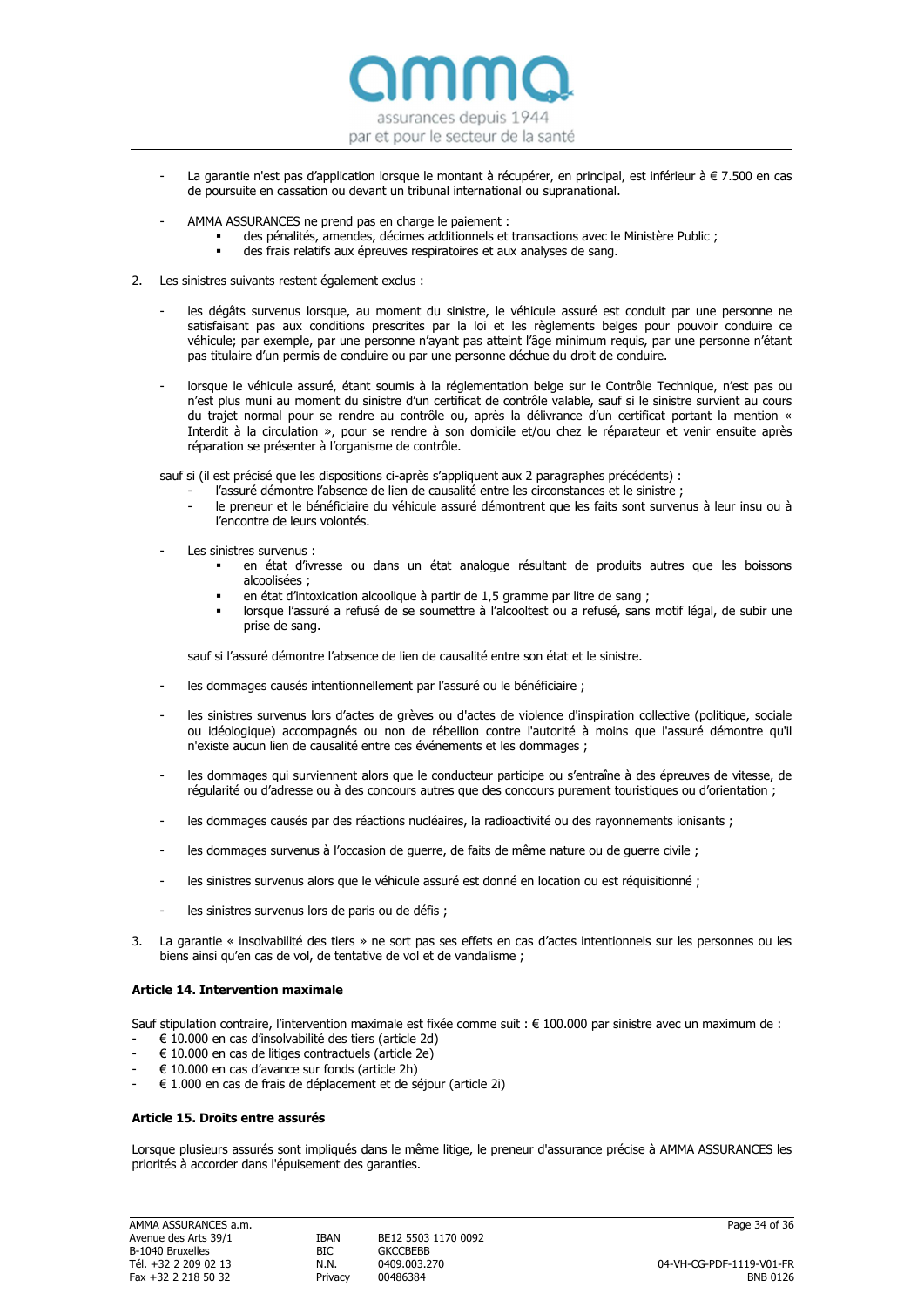

#### Article 16. Subrogation

La subrogation dont question à l'article 34 des Conditions Générales de l'Assurance de la responsabilité civile en matière de véhicules automoteurs s'étend aux indemnités de procédure éventuelles.

### Article 17. Durée

L'assurance "Assistance en Justice et Recours" est conclue pour une durée de maximum un an et se renouvelle tacitement par périodes successives de même durée, à moins qu'elle n'ait été résiliée de part ou d'autre, par lettre recommandée, au moins trois mois avant l'expiration de la période en cours.

#### Article 18. Résiliation

Le preneur d'assurance se réserve le droit de résilier l'intégralité du contrat, par lettre recommandée et endéans les 30 jours de la notification, au cas où AMMA ASSURANCES mettrait fin à la présente assurance.

# PARTIE IV – DISPOSITIONS GENERALES COMMUNES A TOUTES LES PARTIES

#### Article 1. Protection de la vie privée

Toute personne dont nous récoltons ou enregistrons les données à caractère personnel est informée des points ciaprès:

a) Le responsable du traitement des données est AMMA Assurances a.m., ayant son siège Avenue des Arts 39/1 à 1040 Bruxelles. Pour toute question à ce sujet, son délégué à la protection des données peut être contacté à l'adresse dpo@amma.be

b) Le traitement des données personnelles est réalisé pour les finalités principales suivantes : gestion d'assurances, gestion du contentieux, gestion de la clientèle. Les données personnelles peuvent en outre être récoltées à des fins statistiques et dans le but d'optimiser nos services.

c) La base juridique principale de ce traitement est la loi du 4 avril 2014 relative aux assurances.

d) Vos données personnelles peuvent également être utilisées pour vous tenir informé de nos nouveaux produits et services (marketing direct).

e) Vos données personnelles peuvent être transmises à nos partenaires d'assurance et de réassurance dans le respect des finalités mentionnées ci-avant. En aucun cas vos données personnelles ne peuvent être transmises à d'autres tiers.

f) Vos données personnelles peuvent être conservées pendant toute la durée de vos contrats d'assurance, et au-delà de la fin de ces contrats pendant la durée du délai légal de prescription.

g) Lorsque les conditions légales sont réunies, vous bénéficiez d'un droit d'accès aux données personnelles vous concernant ainsi que du droit de demander leur rectification, leur effacement, la limitation ou l'interdiction de leur traitement, le droit à leur portabilité et le droit de retirer votre consentement.

h) L'exigence de fourniture de données peut avoir, selon les cas, une base règlementaire ou contractuelle et peut conditionner la conclusion du contrat. Leur fourniture est obligatoire. Le non-respect de cette obligation ou le refus du traitement de données peut mener à un refus ou à la résiliation du contrat ainsi qu'aux sanctions prévues par la loi de 4 avril 2014 en cas d'omission ou d'inexactitude.

i) Vous avez le droit d'introduire une réclamation auprès du département concerné d'AMMA Assurances, du service plainte d'AMMA (via compliance@amma.be) ou de l'Autorité de Protection des Données (contact@apd-gba.be).

Si vous agissez pour compte d'autres personnes, vous garantissez avoir reçu l'autorisation de ces personnes en vue du traitement de leurs données personnelle.

#### Article 2. Textes originaux

Aucune ajoute, modification du texte ou dérogation aux conditions imprimées ou écrites ne seront valables si elles n'ont pas été validées par la signature d'un membre de la direction ou d'un fondé de pouvoir d'AMMA Assurances.